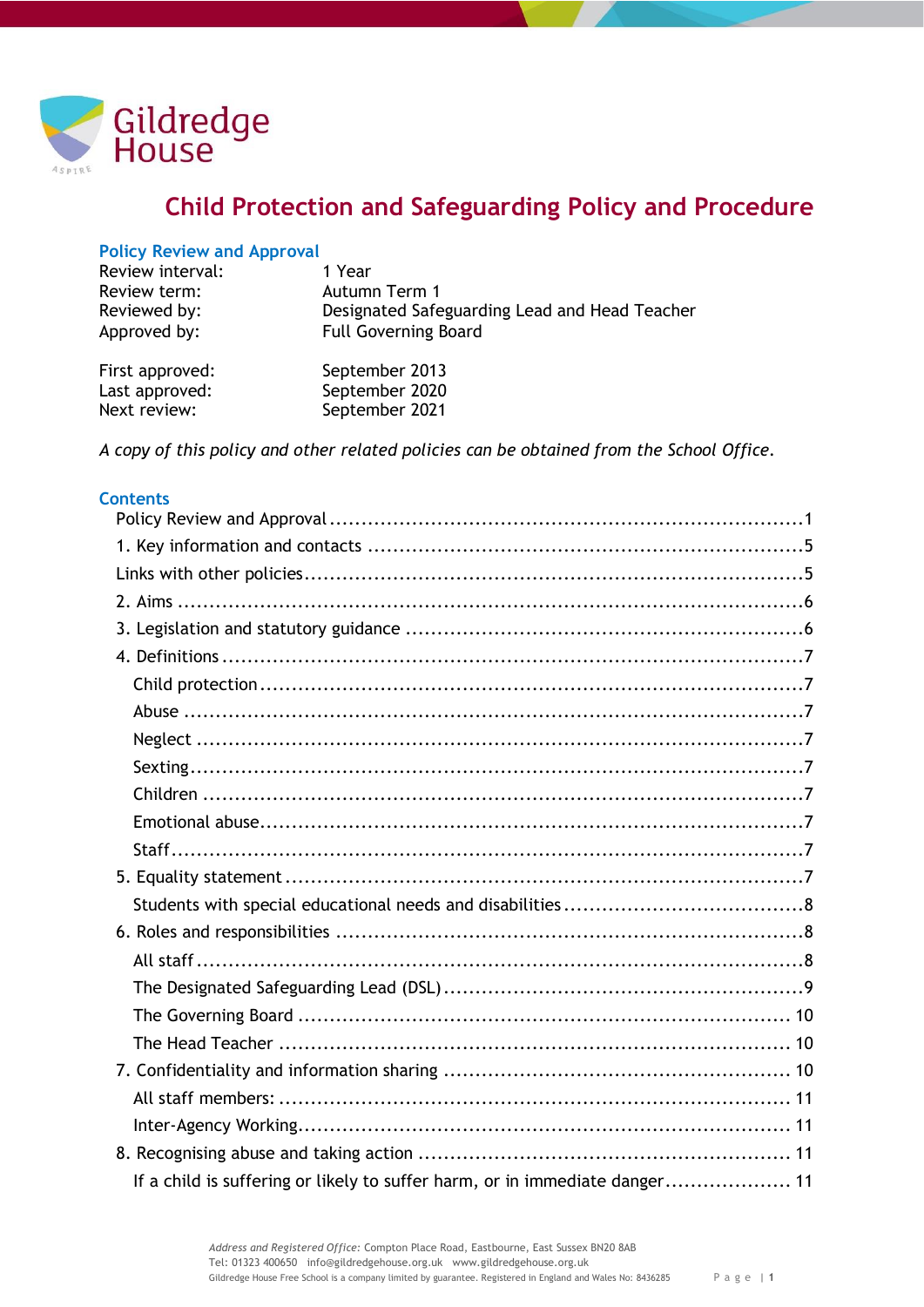| If you discover that female genital mutilation (FGM) has taken place or a student is at |  |
|-----------------------------------------------------------------------------------------|--|
|                                                                                         |  |
|                                                                                         |  |
| Allegations of abuse made against other students - peer on peer abuse  13               |  |
|                                                                                         |  |
| Sexual violence and sexual harassment between children in schools  15                   |  |
|                                                                                         |  |
|                                                                                         |  |
|                                                                                         |  |
|                                                                                         |  |
|                                                                                         |  |
| The use of 'Reasonable Force' and restrictive physical interventions  18                |  |
| 10. Complaints and concerns about school safeguarding policies  19                      |  |
|                                                                                         |  |
|                                                                                         |  |
|                                                                                         |  |
|                                                                                         |  |
|                                                                                         |  |
|                                                                                         |  |
|                                                                                         |  |
|                                                                                         |  |
|                                                                                         |  |
|                                                                                         |  |
|                                                                                         |  |
|                                                                                         |  |
|                                                                                         |  |
|                                                                                         |  |
|                                                                                         |  |
|                                                                                         |  |
| Appendix 2: Safer Recruitment and DBS Checks Policy and Procedures 24                   |  |
|                                                                                         |  |
|                                                                                         |  |
|                                                                                         |  |
|                                                                                         |  |
|                                                                                         |  |
|                                                                                         |  |
|                                                                                         |  |
|                                                                                         |  |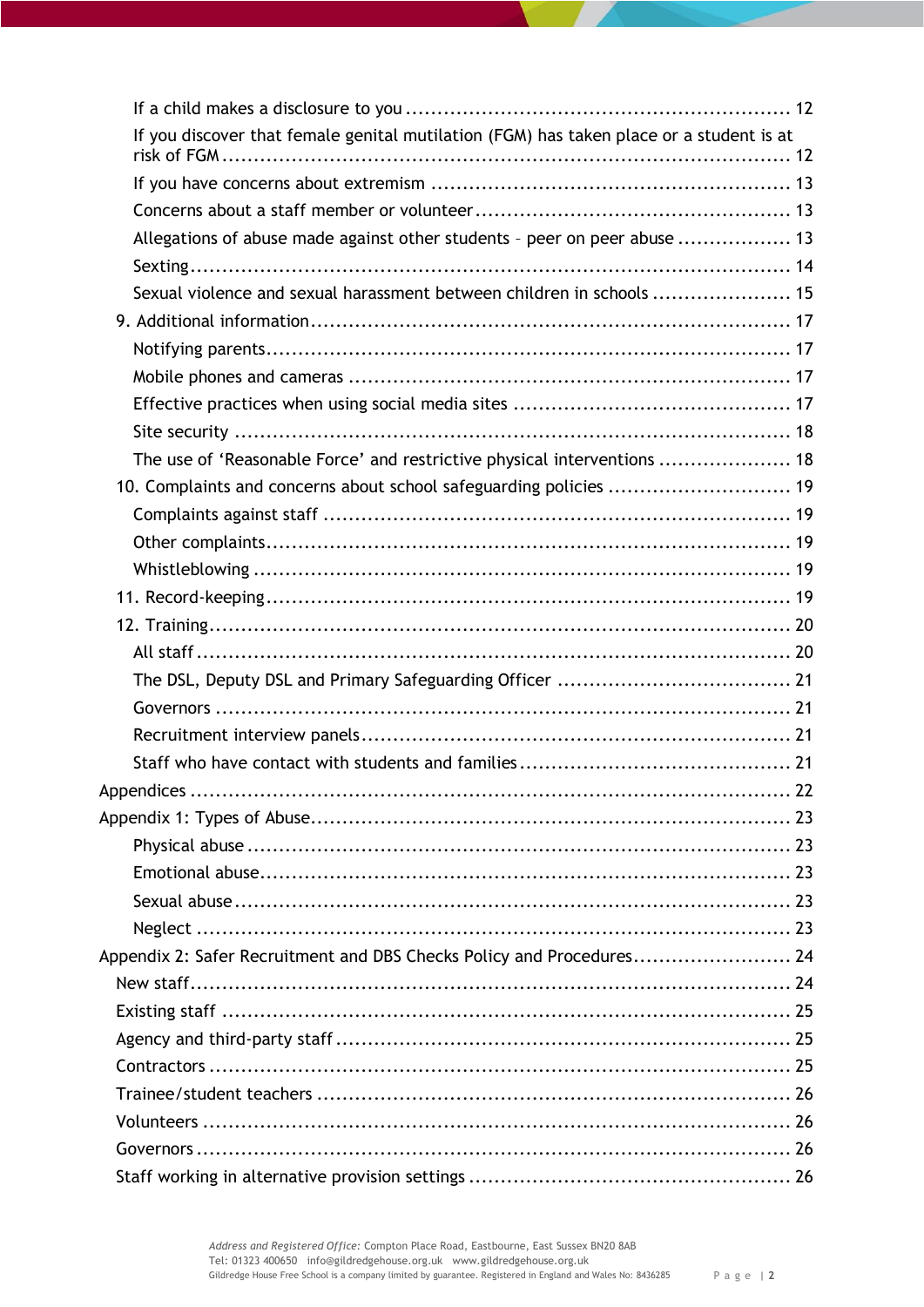| So-called 'honour-based' violence including FGM and forced marriage 35 |  |
|------------------------------------------------------------------------|--|
|                                                                        |  |
|                                                                        |  |
|                                                                        |  |
|                                                                        |  |
|                                                                        |  |
|                                                                        |  |
|                                                                        |  |
|                                                                        |  |
|                                                                        |  |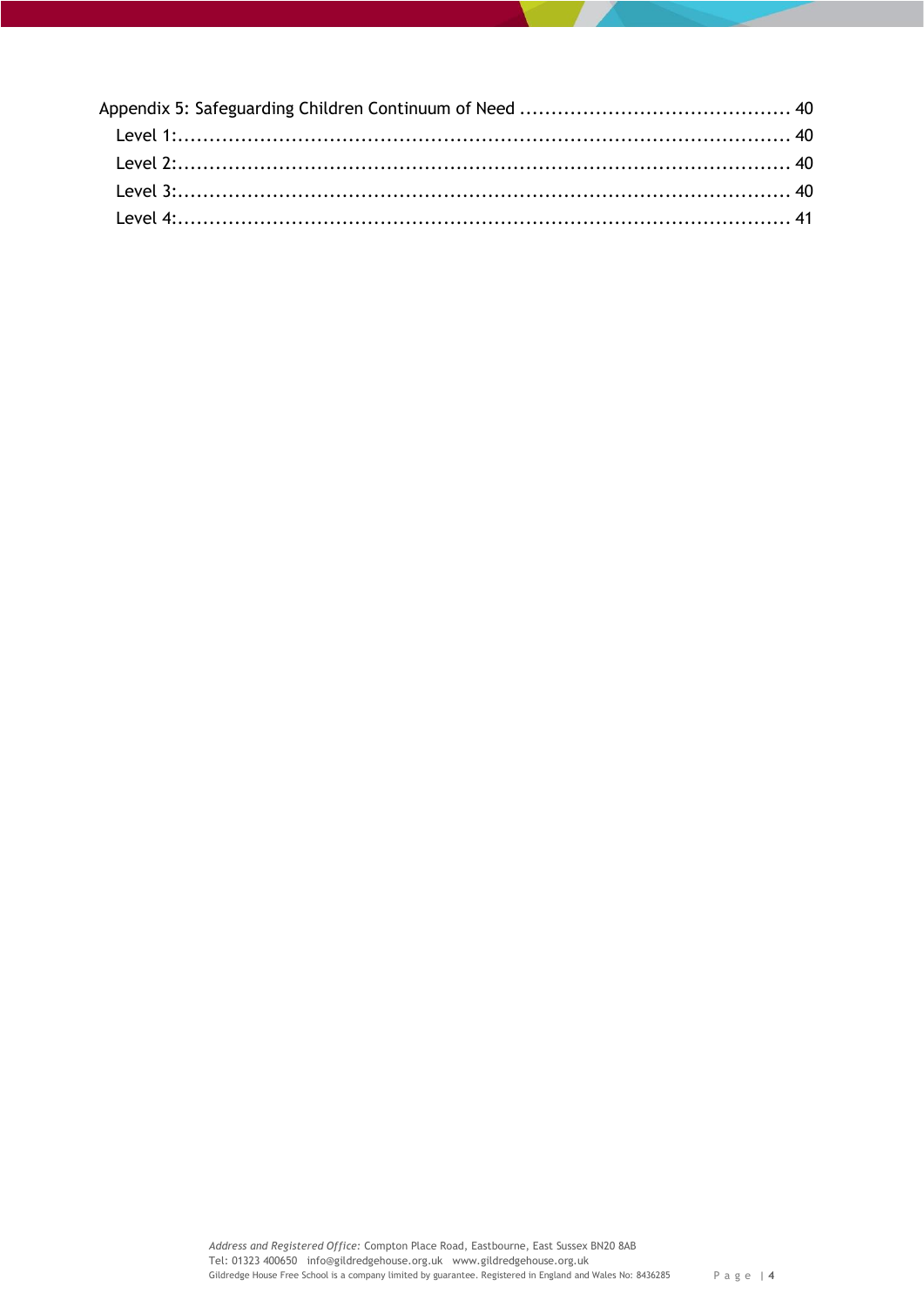**We have the highest aspirations for our school and every member of our school community. By inspiring courage, pride and respect we will all end up as confident, ambitious and successful life-long learners.**

*This policy has been subject to a workload impact assessment as part of our commitment to reducing workload. As a direct result, the use of computerised systems has reduced the workload associated with the previous paper based system. Whilst the increased details within this policy and the updates version of Keeping Children Safe in Education may lead to staff needing to make more referrals, this is of significant benefit to the students in terms of safeguarding.*

# <span id="page-4-0"></span>**1. Key information and contacts**

| Role                                         | <b>Name</b>                                                                     | <b>Contact Details</b>                                                                                  |
|----------------------------------------------|---------------------------------------------------------------------------------|---------------------------------------------------------------------------------------------------------|
| Designated Safeguarding Lead                 | Jemma Graffham                                                                  |                                                                                                         |
| Deputy Designated Safeguarding<br>Lead       | <b>Carley Hawkins</b>                                                           | dsl@gildredgehouse.org.uk                                                                               |
| Designated Safeguarding Officer              |                                                                                 |                                                                                                         |
| Lead Governor for Safeguarding               | Matt West                                                                       | m.west@gildredgehouse.org.uk                                                                            |
| <b>Chair of Governors</b>                    | <b>Julian Mace</b>                                                              | j.mace@gildredgehouse.org.uk                                                                            |
| Local Authority Designated<br>Officer (LADO) | Amanda Glover                                                                   | 01323 464222<br>https://www.eastsussex.gov.uk/c<br>hildrenandfamilies/professional-<br>resources/lado/# |
| Referrals into Early Help                    | Single Point of Advice<br>(SPoA)                                                | 01323 464222<br>0-19.SPoA@eastsussex.gov.uk                                                             |
| and Social Care                              | <b>Emergency Duty Service</b><br>- after hours, weekends<br>and public holidays | 01273 335906<br>01273 335905                                                                            |

# <span id="page-4-1"></span>**Links with other policies**

This policy links to the following policies and procedures:

- Behaviour for Learning and Exclusion Policies
- Anti-Bullying and the Prevention of Bullying Policy
- Complaints Policy and Procedure
- Student Attendance Policy
- Equality Policy
- Personal Social Health Economic Education
- Sex and Relationships Education
- Whistleblowing Policy
- Safer Recruitment Policy
- Data Protection Policy
- Health and Safety Policy
- Staff Behaviour and Code of Conduct Policy
- Capability Policy and Procedure
- EYFS and Primary Uncollected Child Policy and Procedures
- Maintaining Children's Safety and Security in the EYFS and Primary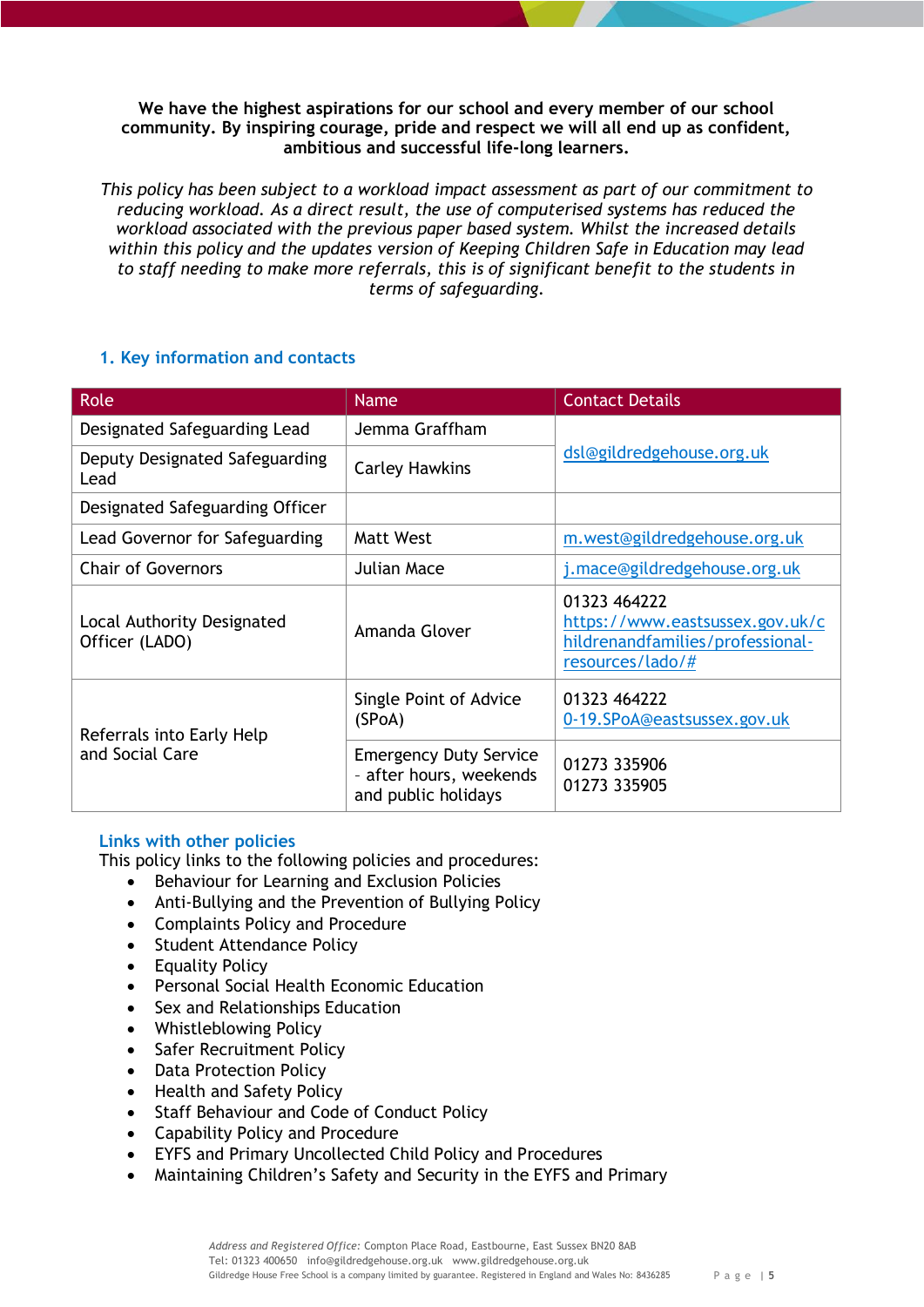# <span id="page-5-0"></span>**2. Aims**

This Child Protection and Safeguarding Policy and Procedure reflects our active commitment to promote and safeguard the welfare of all students at our school, including those in the EYFS, and is in line with the 'Keeping Children Safe in Education: Statutory Guidance for Schools and Colleges, September 2020' document. We believe that children have a fundamental right to feel safe and protected from any form of abuse and exposure to marginal religious viewpoints and acts of terrorism or extreme cruelty in the name of any religious group.

Therefore, we will provide a secure and caring environment, with highly skilled and aware staff, and a curriculum which nurtures self-esteem and empowers children to protect themselves.

Gildredge House aims to ensure that:

- appropriate action is taken in a timely manner to safeguard and promote children's welfare;
- all staff are aware of their statutory responsibilities with respect to safeguarding; and
- staff are properly training in recognizing and reporting safeguarding issues.

# <span id="page-5-1"></span>**3. Legislation and statutory guidance**

This policy is based on the Department for Education's statutory guidance Keeping Children Safe in [Education \(2020\)](https://www.gov.uk/government/publications/keeping-children-safe-in-education--2) and [Working Together to Safeguard Children \(2018\),](https://www.gov.uk/government/publications/working-together-to-safeguard-children--2) and the [Governance Handbook.](https://www.gov.uk/government/publications/governance-handbook) We comply with this guidance and the arrangements agreed and published by our three local safeguarding partners.

The following three safeguarding partners are identified in Keeping Children Safe in Education (and defined in the Children Act 2004, as amended by chapter 2 of the Children and Social Work Act 2017). They will make arrangements to work together to safeguard and promote the welfare of local children, including identifying and responding to their needs:

- The Local Authority (LA).
- A clinical commissioning group for an area within the LA.
- The Chief Officer of Police for a Police area in the LA area.

This policy is also based on the following legislation:

- Section 175 of the [Education Act 2002,](http://www.legislation.gov.uk/ukpga/2002/32/section/175) which places a duty on schools and Local Authorities to safeguard and promote the welfare of students.
- [The School Staffing \(England\) Regulations 2009,](http://www.legislation.gov.uk/uksi/2009/2680/contents/made) which set out what must be recorded on the single central record and the requirement for at least one person conducting an interview to be trained in safer recruitment techniques.
- [The Children Act 1989](http://www.legislation.gov.uk/ukpga/1989/41) (and [2004 amendment\)](http://www.legislation.gov.uk/ukpga/2004/31/contents), which provides a framework for the care and protection of children.
- Section 5B(11) of the Female Genital Mutilation Act 2003, as inserted by section 74 of the [Serious Crime Act 2015,](http://www.legislation.gov.uk/ukpga/2015/9/part/5/crossheading/female-genital-mutilation) which places a statutory duty on teachers to report to the Police where they discover that female genital mutilation (FGM) appears to have been carried out on a girl under 18.
- [Statutory guidance on FGM,](https://www.gov.uk/government/publications/multi-agency-statutory-guidance-on-female-genital-mutilation) which sets out responsibilities with regards to safeguarding and supporting girls affected by FGM.
- [The Rehabilitation of Offenders Act 1974,](http://www.legislation.gov.uk/ukpga/1974/53) which outlines when people with criminal convictions can work with children.
- Schedule 4 of the [Safeguarding Vulnerable Groups Act 2006,](http://www.legislation.gov.uk/ukpga/2006/47/schedule/4) which defines what 'regulated activity' is in relation to children.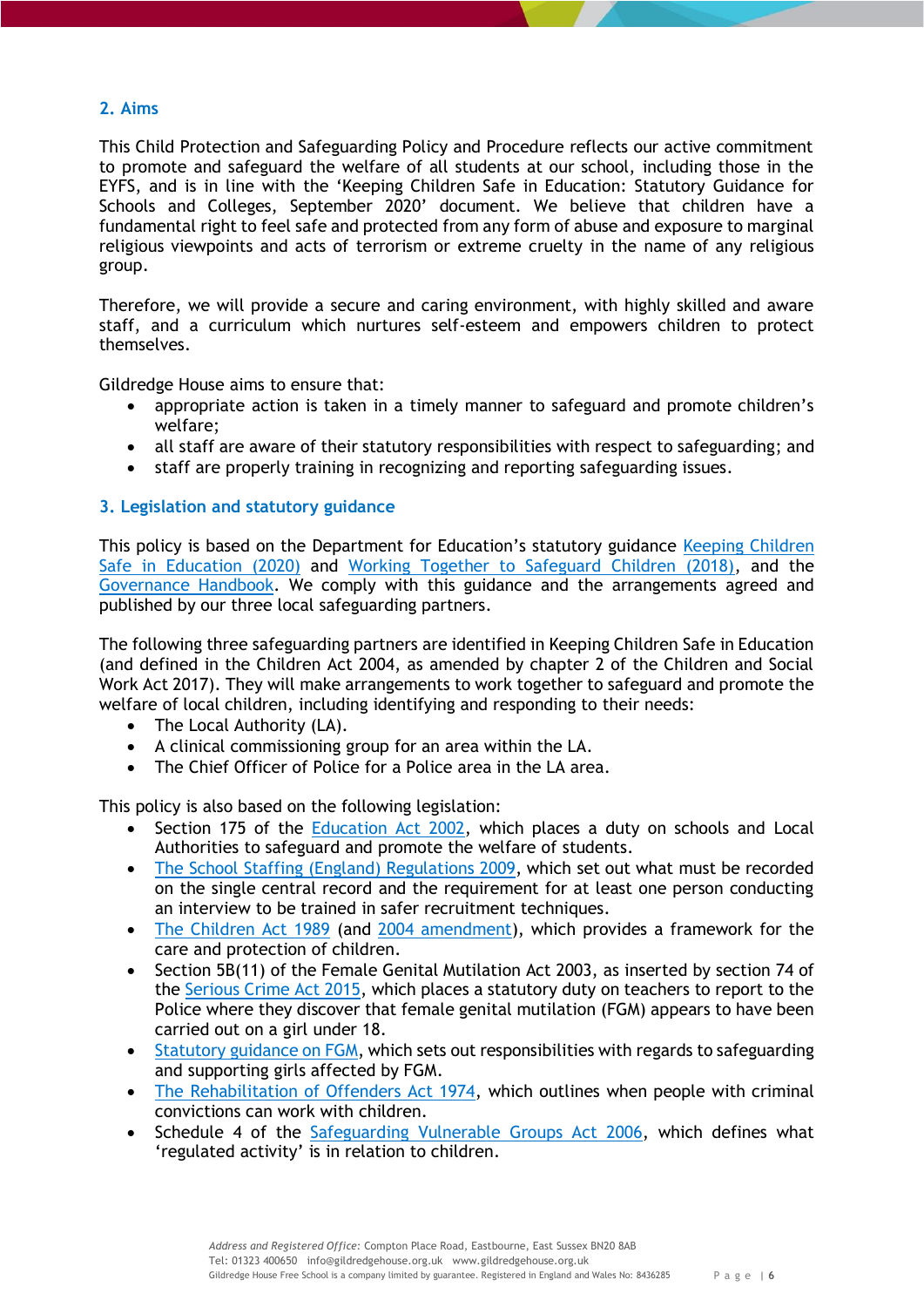- [Statutory guidance on the Prevent duty](https://www.gov.uk/government/publications/prevent-duty-guidance), which explains schools' duties under the Counter-Terrorism and Security Act 2015 with respect to protecting people from the risk of radicalisation and extremism.
- The Childcare (Disqualification) and Childcare (Early Years Provision Free of Charge) [\(Extended Entitlement\) \(Amendment\) Regulations 2018](http://www.legislation.gov.uk/uksi/2018/794/contents/made) (referred to in this policy as the "2018 Childcare Disqualification Regulations") and [Childcare Act 2006,](http://www.legislation.gov.uk/ukpga/2006/21/contents) which set out who is disqualified from working with children.

This policy also meets requirements relating to safeguarding and welfare in the [statutory](https://www.gov.uk/government/publications/early-years-foundation-stage-framework--2)  [framework for the Early Years Foundation Stage.](https://www.gov.uk/government/publications/early-years-foundation-stage-framework--2)

# <span id="page-6-0"></span>**4. Definitions**

Safeguarding and promoting the welfare of children means:

- protecting children from maltreatment;
- preventing impairment of children's mental and physical health or development;
- ensuring that children grow up in circumstances consistent with the provision of safe and effective care; and
- taking action to enable all children to have the best outcomes.

<span id="page-6-1"></span>**Child protection** is part of this definition and refers to activities undertaken to prevent children suffering, or being likely to suffer, significant harm.

<span id="page-6-2"></span>**Abuse** is a form of maltreatment of a child, and may involve inflicting harm or failing to act to prevent harm. Appendix 1 explains the different types of abuse.

<span id="page-6-3"></span>**Neglect** is a form of abuse and is the persistent failure to meet a child's basic physical and/or psychological needs, likely to result in the serious impairment of the child's health or development. Appendix 1 defines neglect in more detail.

<span id="page-6-4"></span>**Sexting** (also known as youth produced sexual imagery) is the sharing of sexual imagery (photos or videos) by children.

<span id="page-6-5"></span>**Children** includes everyone under the age of 18.

<span id="page-6-6"></span>**Emotional abuse** is any type of abuse that involves the continual emotional mistreatment of a child. It's sometimes called psychological abuse. Emotional abuse can involve deliberately trying to scare, humiliate, isolate or ignore a child.

<span id="page-6-7"></span>**Staff** should be broadly read, within this policy, as any adult working within the school, whether directly employed, providing a contracted service, or a one-off service such as a supply teacher or a volunteer.

# <span id="page-6-8"></span>**5. Equality statement**

Some children have an increased risk of abuse, and additional barriers can exist for some children with respect to recognising or disclosing it. We are committed to anti-discriminatory practice and recognise children's diverse circumstances. We ensure that all children have the same protection, regardless of any barriers they may face.

We give special consideration to children who:

- have special educational needs (SEN) or disabilities;
- are young carers;
- may experience discrimination due to their race, ethnicity, religion, gender identification or sexuality;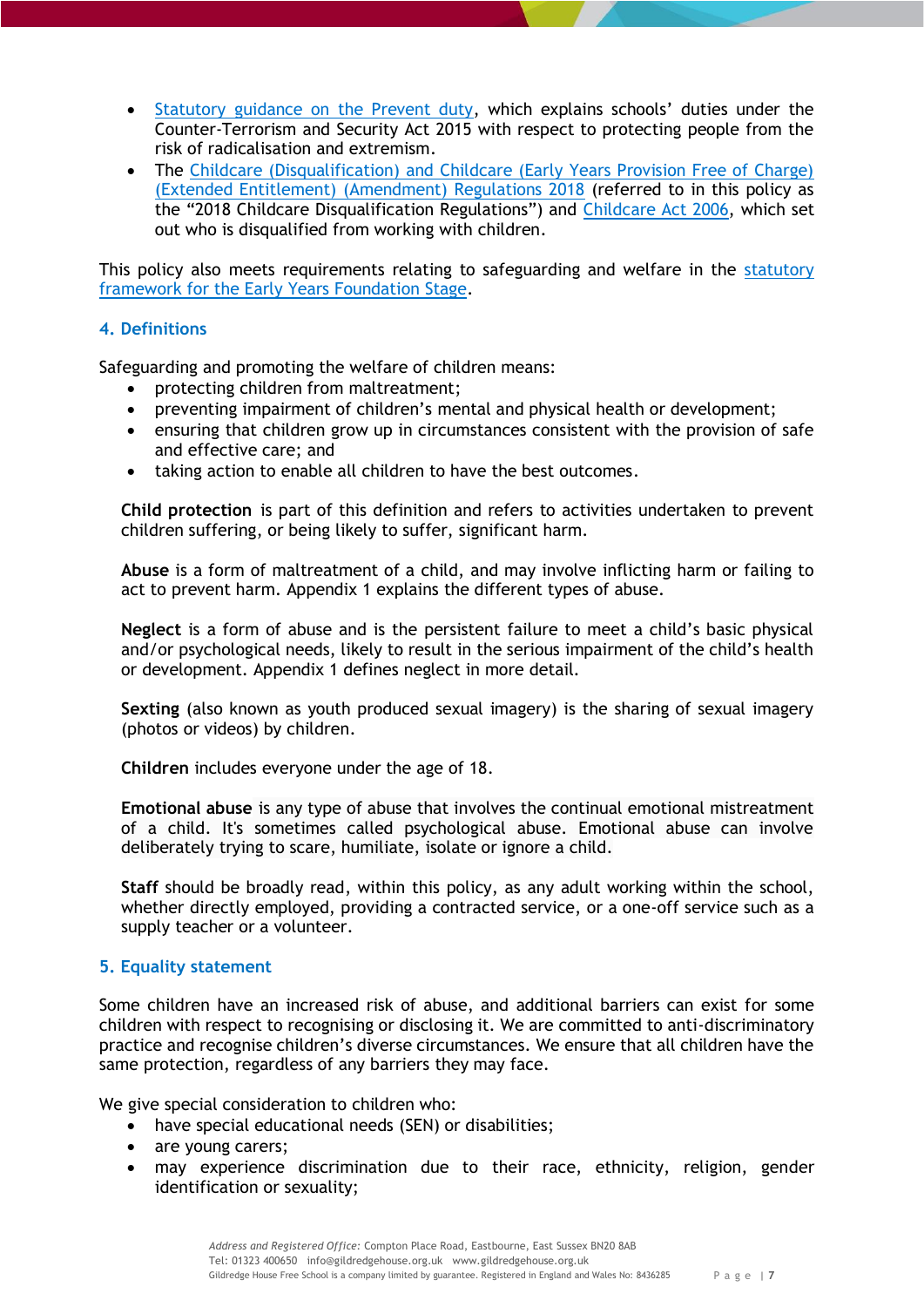- have English as an additional language;
- are known to be living in difficult situations, for example, temporary accommodation or where there are issues such as substance abuse or domestic violence;
- are at risk of FGM, sexual exploitation, forced marriage, or radicalization;
- are asylum seekers;
- are at risk due to either their own or a family member's mental health needs; and
- are looked after or previously looked after.

# <span id="page-7-0"></span>**Students with special educational needs and disabilities**

We recognise that students with special educational needs and disabilities (SEND) can face additional safeguarding challenges. Additional barriers can exist when recognising abuse and neglect in this group, including:

- assumptions that indicators of possible abuse such as behaviour, mood and injury relate to the child's disability without further exploration;
- students being more prone to peer group isolation than other students;
- the potential for students with SEN and disabilities being disproportionally impacted by behaviours such as bullying, without outwardly showing any signs; and
- communication barriers and difficulties in overcoming these barriers.

Children who have a social worker due to safeguarding or welfare needs may be vulnerable to further harm due to experiences of adversity and trauma, as well as educationally disadvantaged in facing barriers to attendance, learning, behaviour and positive mental health. Our school will identify the additional needs of these children and provide extra monitoring and pastoral support to mitigate these additional barriers.

Mental health problems can, in some cases, be an indicator that a child has suffered or is at risk of suffering abuse, neglect or exploitation. Where it is known that children have suffered abuse and neglect, or other potentially traumatic adverse childhood experiences, this can impact on their mental health, behaviour and education. Our school will identify the additional needs of these children and provide extra monitoring and pastoral support to mitigate these additional barriers. Where necessary, referrals will be made to mental health professionals for further support.

Our school is part of Sussex Police Operation Encompass (see Appendix C) and we will support individual children as necessary when we receive a notification of an incident of domestic violence or abuse.

Our school takes a trauma informed approach to supporting children, considering their lived experience, and factoring this into how we can best support them with their welfare and engage them with their learning.

# <span id="page-7-1"></span>**6. Roles and responsibilities**

Safeguarding and child protection is **everyone's** responsibility. This policy applies to all staff, volunteers and Governors in the school and is consistent with the procedures of the three safeguarding partners. Our policy and procedures also apply to extended school, off-site activities and visiting music teachers.

# <span id="page-7-2"></span>**All staff**

All staff will read and understand part 1 and Annex A of the Department for Education's statutory safeguarding guidance, [Keeping Children Safe in Education,](https://www.gov.uk/government/publications/keeping-children-safe-in-education--2) and review this guidance at least annually.

All staff will be aware of:

 our systems which support safeguarding, including this Child Protection and Safeguarding Policy and Procedure, the Staff Discipline and Code of Conduct Policy, the role and identity of the Designated Safeguarding Lead (DSL) and Deputy Designated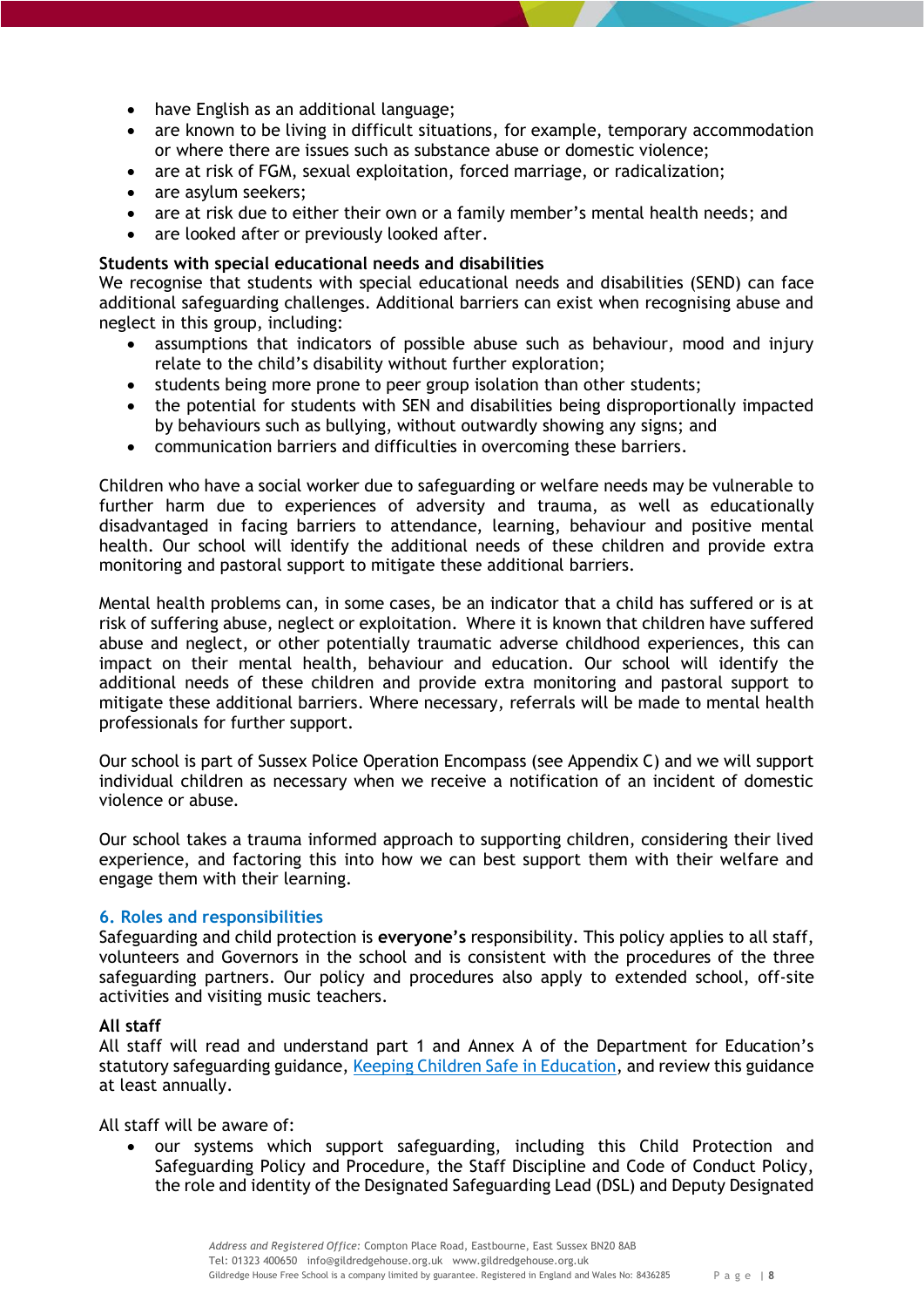Safeguarding Lead (DDSL), the Behaviour for Learning and Exclusion Policies and the safeguarding response to children who go missing from education;

- the early help process (sometimes known as the common assessment framework) and their role in it, including identifying emerging problems, liaising with the DSL, and sharing information with other professionals to support early identification and assessment;
- the process for making referrals to Local Authority Children's Social Care and for statutory assessments that may follow a referral, including the role they might be expected to play;
- what to do if they identify a safeguarding issue or a child tells them they are being abused or neglected, including specific issues such as FGM, and how to maintain an appropriate level of confidentiality while liaising with relevant professionals; and
- the signs of different types of abuse and neglect, as well as specific safeguarding issues, such as child sexual exploitation (CSE), indicators of being at risk from or involved with serious violent crime, FGM and radicalisation.

Staff should ensure that the DSL is:

- kept informed of any incident of physical intervention with a child and will be aware of behaviour plans for specific children;
- kept informed of attendance patterns, and where there are concerns for individual children the response to this will be considered within the context of safeguarding; and
- kept informed of arrangements for first aid and children with medical conditions and is alerted where a concern arises, such as an error with the administering of medicines or intervention, or repeated medical appointments being missed, or guidance or treatments not being followed by the parents or the child.

## <span id="page-8-0"></span>**The Designated Safeguarding Lead (DSL)**

The Designated Safeguarding Lead (DSL) is a member of the Senior Leadership Team. The DSL is Miss Jemma Graffham. The DSL takes lead responsibility for child protection and wider safeguarding.

During term time, the DSL will be available during school hours for staff to discuss any safeguarding concerns. The DSL is contactable via email, or safeguarding mobile phone. Contact details can be found on the back of staff ID badges.

When the DSL is absent, the Deputy DSL, Mrs Carley Hawkins, will act as cover. If the DSL and Deputy DSL are not available, Mr Stuart Reeves, Head Teacher, will act as cover (for example, during out-of-hours/out-of-term activities).

The DSL will be given the time, funding, training, resources and support to:

- provide advice and support to other staff on child welfare and child protection matters;
- take part in strategy discussions and inter-agency meetings and/or support other staff to do so;
- contribute to the assessment of children; and
- refer suspected cases, as appropriate, to the relevant body (Local Authority Children's Social Care, Channel programme, Disclosure and Barring Service, and/or Police), and support staff who make such referrals directly.

The school has structures and systems in place, such as scheduled meetings and shared databases, to ensure that the DSL has oversight of areas of school organisation which may not fall within their remit, but may impact upon effective safeguarding such as behaviour, attendance, medical needs/first aid, SEND and bullying. Information from all of these areas will be factored into safeguarding decision-making for individual children.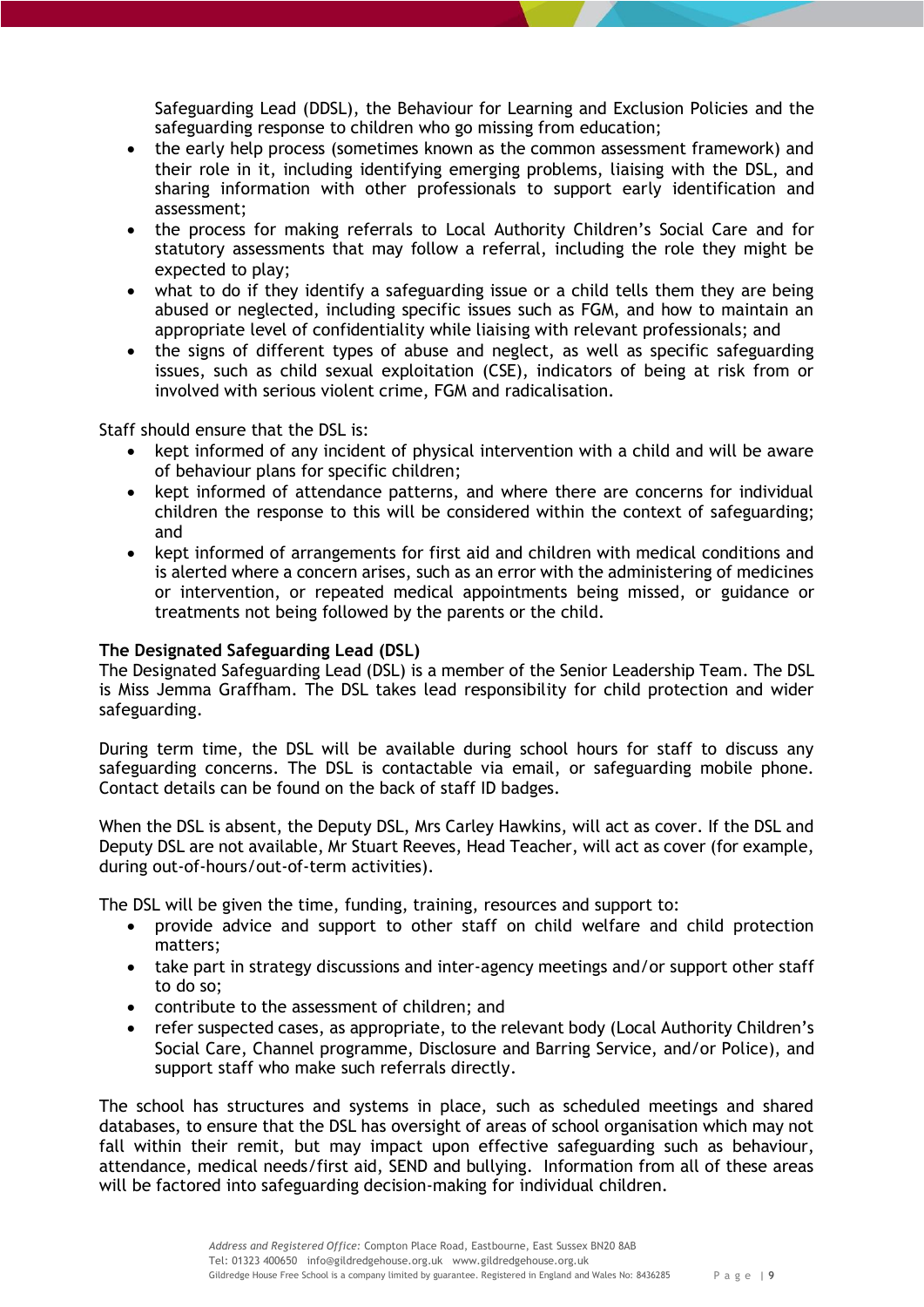Systems are in place to ensure that hate incidents, e.g. racist, homophobic, transphobic gender or disability-based bullying, are reported, recorded and considered under safeguarding arrangements by the DSL.

The DSL links with curriculum leads, such as PSHE and ICT, to ensure that the curriculum supports the wellbeing and resilience of students and teaches them about risk assessment and safeguarding issues, such as healthy relationships and online safety.

The DSL will also keep the Head Teacher informed of any issues, and liaise with Local Authority case managers and designated officers for child protection concerns as appropriate. The full responsibilities of the DSL and Deputy DSL are set out in their job descriptions.

## <span id="page-9-0"></span>**The Governing Board**

The Governing Board will approve this Child Protection and Safeguarding Policy and Procedure at each review, ensure it complies with the law and hold the Head Teacher to account for its implementation.

The Governing Board have appointed a senior board level (or equivalent) lead, Mr Matt West, to monitor the effectiveness of this policy in conjunction with the full Governing Board. This is always a different person to the DSL. The lead Governor for safeguarding and child protection will undergo live Governor Services training prior to, or soon after, appointment to the role; this training will be updated every three years.

The Chair of Governors will act as the 'case manager' in the event that an allegation of abuse is made against the Head Teacher, where appropriate. All Governors will read Keeping Children Safe in Education.

# <span id="page-9-1"></span>**The Head Teacher**

The Head Teacher is responsible for the implementation of this policy, including:

- ensuring that staff (including temporary staff) and volunteers are informed of our systems which support safeguarding, including this policy, as part of their induction;
- communicating this policy to parents when their child joins the school and via the school website;
- ensuring that the DSL has appropriate time, funding, training and resources, and that there is always adequate cover if the DSL is absent;
- ensuring that all staff undertake appropriate safeguarding and child protection training and update this regularly;
- acting as the 'case manager' in the event of an allegation of abuse made against another member of staff or volunteer, where appropriate;
- ensuring the relevant staffing ratios are met, where applicable; and
- making sure each child in the Early Years Foundation Stage is assigned a key person.

# <span id="page-9-2"></span>**7. Confidentiality and information sharing**

The school recognises that all matters relating to child protection are confidential. However, it is essential that people working with children can confidently share information as part of their day-to-day work. This is necessary to not only safeguard and protect children from harm but also to work together to support families to improve outcomes for all.

The school may have to share information about parents, such as their medical history, disability or substance misuse issues, for investigations of child abuse carried out by Children's Social Care. The Head Teacher or DSL will disclose any information about a student to other members of staff on a need-to-know basis only.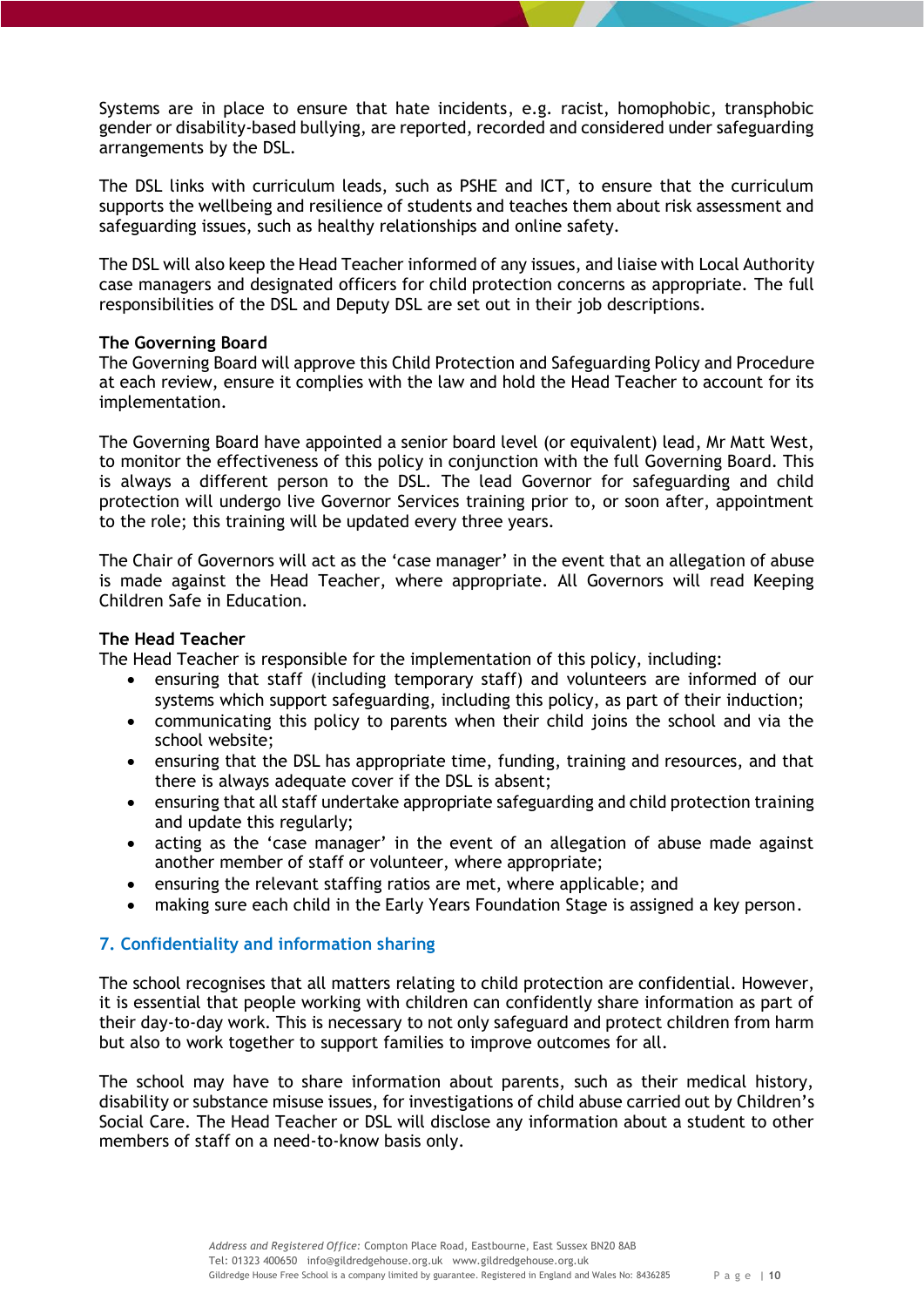The school will proactively seek out information as well as sharing it. This means checking with other professionals whether they have information that helps the school to be as well informed as possible when working to support children.

Timely information sharing is essential to effective safeguarding. Fears about sharing information must not be allowed to stand in the way of the need to promote the welfare, and protect the safety, of children. The Data Protection Act (DPA) 2018 and GDPR do not prevent, or limit, the sharing of information for the purposes of keeping children safe.

If staff need to share special category personal data, the DPA 2018 contains 'safeguarding of children and individuals at risk' as a processing condition that allows practitioners to share information without consent if it is not possible to gain consent, it cannot be reasonably expected that a practitioner gains consent, or if to gain consent would place a child at risk.

## <span id="page-10-0"></span>**All staff members:**

- must be aware that they cannot promise a child that they can keep secrets which might compromise the child's safety or well-being;
- have a professional responsibility to share information with other agencies in order to safeguard children; and
- who come into contact with children will be given appropriate training to understand the purpose of information sharing in order to safeguard and promote children's welfare.

The school will ensure that staff members are confident about what they can and should do under the law, including how to obtain consent to share information and when information can be shared without consent.

## <span id="page-10-1"></span>**Inter-Agency Working**

The school will develop and promote effective working relationships with other agencies, including agencies providing early help services to children, the Police and Children's Social Care. The school will ensure that relevant staff members participate in multi-agency meetings and forums, including child protection conferences and core groups, to consider individual children. The school will participate in safeguarding practice reviews (previously known as serious case reviews), other reviews and file audits as and when required to do so by the East Sussex Local Safeguarding Children Board. The school will ensure that we have a clear process for gathering the evidence required for reviews and audits, embedding recommendations into practice and completing required actions within agreed timescales.

The school will complete a self-assessment audit of the school's safeguarding arrangements at frequencies specified by the ESSCP and using the audit tool provided by the Standards and Learning Effectiveness Service for this purpose.

# <span id="page-10-2"></span>**8. Recognising abuse and taking action**

Staff, volunteers and Governors must follow the procedures set out below in the event of a safeguarding issue.

Please note: in this and subsequent sections, any references to the DSL should also be taken to mean the DSL (or Deputy DSL).

## <span id="page-10-3"></span>**If a child is suffering or likely to suffer harm, or in immediate danger**

Make a referral to Children's Social Care and/or the Police **immediately** if you believe a child is suffering or likely to suffer from harm, or in immediate danger. **Anyone can make a referral.** Tell the DSL as soon as possible if you make a referral directly. Contact details are provided in Section 1 of this policy.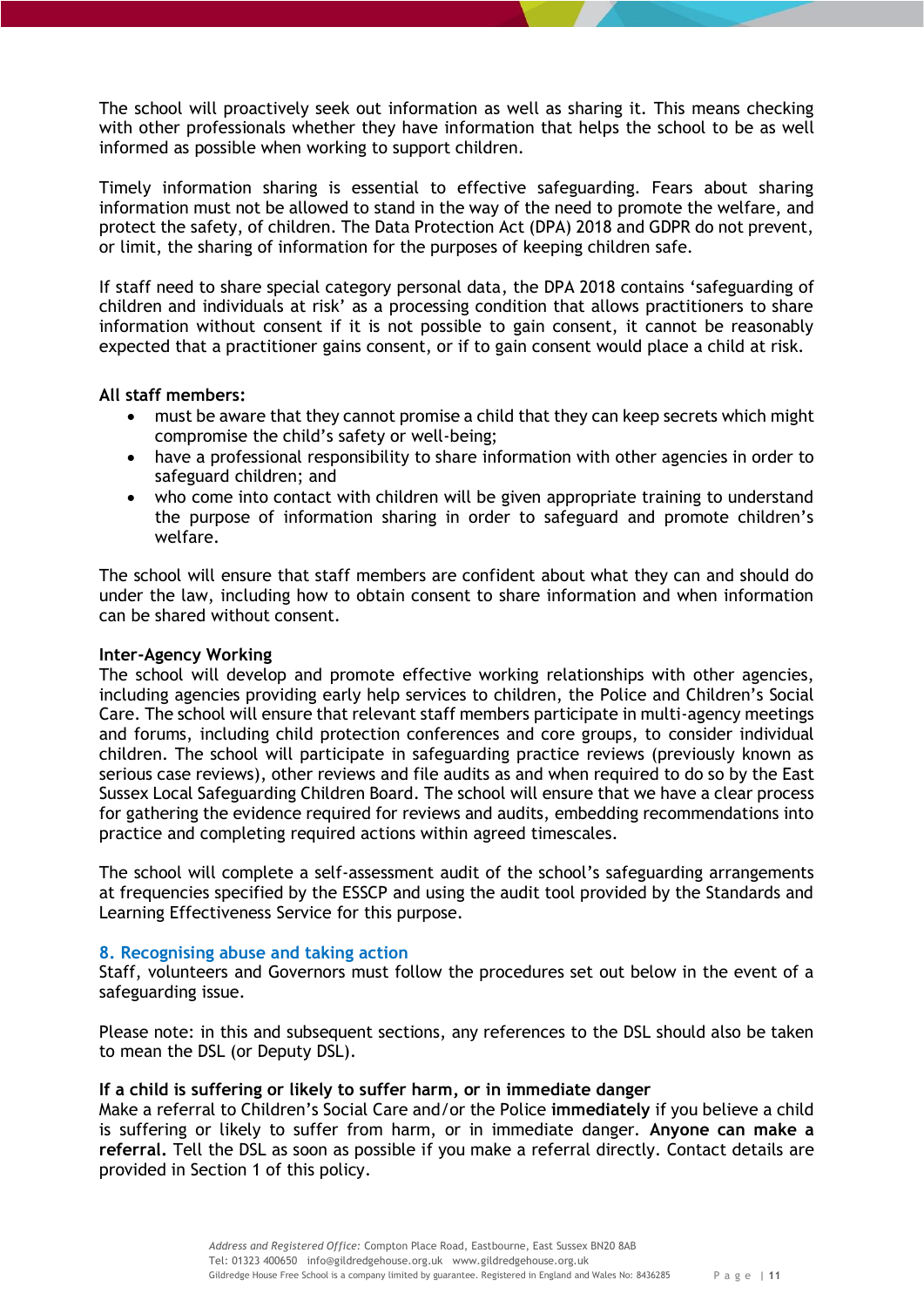## <span id="page-11-0"></span>**If a child makes a disclosure to you**

If a child discloses a safeguarding issue to you, you should:

- listen to, and believe them. Allow the child time to talk freely and do not ask leading questions;
- stay calm and do not show that you are shocked or upset;
- tell the child that they have done the right thing in telling you. Do not tell them they should have told you sooner;
- explain what will happen next and that you will have to pass this information on. **Do not promise to keep the information a secret**;
- write up your conversation as soon as possible in the child's own words. Stick to the facts, and do not include your own judgement; and
- record the disclosure on MyConcern. Alternatively, if appropriate, make a referral to Children's Social Care and/or the Police directly, and tell the DSL as soon as possible that you have done so.

## <span id="page-11-1"></span>**If you discover that female genital mutilation (FGM) has taken place or a student is at risk of FGM**

The Department for Education's Keeping Children Safe in Education explains that FGM comprises "all procedures involving partial or total removal of the external female genitalia, or other injury to the female genital organs". FGM is illegal in the UK and a form of child abuse with long-lasting, harmful consequences. It is also known as 'female genital cutting', 'circumcision' or 'initiation'. Possible indicators that a student has already been subjected to FGM, and factors that suggest a student may be at risk, are set out in Appendix 4.

**Any teacher** who discovers (either through disclosure by the victim or visual evidence) that an act of FGM appears to have been carried out on a student under 18, must immediately report this to the Police, personally. This is a statutory duty, and teachers will face disciplinary sanctions for failing to meet it. Unless they have good reason not to, they should also discuss the case with the DSL and involve Children's Social Care as appropriate.

**Any other member of staff** who discovers that an act of FGM appears to have been carried out on a student under 18, must speak to the DSL and follow our local safeguarding procedures. The duty for teachers mentioned above does not apply in cases where a student is *at risk* of FGM or FGM is suspected but is not known to have been carried out. Staff should not examine students.

**Any member of staff** who suspects a student is *at risk* of FGM or suspects that FGM has been carried out or discovers that a student age 18 or over appears to have been a victim of FGM must speak to the DSL and follow our local safeguarding procedures. A referral must go to the Police and Adult's Social Care must be informed.

# **If you have concerns about a child (as opposed to believing a child is suffering or likely to suffer from harm, or is in immediate danger)**

Where possible, speak to the DSL first to agree a course of action. If in exceptional circumstances the DSL is not available, this should not delay appropriate action being taken. Speak to a member of the Senior Leadership Team and/or take advice from Local Authority Children's Social Care. You can also seek advice at any time from the NSPCC helpline on 0808 800 5000. Staff can make a referral to Local Authority Children's Social Care directly, if appropriate. Share any action taken with the DSL as soon as possible.

**Early help**: If early help is appropriate, the DSL will generally lead on liaising with other agencies and setting up an inter-agency assessment as appropriate. Staff may be required to support other agencies and professionals in an early help assessment, in some cases acting as the lead practitioner. The DSL will keep the case under constant review and the school will consider a referral to Local Authority Children's Social Care if the situation does not seem to be improving. Timelines of interventions will be monitored and reviewed.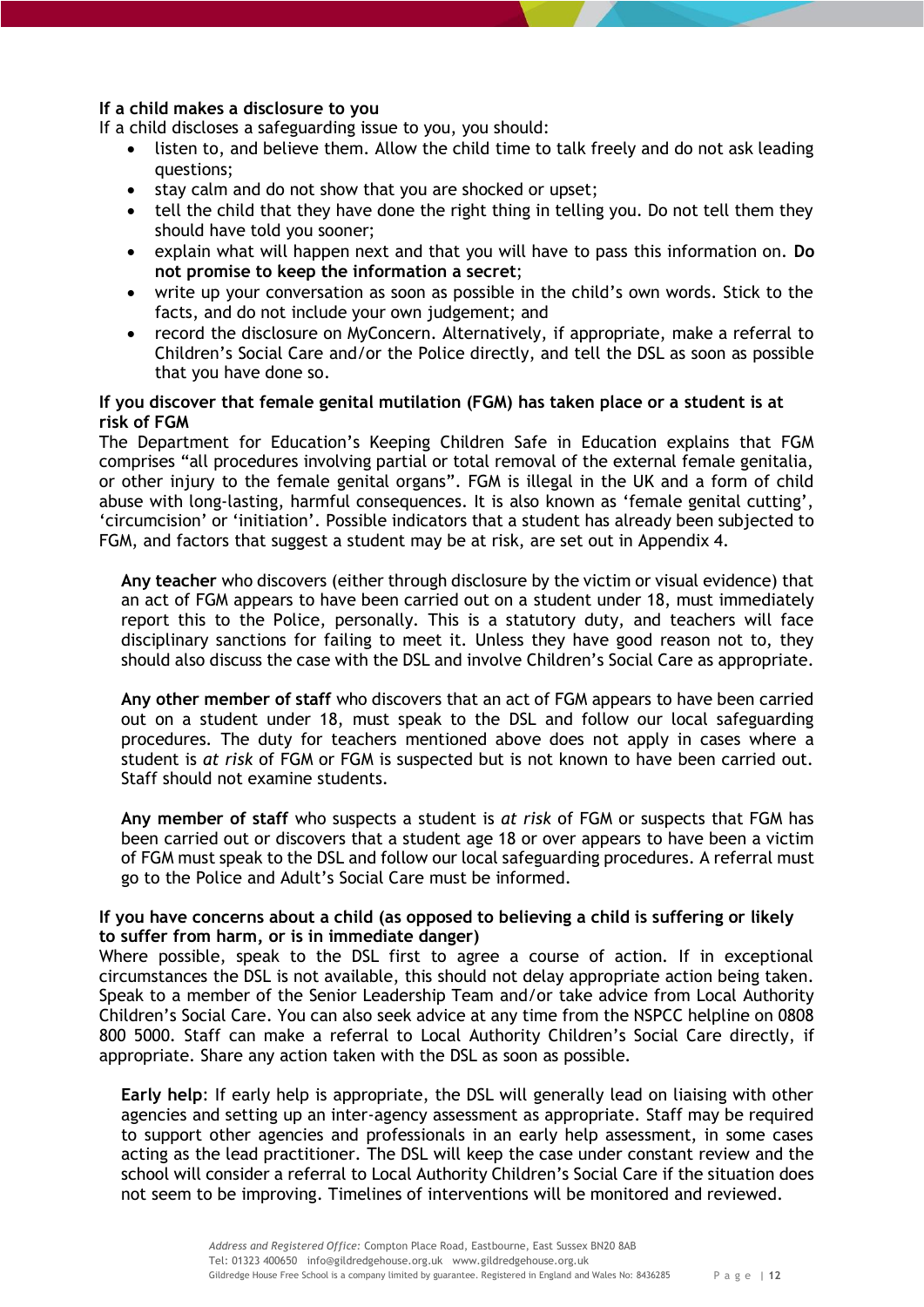**Referral:** If it is appropriate to refer the case to Local Authority Children's Social Care or the Police, the DSL will make the referral or support you to do so. If you make a referral directly, you must tell the DSL as soon as possible. The Local Authority will make a decision within one working day of a referral about what course of action to take and will let the person who made the referral know the outcome. The DSL or person who made the referral must follow up with the Local Authority if this information is not made available, and ensure outcomes are properly recorded. If the child's situation does not seem to be improving after the referral, the DSL or person who made the referral must follow local escalation procedures to ensure their concerns have been addressed and that the child's situation improves.

## <span id="page-12-0"></span>**If you have concerns about extremism**

If a child is not suffering or likely to suffer from harm, or is not in immediate danger, where possible speak to the DSL first to agree a course of action. If in exceptional circumstances the DSL is not available, this should not delay appropriate action being taken. Speak to a member of the Senior Leadership Team and/or seek advice from Local Authority Children's Social Care. Make a referral to Local Authority Children's Social Care directly; if appropriate (see 'Referral' above).

Where there is a concern, the DSL will consider the level of risk and decide which agency to make a referral to. This could include [Channel](https://www.gov.uk/government/publications/channel-guidance), the government's programme for identifying and supporting individuals at risk of being drawn into terrorism, or the Local Authority Children's Social Care team.

The Department for Education also has a dedicated telephone helpline, 020 7340 7264, which school staff and Governors can call to raise concerns about extremism with respect to a student. You can also email [counter.extremism@education.gov.uk.](mailto:counter.extremism@education.gov.uk) Please note: this email address is not for use in emergency situations.

In an emergency, call 999 or the confidential anti-terrorist hotline on 0800 789 321 if you:

- think someone is in immediate danger;
- think someone may be planning to travel to join an extremist group; or
- see or hear something that may be terrorist-related.

## <span id="page-12-1"></span>**Concerns about a staff member or volunteer**

If you have concerns about a member of staff or volunteer, or an allegation is made about a member of staff or volunteer posing a risk of harm to children, speak to the Head Teacher. If the concerns/allegations are about the Head Teacher, speak to the Chair of Governors.

The Head Teacher/Chair of Governors will then follow the procedures set out in Appendix 3, if appropriate. Where appropriate, the school will inform Ofsted of the allegation and actions taken, within the necessary timescale (see Appendix 3).

## <span id="page-12-2"></span>**Allegations of abuse made against other students – peer on peer abuse**

The school recognises that children are capable of abusing their peers. Abuse will never be tolerated or passed off as 'banter', 'just having a laugh' or 'part of growing up'. The school also recognises the gendered nature of peer-on-peer abuse i.e. that it is more likely that girls will be victims and boys will be perpetrators. However, all peer-on-peer abuse is unacceptable and will be taken seriously. Most cases of students hurting other students will be dealt with under the school's Behaviour for Learning and Exclusion Policy, but this Child Protection and Safeguarding Policy and Procedure will apply to any allegations that raise safeguarding concerns. This might include where the alleged behaviour:

- is serious, and potentially a criminal offence;
- could put students in the school at risk;
- is violent: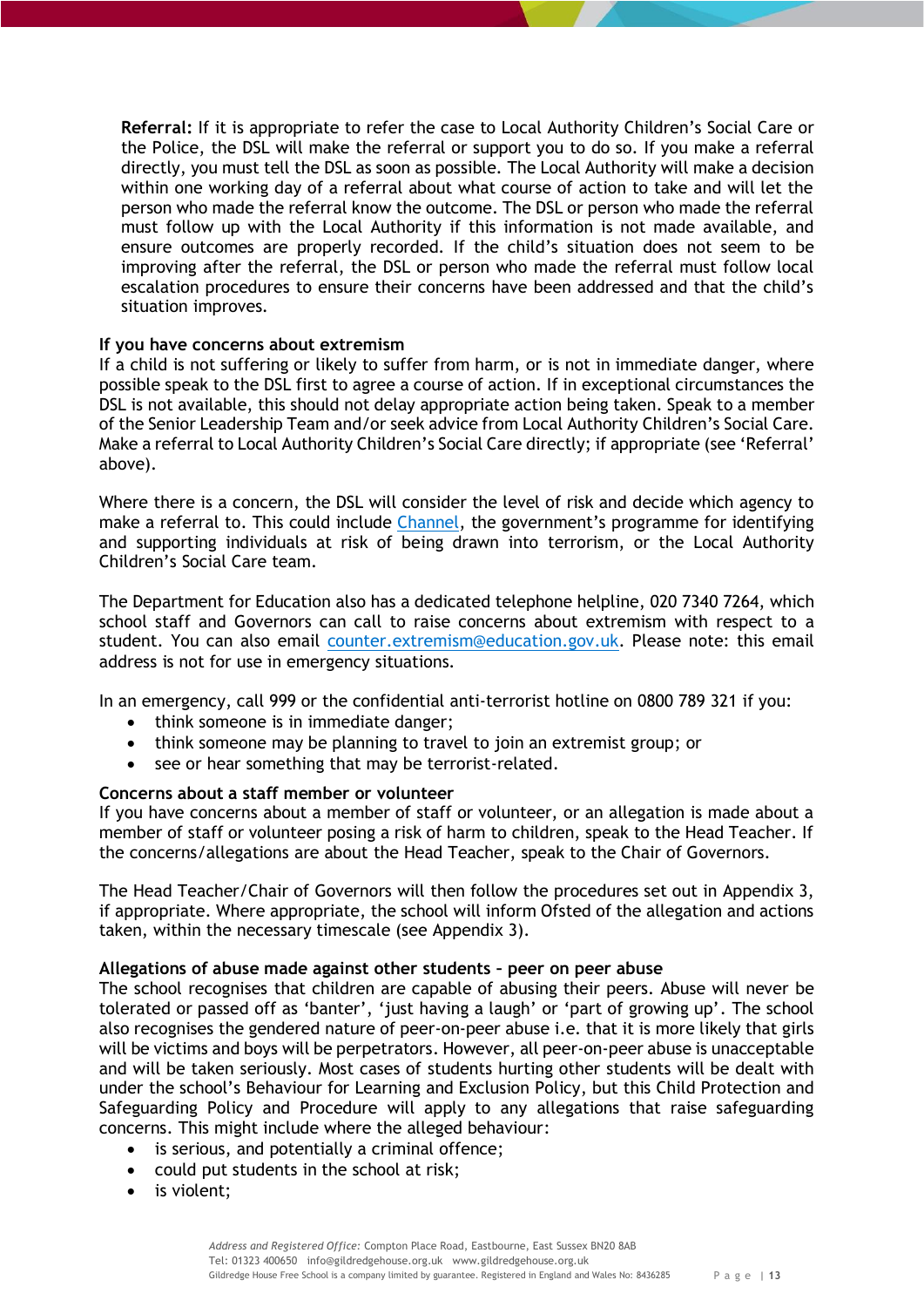- involves students being forced to use drugs or alcohol; or
- involves sexual exploitation, sexual abuse or sexual harassment, such as indecent exposure, sexual assault, upskirting or sexually inappropriate pictures or videos (including sexting).

If a student makes an allegation of abuse against another student you must record the allegation and tell the DSL, but do not investigate it.

The DSL will:

- contact the Local Authority Children's Social Care team and follow its advice, as well as the Police if the allegation involves a potential criminal offence;
- put a risk assessment and support plan into place for all children involved (including the victim(s), the child(ren) against whom the allegation has been made and any others affected) with a named person they can talk to if needed; and
- contact the Children and Adolescent Mental Health Services (CAMHS), if appropriate.

The 'Protocol for Managing Peer on Peer Harmful Sexual Behaviour in Schools, Settings and Colleges- December 2018' provides further guidance. This protocol has been produced jointly by the SLES Safeguarding team, SWIFT specialist services, SPOA, MASH and Early Help.

The school will minimise the risk of peer-on-peer abuse by:

- challenging any form of derogatory or sexualised language or behaviour, including requesting or sending sexual images;
- being vigilant to issues that particularly affect different genders, for example, sexualised or aggressive touching or grabbing towards female students, and initiation or hazing type violence with respect to boys;
- ensuring the curriculum helps to educate students about appropriate behaviour and consent;
- ensuring students know they can talk to staff;
- ensuring staff are trained to understand that a student harming a peer could be a sign that the child is being abused themselves, and that this would fall under the scope of this policy; and
- working closing with the WISE project to provide student with additional support.

# <span id="page-13-0"></span>**Sexting**

If you are made aware of an incident involving sexting (also known as 'youth produced sexual imagery'), you must report it to the DSL immediately. You must **not**:

- view, download or share the imagery yourself, or ask a student to share or download it. If you have already viewed the imagery by accident, you must report this to the DSL;
- delete the imagery or ask the student to delete it;
- ask the student(s) who are involved in the incident to disclose information regarding the imagery (this is the DSL's responsibility);
- share information about the incident with other members of staff, the student(s) it involves or their, or other, parents; and
- say or do anything to blame or shame any young people involved.

You should explain that you need to report the incident, and reassure the student(s) that they will receive support and help from the DSL. Following a report of an incident, the DSL will hold an initial review meeting with appropriate school staff. This meeting will consider the initial evidence and aim to determine:

- whether there is an immediate risk to student(s);
- if a referral needs to be made to the Police and/or Children's Social Care;
- if it is necessary to view the imagery in order to safeguard the young person (in most cases, imagery should not be viewed);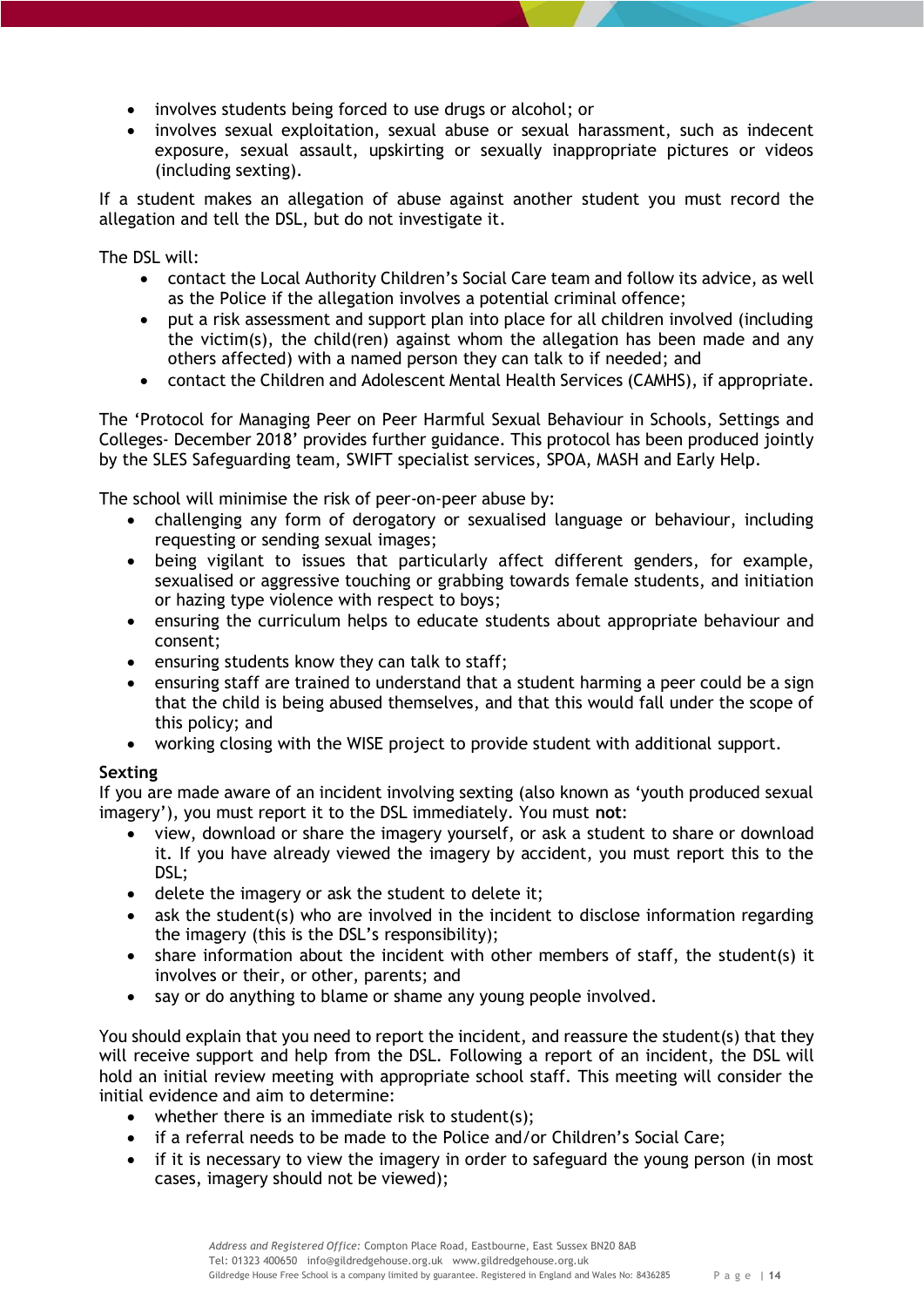- what further information is required to decide on the best response;
- whether the imagery has been shared widely and via what services and/or platforms (this may be unknown);
- whether immediate action should be taken to delete or remove images from devices or online services;
- any relevant facts about the students involved which would influence risk assessment;
- if there is a need to contact another school, college, setting or individual; and
- whether to contact parents of the students involved (in most cases parents should be involved).

The DSL will make an immediate referral to Police and/or Children's Social Care if:

- the incident involves an adult;
- there is reason to believe that a young person has been coerced, blackmailed or groomed, or if there are concerns about their capacity to consent, for example, owing to special educational needs or a disability;
- what the DSL knows about the imagery suggests the content depicts sexual acts which are unusual for the young person's developmental stage, or are violent;
- the imagery involves sexual acts and any student in the imagery is under 13; or
- the DSL has reason to believe a student is at immediate risk of harm owing to the sharing of the imagery (for example, the young person is presenting as suicidal or selfharming).

If none of the above apply then the DSL, in consultation with the Head Teacher and other members of staff as appropriate, may decide to respond to the incident without involving the Police or Children's Social Care. If at the initial review stage a decision has been made not to refer to Police and/or Children's Social Care, the DSL will conduct a further review. They will hold interviews with the students involved (if appropriate) to establish the facts and assess the risks. If at any point in the process there is a concern that a student has been harmed or is at risk of harm, a referral will be made to Children's Social Care and/or the Police immediately.

**Informing parents:** The DSL will inform parents at an early stage and keep them involved in the process, unless there is a good reason to believe that involving them would put the student at risk of harm.

**Referring to the Police:** If it is necessary to refer an incident to the Police, this will be done by dialing 101.

**Recording incidents:** All sexting incidents and the decisions made in responding to them, will be recorded. The record-keeping arrangements set out in this policy also apply to recording incidents of sexting.

**Curriculum coverage:** Students are taught about the issues surrounding sexting as part of the school's PSHEE education and computing programmes. Students also learn the strategies and skills needed to manage specific requests or pressure to provide (or forward) such images and the receipt of such images. This policy on sexting is also shared with students so they are aware of the processes the school will follow in the event of an incident.

# <span id="page-14-0"></span>**Sexual violence and sexual harassment between children in schools**

Sexual violence and sexual harassment can occur between two children of any age and sex. It can also occur through a group of children sexually assaulting or sexually harassing a single child or group of children. Children who are victims of sexual violence and sexual harassment will likely find the experience stressful and distressing. This will, in all likelihood, adversely affect their educational attainment. Sexual violence and sexual harassment exist on a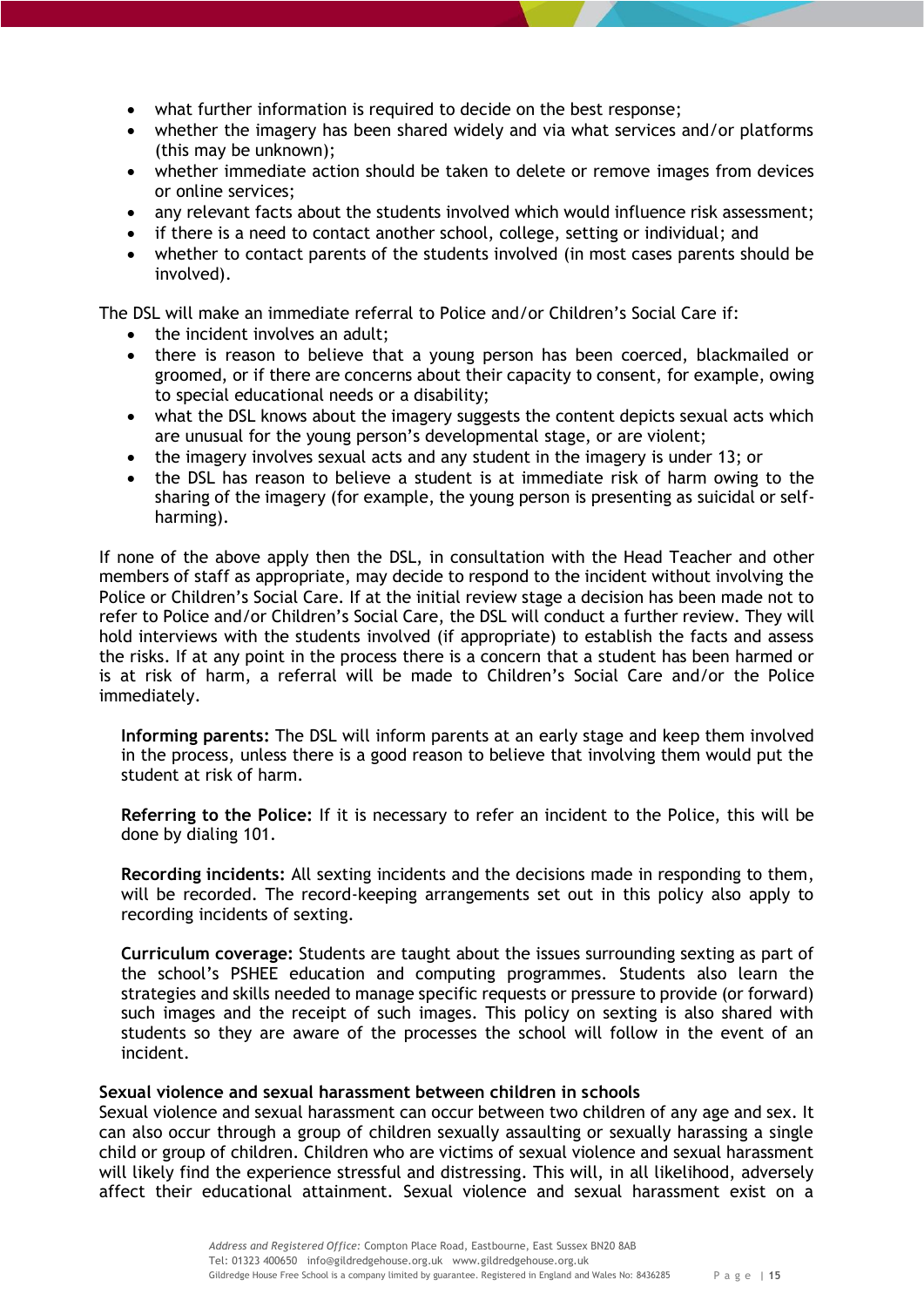continuum and may overlap, they can occur online and offline (both physical and verbal) and are never acceptable. It is important that all victims are taken seriously and offered appropriate support. Staff should be aware that some groups are potentially more at risk. Evidence shows girls, children with SEND and LGBT children are at greater risk.

It is important that school staff are aware of sexual violence and the fact children can, and sometimes do, abuse their peers in this way. When referring to sexual violence we are referring to sexual offences under the Sexual Offences Act 2003 as described below:

**Rape**: A person (A) commits an offence of rape if: he intentionally penetrates the vagina, anus or mouth of another person (B) with his penis, B does not consent to the penetration and A does not reasonably believe that B consents.

**Assault by Penetration**: A person (A) commits an offence if: s/he intentionally penetrates the vagina or anus of another person (B) with a part of her / his body or anything else, the penetration is sexual, B does not consent to the penetration and A does not reasonably believe that B consents.

**Sexual Assault**: A person (A) commits an offence of sexual assault if: s/he intentionally touches another person (B), the touching is sexual, B does not consent to the touching and A does not reasonably believe that B consents.

**What is consent?** Consent is about having the freedom and capacity to choose. Consent to sexual activity may be given to one sort of sexual activity but not another, e.g. to vaginal but not anal sex, or penetration with conditions such as wearing a condom. Consent can be withdrawn at any time during sexual activity and each time activity occurs. Someone consents to vaginal, anal or oral penetration only if s/he agrees by choice to that penetration and has the freedom and capacity to make that choice.

When referring to sexual harassment, we mean 'unwanted conduct of a sexual nature' that can occur online and offline. When we reference sexual harassment, we do so in the context of child on child sexual harassment. Sexual harassment is likely to: violate a child's dignity, and / or make them feel intimidated, degraded or humiliated and / or create a hostile, offensive or sexualised environment. Whilst not intended to be an exhaustive list, sexual harassment can include:

- sexual comments, such as telling sexual stories, making lewd comments, making sexual remarks about clothes and appearance and calling someone sexualised names;
- sexual "jokes" or taunting;
- physical behaviour, such as deliberately brushing against someone, interfering with someone's clothes (schools should be considering when any of this crosses a line into sexual violence - it is important to talk to and consider the experience of the victim) and displaying pictures, photos or drawings of a sexual nature; and
- online sexual harassment. This may be standalone, or part of a wider pattern of sexual harassment and / or sexual violence. It may include:
	- non-consensual sharing of sexual images and videos;
	- **sexualised online bullying;**
	- unwanted sexual comments and messages, including, on social media;
	- sexual exploitation; coercion and threats; and
	- **upskirting.**

The Voyeurism (Offences) Act, which is commonly known as the Upskirting Act, came into force on  $12<sup>th</sup>$  April 2019. Upskirting is where someone takes a picture under a person's clothing (not necessarily a skirt) without their permission and or knowledge, with the intention of viewing their genitals or buttocks (with or without underwear) to obtain sexual gratification,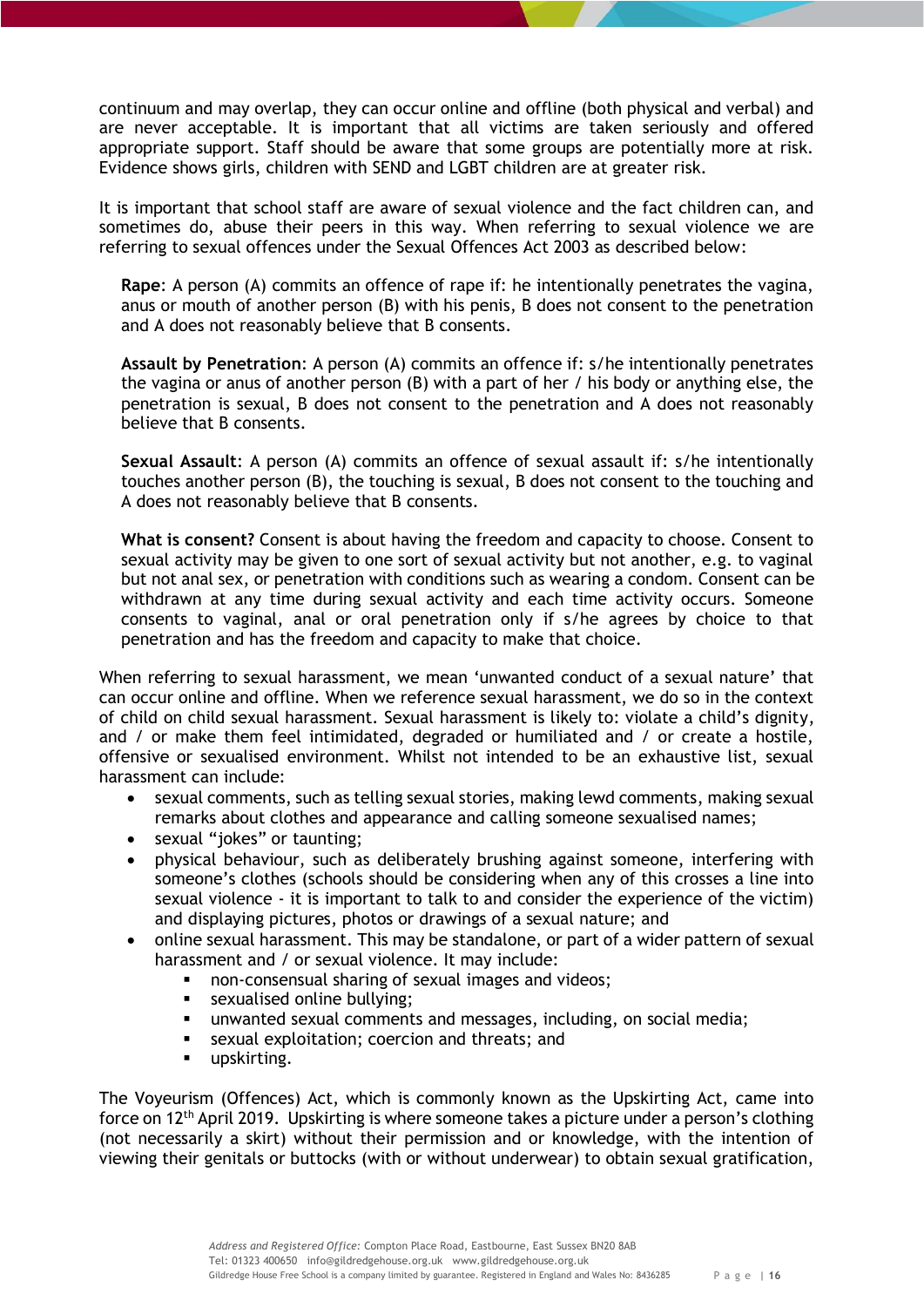or cause the victim humiliation, distress or alarm. It is a criminal offence. Anyone, of any gender, can be a victim.

The initial response to a report from a child is important. It is essential that all victims are reassured that they are being taken seriously and that they will be supported and kept safe. A victim should never be given the impression that they are creating a problem by reporting sexual violence or sexual harassment. Nor should a victim ever be made to feel ashamed for making a report.

As a school, where we discover incidents of sexualised behaviours between children, we will respond to this in line with the East Sussex Protocol for Managing Peer on Peer Harmful Sexual Behaviour in Schools, Settings and Colleges and with reference to the following documents:

- Brooks Traffic Light Tool;
- ESCC Communicating with parents: Toolkit for guided conversations: harmful sexual behaviour;
- ESCC Supporting children and young people who have displayed harmful sexual behaviour; and
- ESCC Supporting children who have experienced sexual abuse.

## <span id="page-16-0"></span>**9. Additional information**

#### <span id="page-16-1"></span>**Notifying parents**

Where appropriate, the school will discuss any concerns about a child with the child's parents. The DSL will normally do this in the event of a suspicion or disclosure. Other staff will only talk to parents about any such concerns following consultation with the DSL.

If the school believes that notifying the parents would increase the risk to the child, we will discuss this with the Local Authority Children's Social Care team before doing so.

In the case of allegations of abuse made against other children, we will normally notify the parents of all the children involved.

## <span id="page-16-2"></span>**Mobile phones and cameras**

Staff are allowed to bring their personal mobile phones to school for their own personal use, but will limit personal use to non-contact time when students are not present. However, staff members can use their personal mobile phones to access EduLink and complete registers during lesson time.

Staff will not take pictures or recordings of students on their personal mobile phones or personal cameras. The school will follow the General Data Protection Regulation (GDPR) and Data Protection Act (DPA) 2018 when taking and storing photos and recordings for use by the school.

Under no circumstances should staff share their personal contact details with a student or parent. Where staff need to contact a parent using their mobile phone, for example, while on a school trip, they will ensure that their number is withheld *(add 141 to the number before dialling)* and only use voice calls, not text messages. No parent should be contacting staff directly other than via the main school switchboard or via school email. Staff must not have the contact details of parents saved to their personal phone; these should only be accessed when needed through EduLink.

## <span id="page-16-3"></span>**Effective practices when using social media sites**

Members of staff should:

 use caution when posting information on social networking sites and other online forums;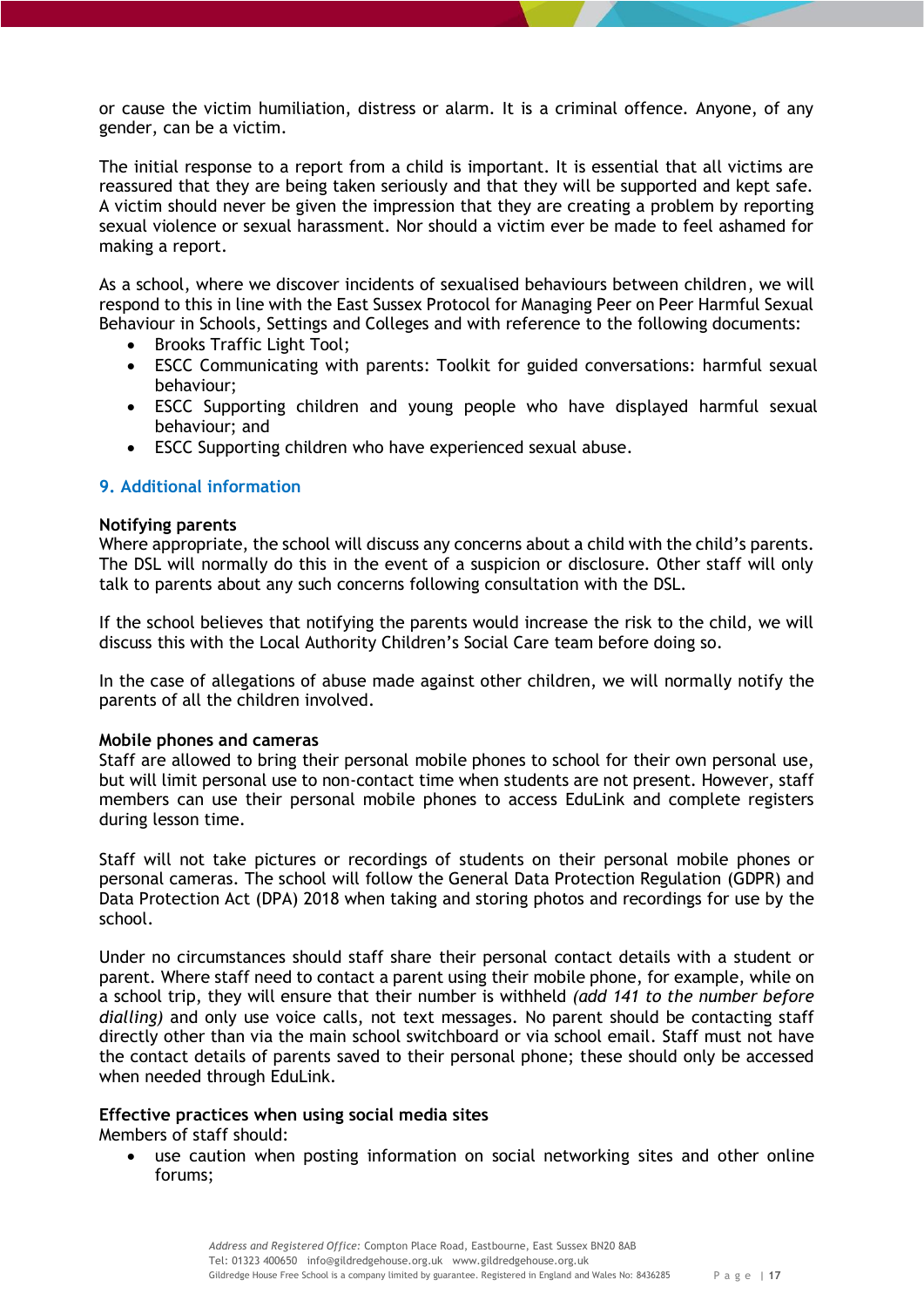- consider refraining from identifying themselves as working for the school as posted content could bring the school into disrepute;
- take care that their interaction on social media does not damage working relationships between members of staff, students at the school, their families and other stakeholders and/or working partners of the school;
- exercise caution, if also parents at the school, when interacting with other parents on social media to ensure that professional boundaries are not compromised;
- maintain professional standards by communicating with student and parents electronically at appropriate times of the day and through established education platforms, for example, a web page dedicated to school programme, project or class rather than via a personal profile;
- decline student-initiated 'friend requests' and not issue 'friend requests' to students nor communicate with students on any social network site or similar website or forum;
- maintain a formal, courteous and professional tone in all communications with students to ensure that professional boundaries are maintained;
- make it clear that any personal views are not necessarily those of the school if posting an item about an aspect of the school, for which you have express permission from the Head Teacher; and
- not accept any current student of any age or any ex-student of the school under the age of 18 as a friend, follower, subscriber or similar on any personal social media account.

## <span id="page-17-0"></span>**Site security**

All staff members have a responsibility to ensure the school buildings and grounds are secure and for reporting concerns that may come to light. The school checks the identity of all visitors and volunteers coming into school. Visitors are expected to sign in and out in either the Primary School Office visitors' log or the Secondary and Sixth Form Office visitors' log and to display a visitor badge at all times while on the school site.

Any individual who is not known or identifiable will be challenged for clarification and reassurance. The school will not accept the behaviour of any individual, parent or anyone else, that threatens school security or leads others, child or adult, to feel unsafe. Such behaviour will be treated as a serious concern and may result in a decision to refuse the person access to the school site.

## <span id="page-17-1"></span>**The use of 'Reasonable Force' and restrictive physical interventions**

There are circumstances when it will be appropriate for staff to use reasonable force to safeguard children. The term 'reasonable force' covers the broad range of actions used by staff that involve a degree of physical contact to control or restrain children. This can range from guiding a child to safety by the arm, to more extreme circumstances such as breaking up a fight or where a young person needs to be restrained to prevent violence or injury. 'Reasonable' in these circumstances means 'using no more force than is needed'. The use of force may involve either passive physical contact, such as standing between students or blocking a student's path, or active physical contact such as leading a student by the arm out of the classroom.

Further guidance on the use of reasonable force and restrictive physical interventions should be sought within the Use of Reasonable Force and Restrictive Physical Interventions Policy, with all cases of intervention being recorded. When managing incidents, the school will consider whether to liaise with the Local Authority Designated Officer (LADO), where it is thought that the physical intervention may lead to an allegation.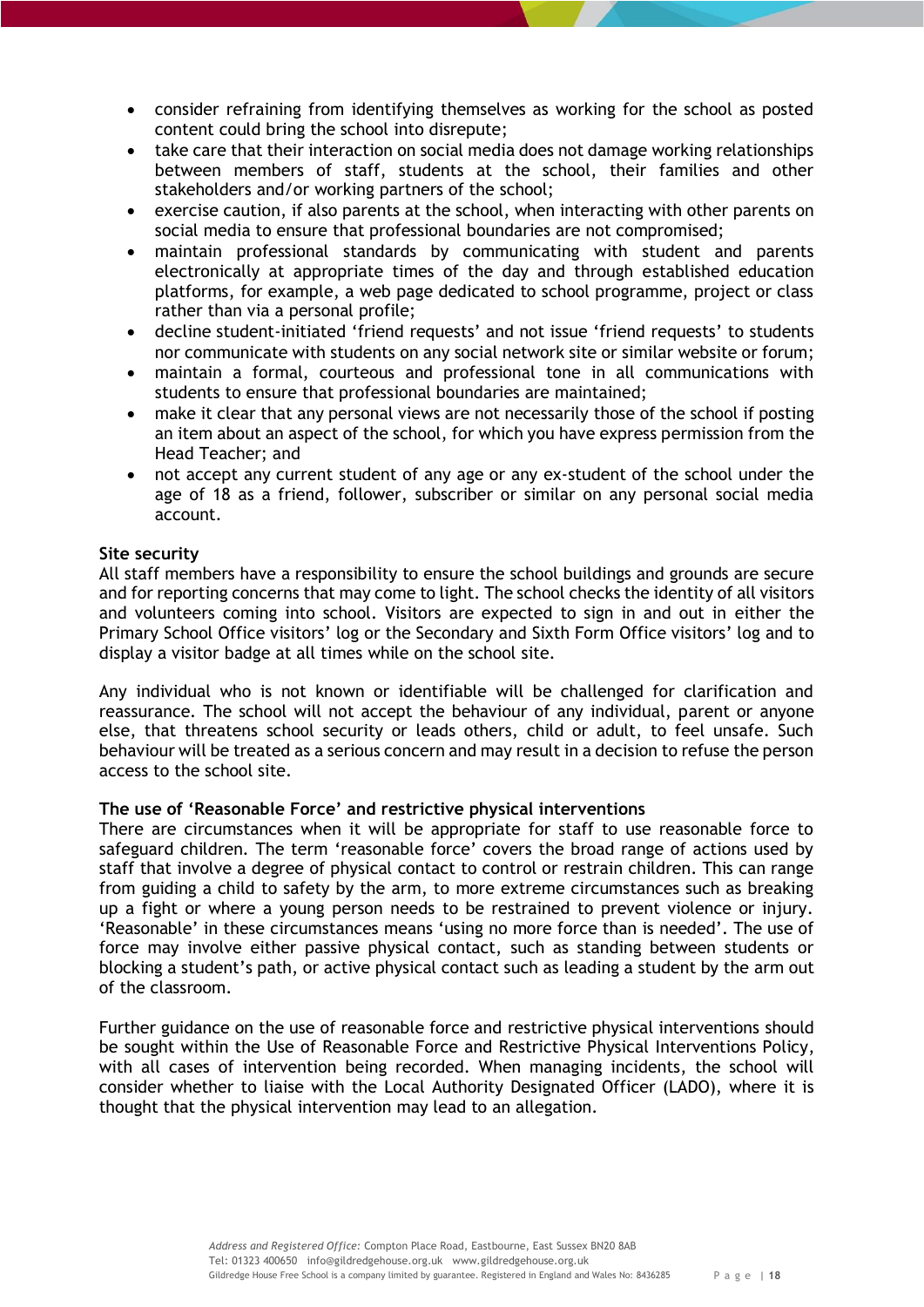# <span id="page-18-0"></span>**10. Complaints and concerns about school safeguarding policies**

## <span id="page-18-1"></span>**Complaints against staff**

Complaints against staff that are likely to require a child protection investigation will be handled in accordance with our procedures for dealing with allegations of abuse made against staff (see Appendix 3).

#### <span id="page-18-2"></span>**Other complaints**

The school tries to resolve concerns or complaints by informal means wherever possible.

Where this is not possible, formal procedures will be followed. The school will aim to give the complainant the opportunity to complete the school's complaints procedure in full.

To support this, the school will ensure the existence of the Complaints Policy and Procedure is publicised and made available on the school website. This policy applies to children in the whole school, including those in the Early Years Foundation Stage (EYFS) and fits in with the school's ethos and values. Full details can be found within the Complaints Policy and Procedure.

## <span id="page-18-3"></span>**Whistleblowing**

The school recognises that children cannot be expected to raise concerns in an environment where staff members fail to do so. The school will ensure that all staff members are aware of their duty to raise concerns, where they exist, about the management of child protection, which may include the attitude or actions of colleagues. If necessary, the staff member will speak with the Head Teacher, the Chair of Governors or with the Local Authority Designated Officer (LADO). The school has a clear reporting procedure for children, parents and other people to report concerns or complaints, including abusive or poor practice. The school will actively seek the views of children, parents and staff members on child protection arrangements through surveys, questionnaires and other means.

The school has a separate Whistleblowing Policy and procedure which applies to all staff (which throughout this policy and procedure includes any adult working within the school, whether directly employed, providing a contracted service, or a one-off service such as a supply teacher or a volunteer) and Governors. Other individuals performing functions in relation to the organisation, such as contractors, should have access to the policy and procedure.

It is important to the school that any fraud, misconduct or wrongdoing by staff or Governors of the school is reported and properly dealt with. The Governing Board will, therefore, respond to all individuals who raise any genuine concerns that they may have about the conduct of others in the school, **which are in the public interest**. The Whistleblowing Policy and procedure sets out the way in which individuals may raise any concerns that they have and how those concerns will be dealt with.

## <span id="page-18-4"></span>**11. Record-keeping**

Accurate and timely record-keeping is an important part of the school's accountability to children and their families and will help us in meeting our key responsibility to respond appropriately to welfare concerns about children. Records should be factual, accurate, relevant, up-to-date and auditable. They should support monitoring, risk assessment and planning for children and enable informed and timely decisions about appropriate action to take. The school will hold records in line with the school's Records Management Schedule.

All safeguarding concerns, discussions, decisions made and the reasons for those decisions, must be recorded on MyConcern. If a staff member is in any doubt about whether to record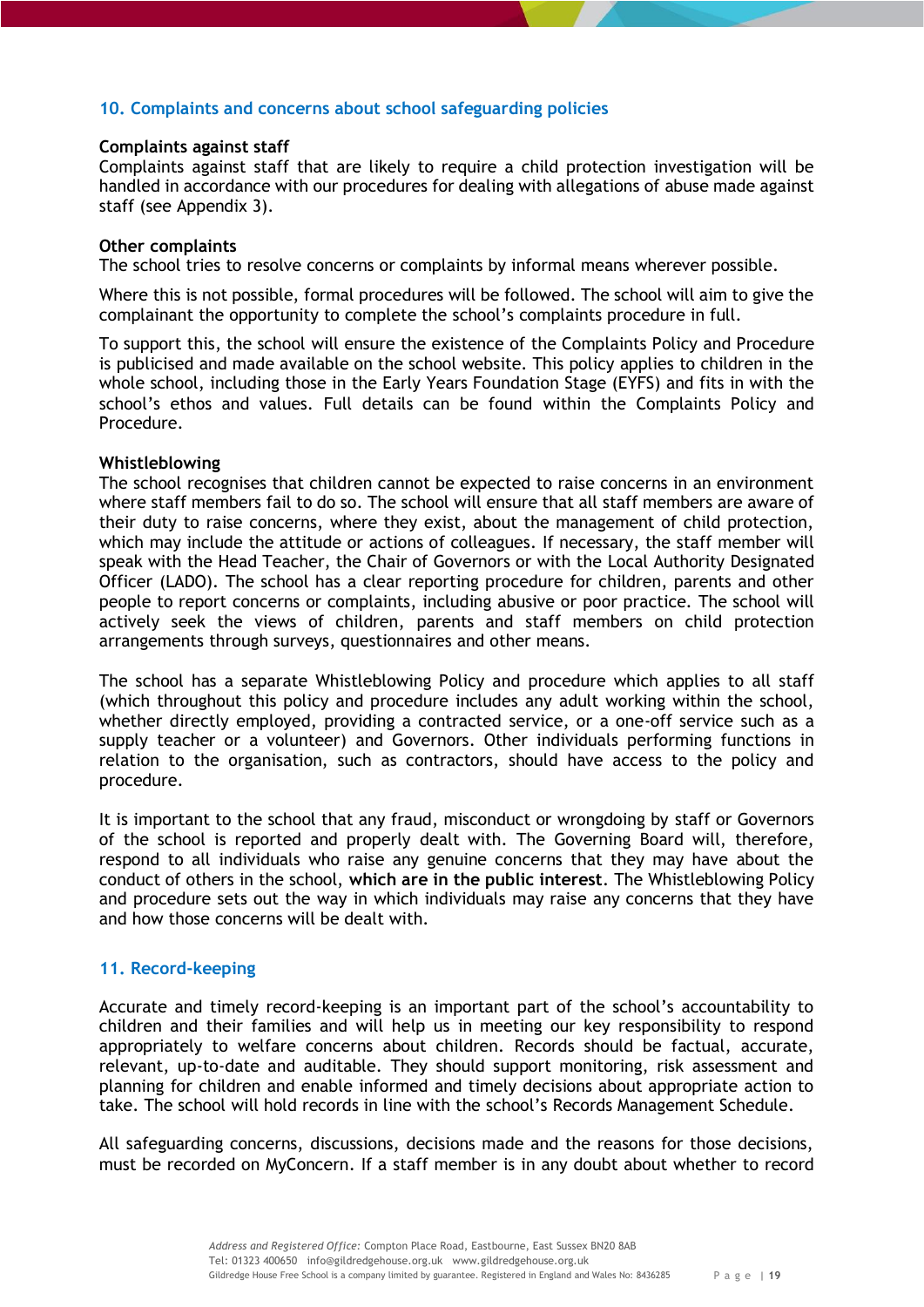something, discuss this with the DSL. The referral to the Safeguarding Team should be made via the My Concern webpage:

[https://www.myconcern.education/Account/Login?ReturnUrl=%2f.](https://www.myconcern.education/Account/Login?ReturnUrl=%2f)

Once received, the referral will be actioned by the relevant staff and monitored through the MyConcern software.

Non-confidential records will be easily accessible and available. Confidential information and records will be held securely and only available to those who have a right or professional need to see them.

Safeguarding records relating to individual children will be retained for a reasonable period of time after they have left the school in line with the school's Records Management Schedule. If students leave Gildredge House to start at a new school or college, files are transferred securely to the student's new institution.

If a child for whom the school has, or has had, safeguarding concerns moves to another school, the DSL will ensure that their Child Protection file is forwarded promptly and securely, and separately from the main student file. In addition, if the concerns are significant or complex, and/or social services are involved, the DSL will speak to the DSL of the receiving school and provide information to enable them to have time to make any necessary preparations to ensure the safety of the child.

Electronic records are held within MyConcern, and paper records within a locked filing cabinet in the DSL's office.

# <span id="page-19-0"></span>**12. Training**

# <span id="page-19-1"></span>**All staff**

All staff members will undertake safeguarding and child protection training at induction, including whistleblowing procedures, to ensure they understand the school's safeguarding systems and their responsibilities, and can identify signs of possible abuse or neglect. This training will be regularly updated and will be in line with advice from the three safeguarding partners.

All staff will have training on the government's anti-radicalisation strategy, Prevent, to enable them to identify children at risk of being drawn into terrorism and to challenge extremist ideas.

Staff will also receive regular safeguarding and child protection updates, for example, through emails, e-bulletins and staff meetings as required, but at least annually.

Contractors who are provided through a private finance initiative (PFI) or similar contract will also receive safeguarding training. Volunteers will receive appropriate training, if applicable.

The induction and ongoing training of staff will include the following key aspects:

- Staff understand the difference between a safeguarding concern and a child in immediate danger or at risk of significant harm.
- Staff are advised to maintain an attitude of 'it could happen here' where safeguarding is concerned.
- When concerned about the welfare of a child, staff should always act in the best interests of the child.
- Staff understand that children's poor behaviour may be a sign that they are suffering harm or that they have been traumatised by abuse.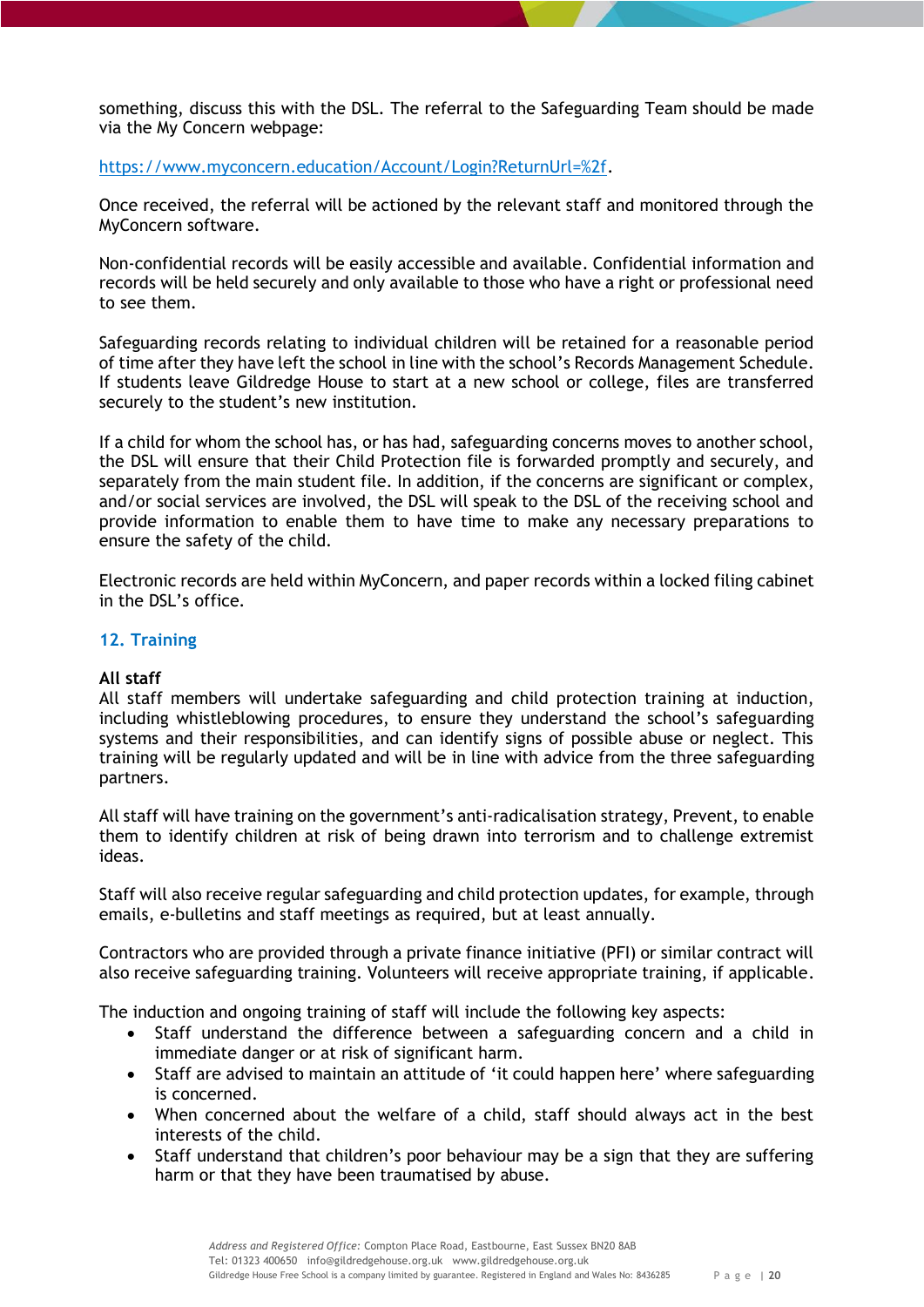- Staff understand that children who have a social worker may be educationally disadvantaged and face barriers to attendance, learning, behaviour and positive mental health.
- Staff understand that mental health issues for children may be an indicator of harm or abuse, or where it is known that a child has suffered harm or abuse this may impact on their mental health, behaviour and education.
- Staff understand that safeguarding incidents and/or behaviours can be associated with factors outside the school and/or can occur between children outside of these environments. All staff, but especially the DSL (and deputies), should consider whether children are at risk of abuse or exploitation in situations outside their families. Extrafamilial harms take a variety of different forms and children can be vulnerable to multiple harms including (but not limited to) sexual exploitation, criminal exploitation, and serious youth violence.
- Staff know how best to respond to a child who makes a disclosure of abuse or harm.
- If staff are unsure, they should always speak to the DSL or Deputy DSL.
- If staff have any concerns about a child's welfare, they should act on them immediately.
- Staff should not assume a colleague or another professional will take action.
- The DSL or Deputy DSL should always be available to discuss safeguarding concerns. If in exceptional circumstances, the DSL (or Deputy DSL) is not available, this should not delay appropriate action being taken. Staff should consider speaking to a member of the Senior Leadership Team and/or take advice from SPoA. In these circumstances, any action taken should be shared with the DSL (or Deputy DSL) as soon as is practically possible.

# <span id="page-20-0"></span>**The DSL, Deputy DSL and Primary Safeguarding Officer**

The DSL, Deputy DSL and Primary Safeguarding Officer will undertake child protection and safeguarding training at least every two years. In addition, they will update their knowledge and skills at regular intervals and at least annually, for example, through e-bulletins, meeting other DSLs, or taking time to read and digest safeguarding developments. They will also undertake Prevent awareness training.

## <span id="page-20-1"></span>**Governors**

All Governors receive training about safeguarding, to make sure they have the knowledge and information needed to perform their functions and understand their responsibilities. As the Chair of Governors may be required to act as the 'case manager' in the event that an allegation of abuse is made against the Head Teacher, they receive training in managing allegations for this purpose.

## <span id="page-20-2"></span>**Recruitment interview panels**

At least one person conducting any interview for a post at the school will have undertaken safer recruitment training. This will cover, as a minimum, the contents of the Department for Education's statutory guidance, Keeping Children Safe in Education, and will be in line with local safeguarding procedures.

# <span id="page-20-3"></span>**Staff who have contact with students and families**

All staff who have contact with children and families will have supervisions which will provide them with support, coaching and training, promote the interests of children and allow for confidential discussions of sensitive issues.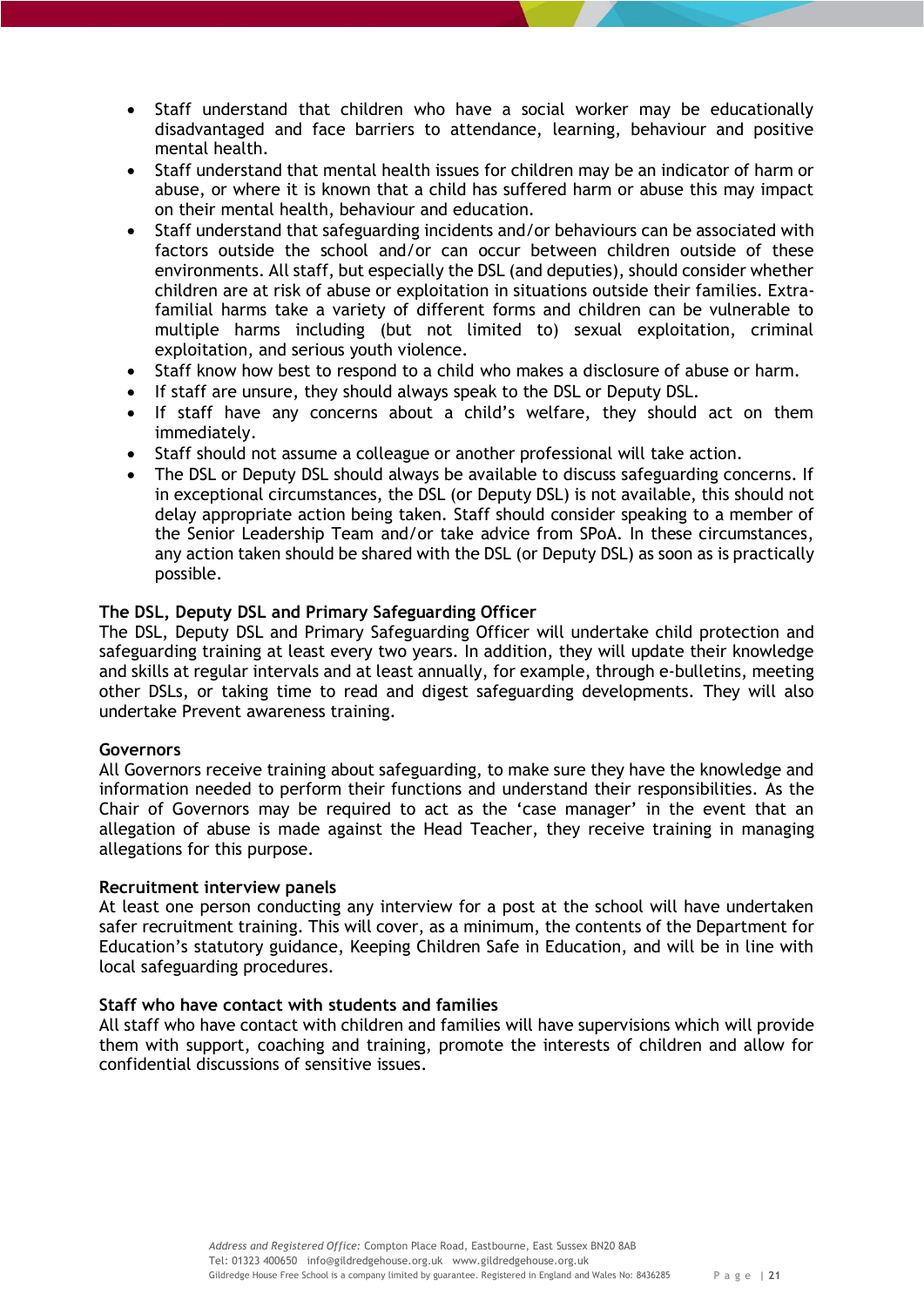# **Appendices**

<span id="page-21-0"></span>**These appendices are based on the Department for Education's statutory guidance, Keeping Children Safe in Education.**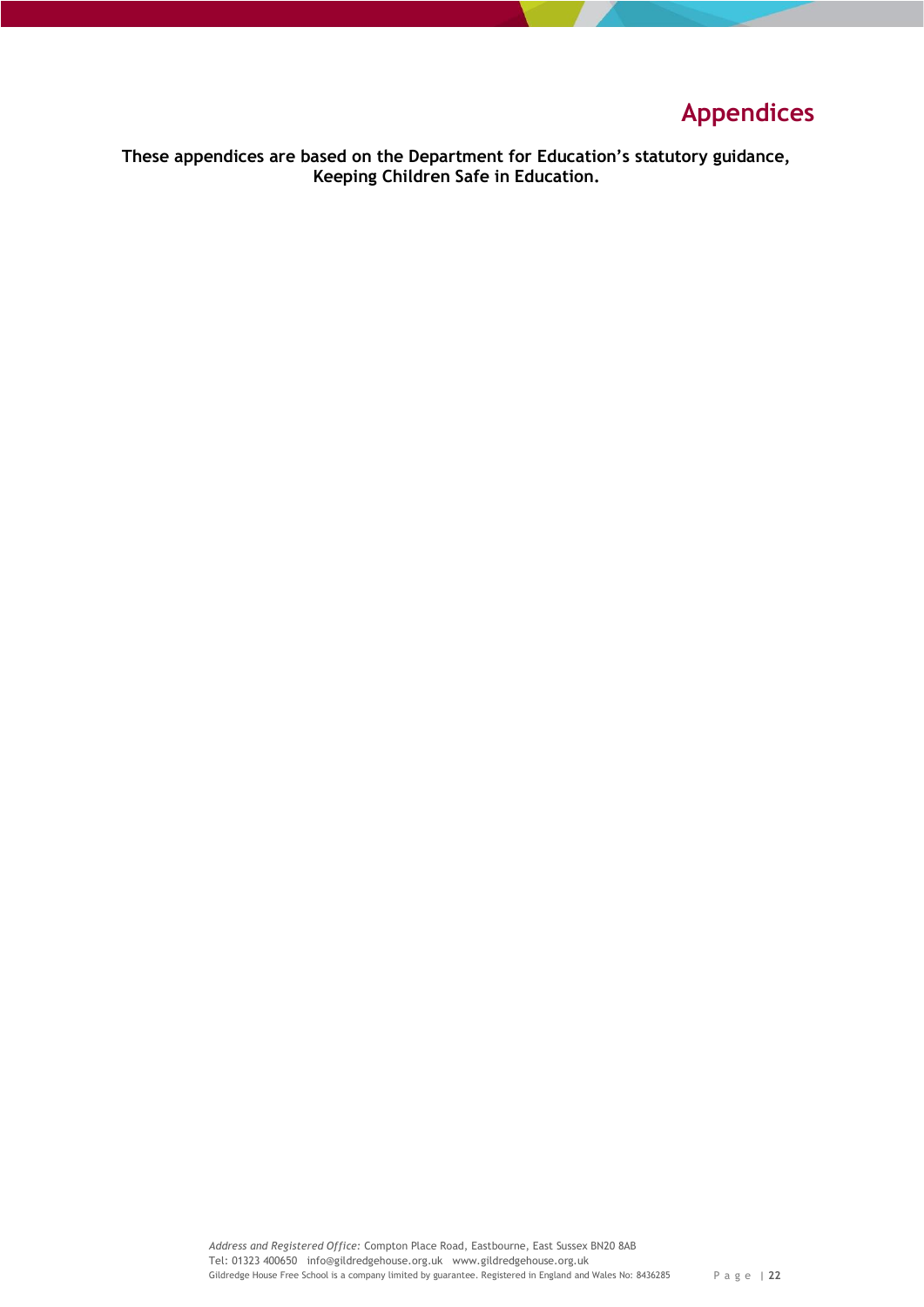# **Appendix 1: Types of Abuse**

<span id="page-22-0"></span>Abuse, including neglect, and safeguarding issues are rarely standalone events that can be covered by one definition or label. In most cases, multiple issues will overlap.

<span id="page-22-1"></span>**Physical abuse** may involve hitting, shaking, throwing, poisoning, burning or scalding, drowning, suffocating or otherwise causing physical harm to a child. Physical harm may also be caused when a parent fabricates the symptoms of, or deliberately induces, illness in a child.

<span id="page-22-2"></span>**Emotional abuse** is the persistent emotional maltreatment of a child such as to cause severe and adverse effects on the child's emotional development. Some level of emotional abuse is involved in all types of maltreatment of a child, although it may occur alone.

Emotional abuse may involve:

- conveying to a child that they are worthless or unloved, inadequate, or valued only insofar as they meet the needs of another person;
- not giving the child opportunities to express their views, deliberately silencing them or 'making fun' of what they say or how they communicate;
- age or developmentally inappropriate expectations being imposed on children. These may include interactions that are beyond a child's developmental capability, as well as overprotection and limitation of exploration and learning, or preventing the child participating in normal social interaction'
- seeing or hearing the ill-treatment of another;
- serious bullying including cyberbullying, causing children frequently to feel frightened or in danger; or
- the exploitation or corruption of children.

<span id="page-22-3"></span>**Sexual abuse** involves forcing or enticing a child or young person to take part in sexual activities, not necessarily involving a high level of violence, whether or not the child is aware of what is happening. The activities may involve:

- physical contact, including assault by penetration, for example, rape or oral sex or non-penetrative acts such as masturbation, kissing, rubbing and touching outside of clothing; or
- non-contact activities, such as involving children in looking at, or in the production of, sexual images, watching sexual activities, encouraging children to behave in sexually inappropriate ways, or grooming a child in preparation for abuse (including via the internet).

Sexual abuse is not solely perpetrated by adult males. Women can also commit acts of sexual abuse, as can other children.

<span id="page-22-4"></span>**Neglect** is the persistent failure to meet a child's basic physical and/or psychological needs, likely to result in the serious impairment of the child's health or development. Neglect may occur during pregnancy as a result of maternal substance abuse.

Once a child is born, neglect may involve a parent failing to:

- provide adequate food, clothing and shelter, including exclusion from home or abandonment;
- protect a child from physical and emotional harm or danger;
- ensure adequate supervision (including the use of inadequate care-givers); or
- ensure access to appropriate medical care or treatment.

It may also include neglect of, or unresponsiveness to, a child's basic emotional needs.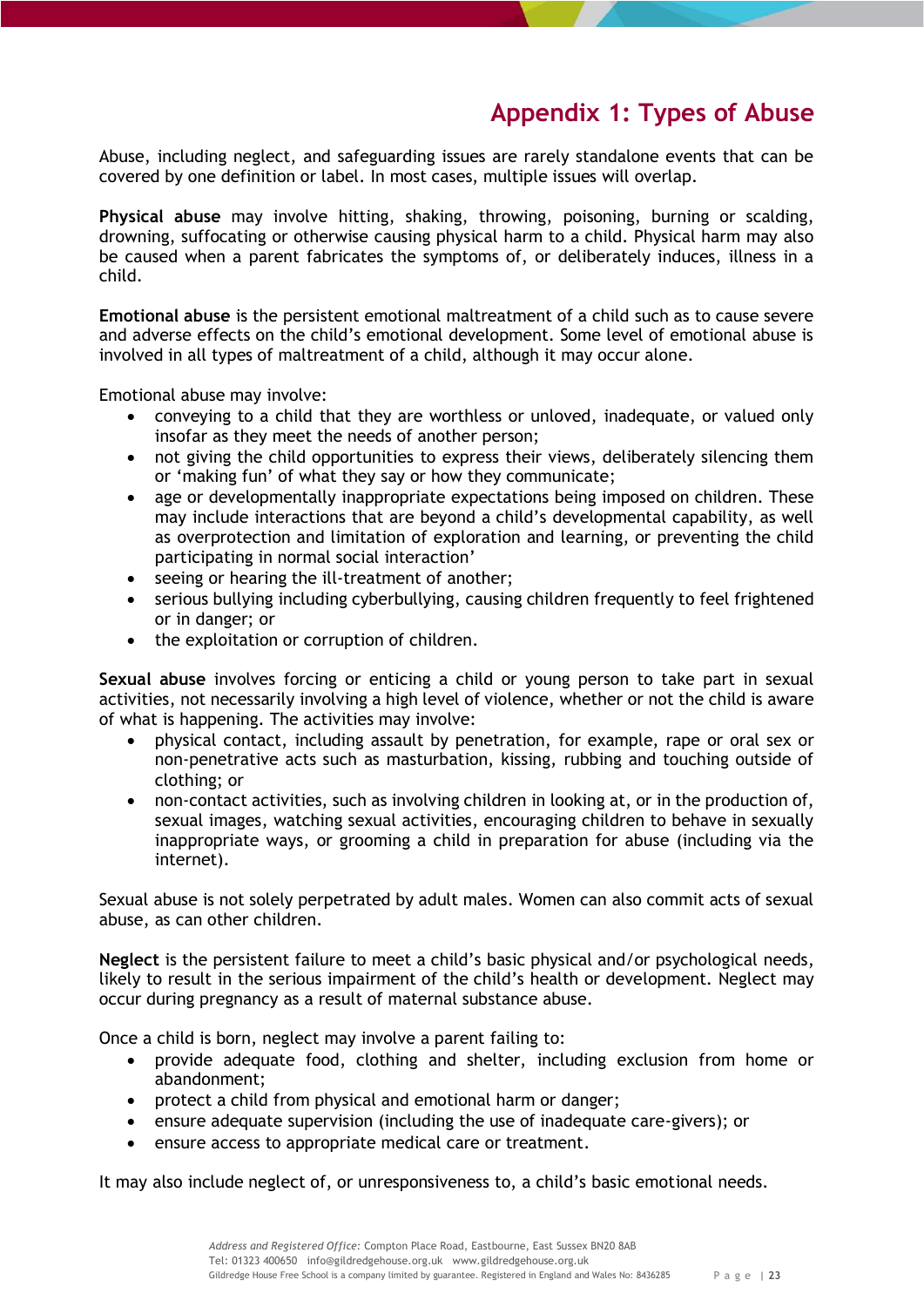# <span id="page-23-0"></span>**Appendix 2: Safer Recruitment and DBS Checks Policy and Procedures**

Our school has robust recruitment and vetting procedures to help prevent unsuitable people from working with children. Our job advertisements and application packs make explicit reference to the school's commitment to safeguarding children, including compliance with the Disclosure and Barring Service (DBS) process and clear statements in the Job Description and Person Specification about the staff member's safeguarding responsibilities.

The school will record all information on the checks carried out on an individual in the school's single central record (SCR). Copies of these checks, where appropriate, will be held in individuals' personnel files. The school follows requirements and best practice in retaining copies of these checks, as set out below. The Head Teacher and the nominated Governor for child protection (Safeguarding Lead Governor) are responsible for ensuring that our SCR is accurate and up-to-date.

# <span id="page-23-1"></span>**New staff**

When appointing new staff, the school will:

- verify their identity;
- obtain (via the applicant) an enhanced Disclosure and Barring Service (DBS) certificate, including barred list information for those who will be engaging in regulated activity (see definition below). The school will not keep a copy of the individual's DBS certificate for longer than 6 months;
- obtain a separate barred list check if they will start work in regulated activity before the DBS certificate is available;
- verify their mental and physical fitness to carry out their work responsibilities;
- verify their right to work in the UK. The school will keep a copy of this verification for the duration of the member of staff's employment and for two years following their departure;
- verify their professional qualifications, as appropriate;
- ensure they are not subject to a prohibition order, if they are employed to be a teacher;
- carry out further additional checks, as appropriate, on candidates who have lived or worked outside of the UK, including (where relevant) any teacher sanctions or restrictions imposed by a European Economic Area professional regulating authority, and criminal records checks or their equivalent; and
- check that individuals taking up a management or Governor position are not subject to a prohibition from management (section 128) direction made by the Secretary of State.

The school will ensure that appropriate checks are carried out to ensure that individuals are not disqualified under the Childcare Disqualification Regulations 2018 and Childcare Act 2006. Where the school takes a decision that an individual falls outside of the scope of these regulations and such checks are not carried out, the school will retain a record of the assessment on the individual's personnel file. This will include the school's evaluation of any risks and control measures put in place, and any advice sought.

The school will ask for written information about previous employment history and check that information is not contradictory or incomplete. The school will seek references on all shortlisted candidates before interview; these will be scrutinised and any concerns resolved before confirming appointments. The references requested will ask specific questions about the suitability of the applicant to work with children.

**Regulated activity** means a person who will be: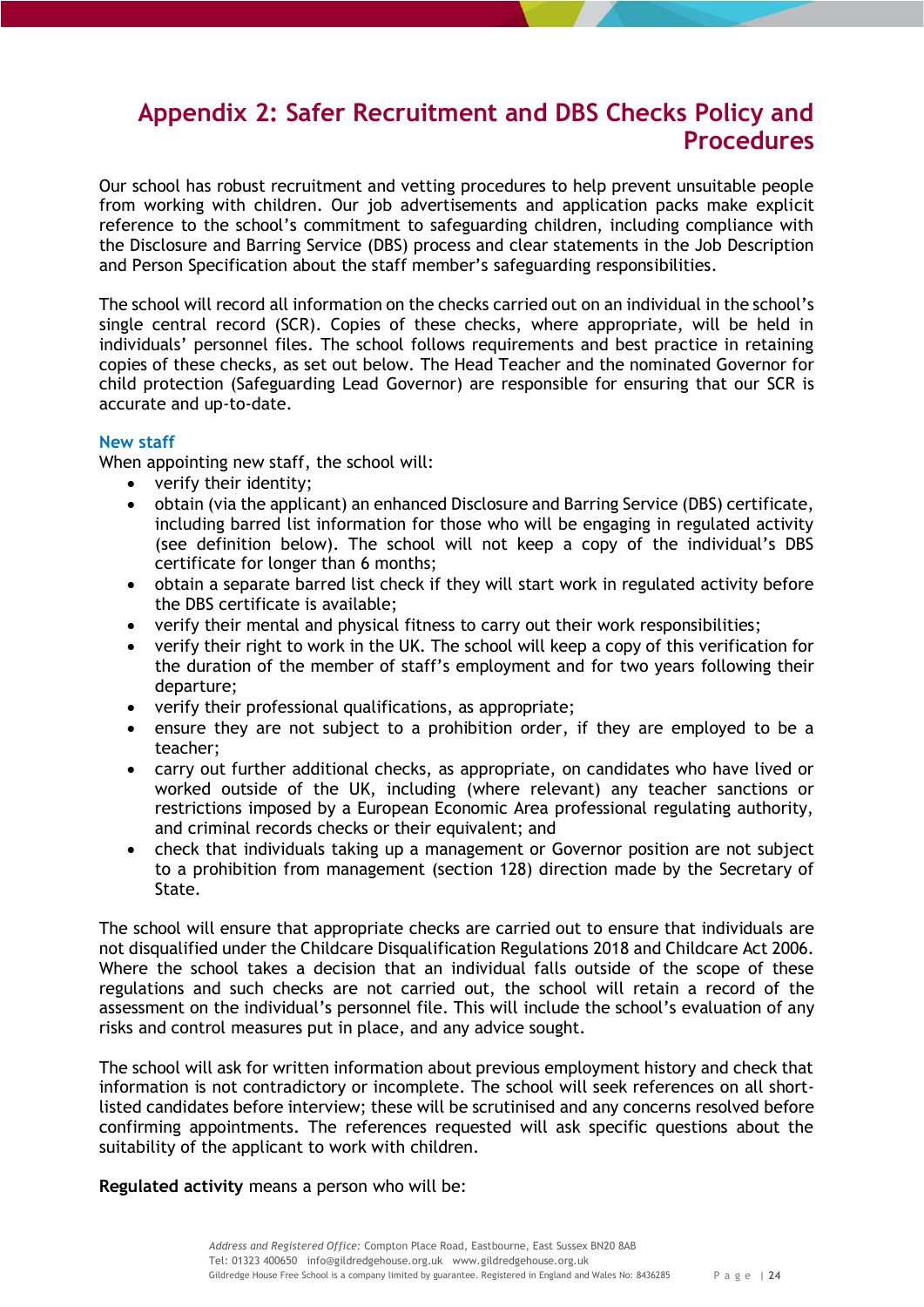- responsible, on a regular basis in a school or college, for teaching, training, instructing, caring for or supervising children; or
- carrying out paid, or unsupervised unpaid, work regularly in a school or college where that work provides an opportunity for contact with children; or
- engaging in intimate or personal care or overnight activity, even if this happens only once and regardless of whether they are supervised or not.

## <span id="page-24-0"></span>**Existing staff**

If the school has concerns about an existing member of staff's suitability to work with children, the school will carry out all the relevant checks as if the individual was a new member of staff. The school will also do this if an individual moves from a post that is not regulated activity to one that is regulated activity. The school will refer to the DBS anyone who has harmed, or poses a risk of harm, to a child or vulnerable adult where:

- the school believes the individual has engaged in [relevant conduct;](https://www.gov.uk/guidance/making-barring-referrals-to-the-dbs#relevant-conduct-in-relation-to-children) or
- the individual has received a caution or conviction for a relevant offence, or there is reason to believe the individual has committed a listed relevant offence, under the [Safeguarding Vulnerable Groups Act 2006 \(Prescribed Criteria and Miscellaneous](http://www.legislation.gov.uk/uksi/2009/37/contents/made)  [Provisions\) Regulations 2009;](http://www.legislation.gov.uk/uksi/2009/37/contents/made) or
- the 'harm test' is satisfied in respect of the individual i.e. they may harm a child or vulnerable adult or put them at risk of harm; and
- the individual has been removed from working in regulated activity (paid or unpaid) or would have been removed if they had not left.

## <span id="page-24-1"></span>**Agency and third-party staff**

The school will obtain written notification from any agency or third-party organisation that it has carried out the necessary safer recruitment checks that the school would otherwise perform. The school will also check that the person presenting themselves for work is the same person on whom the checks have been made.

## <span id="page-24-2"></span>**Contractors**

The school will ensure that any contractor, or any employee of a contractor, who is to work at the school has had the appropriate level of DBS check (this includes contractors who are provided through a PFI or similar contract). This will be:

- an enhanced DBS check with barred list information for contractors engaging in regulated activity; or
- an enhanced DBS check, not including barred list information, for all other contractors who are not in regulated activity but whose work provides them with an opportunity for regular contact with children.

The school will obtain the DBS check for self-employed contractors. The school will not keep a copy of an individual's DBS certificate for longer than 6 months.

Contractors who have not had any checks will not be allowed to work unsupervised or engage in regulated activity under any circumstances.

The school will check the identity of all contractors and their staff on arrival at the school. For self-employed contractors, such as visiting music teachers or sports coaches, the school will ensure that appropriate checks are carried out to ensure that individuals are not disqualified under the Childcare Disqualification Regulations 2018 and Childcare Act 2006. Where the school decides that an individual falls outside of the scope of these regulations and such checks are not carried out, the school will retain a record of the assessment. This will include an evaluation of any risks and control measures put in place, and any advice sought.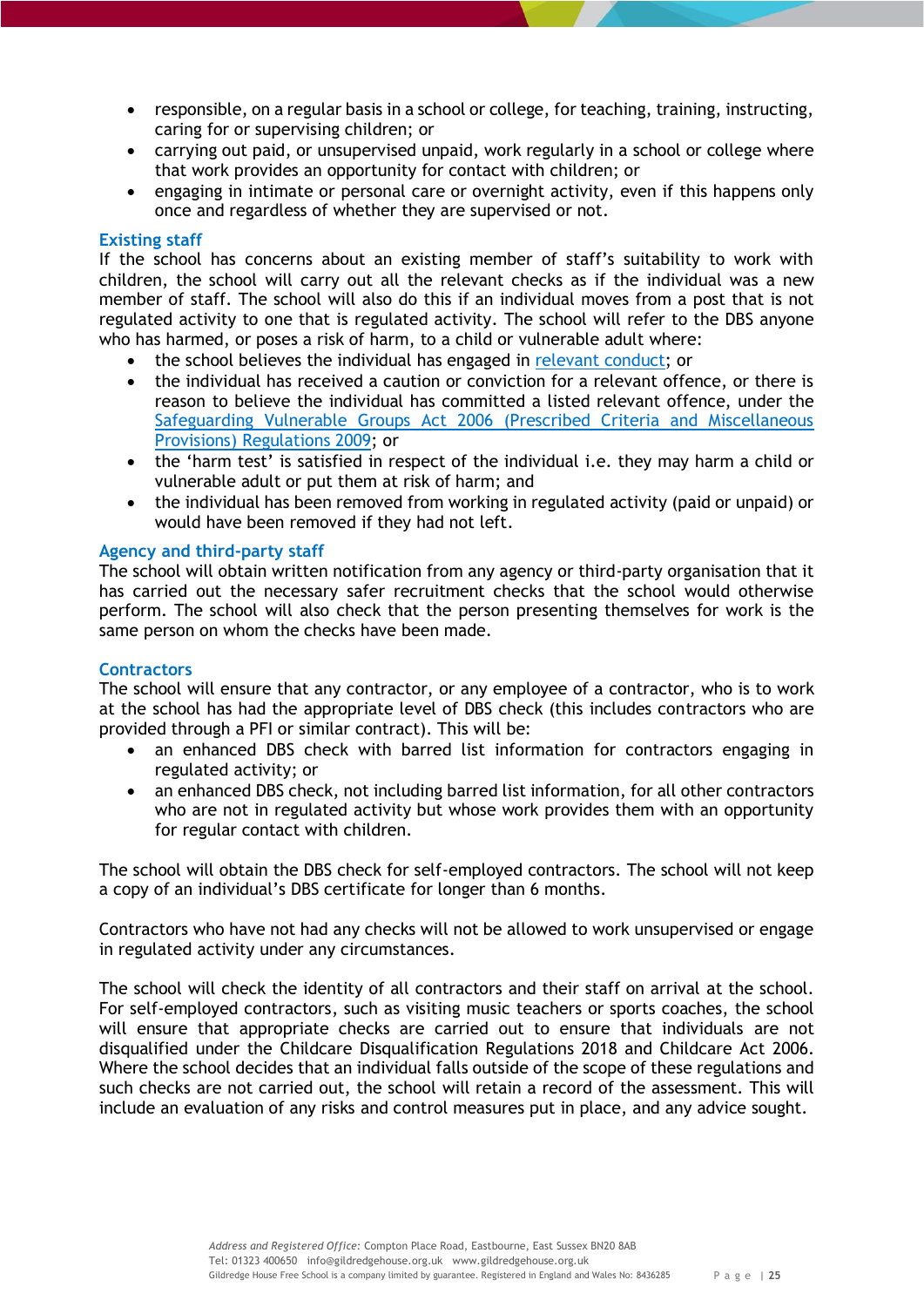# <span id="page-25-0"></span>**Trainee/student teachers**

Where applicants for initial teacher training are salaried by us, the school will ensure that all necessary checks are carried out.

Where trainee teachers are fee-funded, the school will obtain written confirmation from the training provider that the necessary checks have been carried out and that the trainee has been judged by the provider to be suitable to work with children. In both cases, this includes checks to ensure that individuals are not disqualified under the Childcare Disqualification Regulations 2018 and Childcare Act 2006.

# <span id="page-25-1"></span>**Volunteers**

The school will:

- never leave an unchecked volunteer unsupervised or allow them to work in regulated activity;
- obtain an enhanced DBS check with barred list information for all volunteers who are new to working in regulated activity;
- carry out a risk assessment when deciding whether to seek an enhanced DBS check without barred list information for any volunteers not engaging in regulated activity and retain a record of this risk assessment; and
- ensure that appropriate checks are carried out to ensure that individuals are not disqualified under the Childcare Disqualification Regulations 2018 and Childcare Act 2006. Where the school decides that an individual falls outside of the scope of these regulations and such checks are not carried out, the school will retain a record of the assessment. This will include the evaluation of any risks and control measures put in place, and any advice sought.

## <span id="page-25-2"></span>**Governors**

All Governors will have an enhanced DBS check without barred list information. They will only have an enhanced DBS check with barred list information if working in regulated activity.

All Governors will also have a section 128 check (as a section 128 direction disqualifies an individual from being a Governor at a maintained school). All proprietors, trustees, local Governors and members will also have the following checks:

- A section 128 check (to check prohibition on participation in management under [section 128 of the Education and Skills Act 2008\)](https://www.legislation.gov.uk/ukpga/2008/25/section/128).
- Identity check.
- Right to work in the UK check.
- Other checks deemed necessary if they have lived or worked outside the UK.

# <span id="page-25-3"></span>**Staff working in alternative provision settings**

Where the school places a student with an alternative provision provider, the school will obtain written confirmation from the provider that they have carried out the appropriate safeguarding checks on individuals working there, that the school would otherwise perform.

## <span id="page-25-4"></span>**Adults who supervise students on work experience**

When organising work experience, the school will ensure that policies and procedures are in place to protect children from harm. The school will also consider whether it is necessary for barred list checks to be carried out on the individuals who supervise a student under 16 on work experience. This will depend on the specific circumstances of the work experience, including the nature of the supervision, the frequency of the activity being supervised, and whether the work is regulated activity.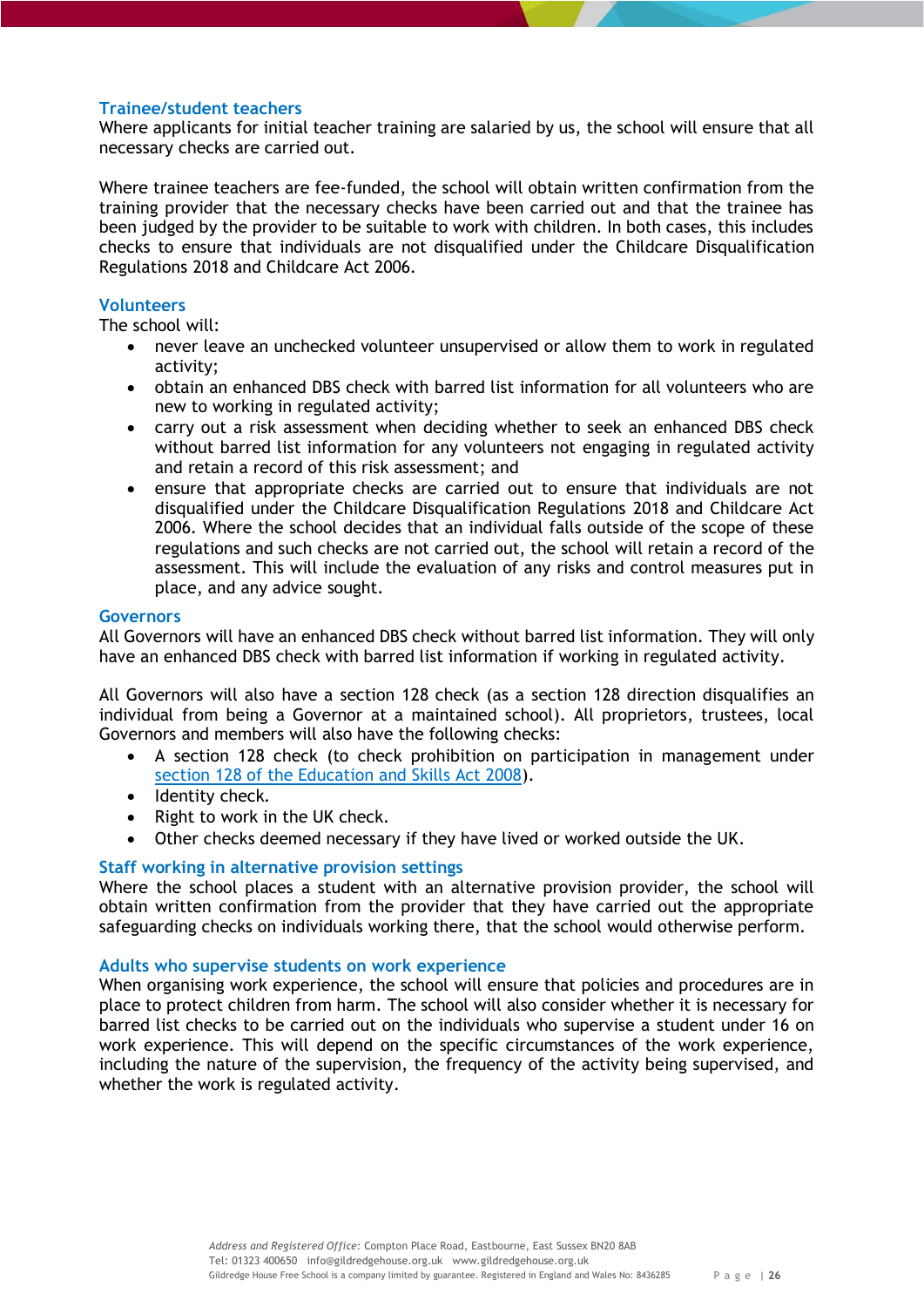# **Appendix 3: Allegations of Abuse Made Against Staff**

<span id="page-26-0"></span>This section of this policy applies to all cases in which it is alleged that a current member of staff or volunteer has:

- behaved in a way that has harmed a child, or may have harmed a child; or
- possibly committed a criminal offence against or related to a child; or
- behaved towards a child or children in a way that indicates he or she would pose a risk of harm to children.

It applies regardless of whether the alleged abuse took place in the school. Allegations against a teacher who is no longer teaching and historical allegations of abuse will be referred to the Police.

The school will deal with any allegation of abuse against a member of staff or volunteer very quickly, in a fair and consistent way that provides effective child protection while also supporting the individual who is the subject of the allegation.

Our procedures for dealing with allegations will be applied with common sense and judgement.

## <span id="page-26-1"></span>**Suspension**

Suspension will not be the default position, and will only be considered in cases where there is reason to suspect that a child or other children is/are at risk of harm, or the case is so serious that it might be grounds for dismissal. In such cases, the school will only suspend an individual if all other options available have been considered and there is no reasonable alternative.

Based on an assessment of risk, the school will consider alternatives such as:

- redeployment within the school so that the individual does not have direct contact with the child or children concerned;
- providing an assistant to be present when the individual has contact with children;
- redeploying the individual to alternative work in the school so that they do not have unsupervised access to children; or
- moving the child or children to classes where they will not come into contact with the individual, making it clear that this is not a punishment and parents have been consulted.

## <span id="page-26-3"></span><span id="page-26-2"></span>**Definitions for outcomes of allegation investigations**

**Substantiated:** there is sufficient evidence to prove the allegation

<span id="page-26-4"></span>**Malicious:** there is sufficient evidence to disprove the allegation and there has been a deliberate act to deceive

<span id="page-26-5"></span>**False:** there is sufficient evidence to disprove the allegation

<span id="page-26-6"></span>**Unsubstantiated:** there is insufficient evidence to either prove or disprove the allegation (this does not imply guilt or innocence)

<span id="page-26-7"></span>**Unfounded**: to reflect cases where there is no evidence or proper basis which supports the allegation being made

## <span id="page-26-8"></span>**Procedure for dealing with allegations**

In the event of an allegation that meets the criteria above, the Head Teacher (or Chair of Governors where the Head Teacher is the subject of the allegation) – the 'case manager' – will take the following steps: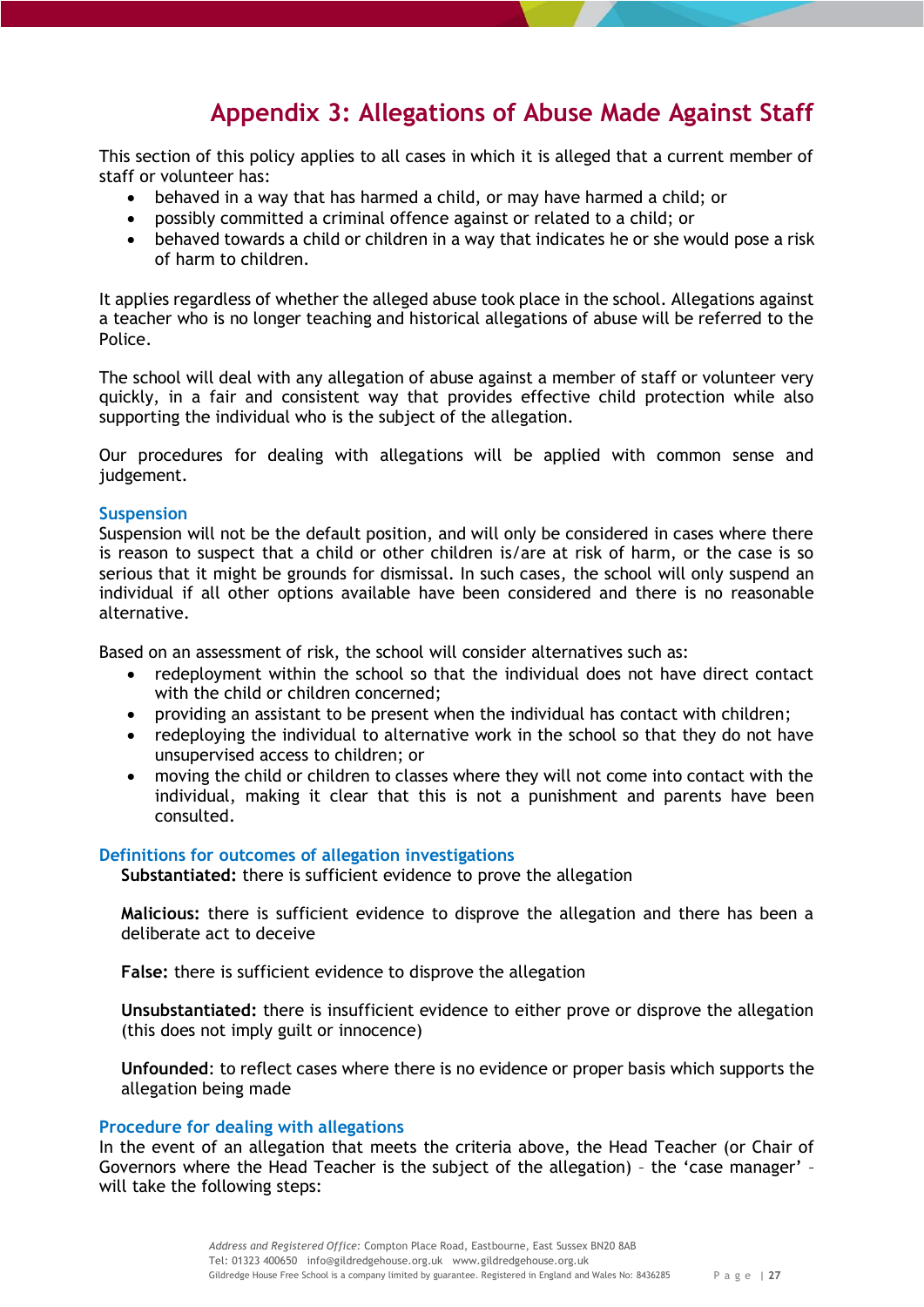- Immediately discuss the allegation with the Designated Officer at the Local Authority. This is to consider the nature, content and context of the allegation and agree a course of action, including whether further enquiries are necessary to enable a decision on how to proceed, and whether it is necessary to involve the Police and/or Children's Social Care services. The case manager may, on occasion, consider it necessary to involve the Police *before* consulting the Designated Officer, for example, if the accused individual is deemed to be an immediate risk to children or there is evidence of a possible criminal offence. In such cases, the case manager will notify the Designated Officer as soon as practicably possible after contacting the Police.
- Inform the accused individual of the concerns or allegations and likely course of action as soon as possible after speaking to the Designated Officer and the Police or Children's Social Care services, where necessary. Where the Police and/or Children's Social Care services are involved, the case manager will only share such information with the individual as has been agreed with those agencies.
- Where appropriate (in the circumstances described above), carefully consider whether suspension of the individual from contact with children at the school is justified or whether alternative arrangements such as those outlined above can be put in place. Advice will be sought from the designated officer, Police and/or Children's Social Care services, as appropriate.

**If immediate suspension is considered necessary**, agree and record the rationale for this with the Designated Officer. The record will include information about the alternatives to suspension that have been considered, and why they were rejected. Written confirmation of the suspension will be provided to the individual facing the allegation or concern within one working day, and the individual will be given a named contact at the school and their contact details.

**If it is decided that no further action is to be taken** in regard to the subject of the allegation or concern, the decision must be recorded and the justification for it, and agree with the Designated Officer what information should be put in writing to the individual and by whom, as well as what action should follow both in respect of the individual and those who made the initial allegation.

**If it is decided that further action is needed**, take steps as agreed with the Designated Officer to initiate the appropriate action in school and/or liaise with the Police and/or Children's Social Care services as appropriate:

- Provide effective support for the individual facing the allegation or concern, including appointing a named representative to keep them informed of the progress of the case and considering what other support is appropriate.
- Inform the parents of the child/children involved about the allegation as soon as possible if they do not already know (following agreement with Children's Social Care services and/or the Police, if applicable). The case manager will also inform the parents of the requirement to maintain confidentiality about any allegations made against teachers (where this applies) while investigations are ongoing. Any parent who wishes to have the confidentiality restrictions removed in respect of a teacher will be advised to seek legal advice.
- Keep the parents of the child/children involved informed of the progress of the case and the outcome, where there is not a criminal prosecution, including the outcome of any disciplinary process (in confidence).
- Make a referral to the DBS where it is thought that the individual facing the allegation or concern has engaged in conduct that harmed or is likely to harm a child, or if the individual otherwise poses a risk of harm to a child.

The school will inform Ofsted of any allegations of serious harm or abuse by any person living, working, or looking after children at the premises (whether the allegations relate to harm or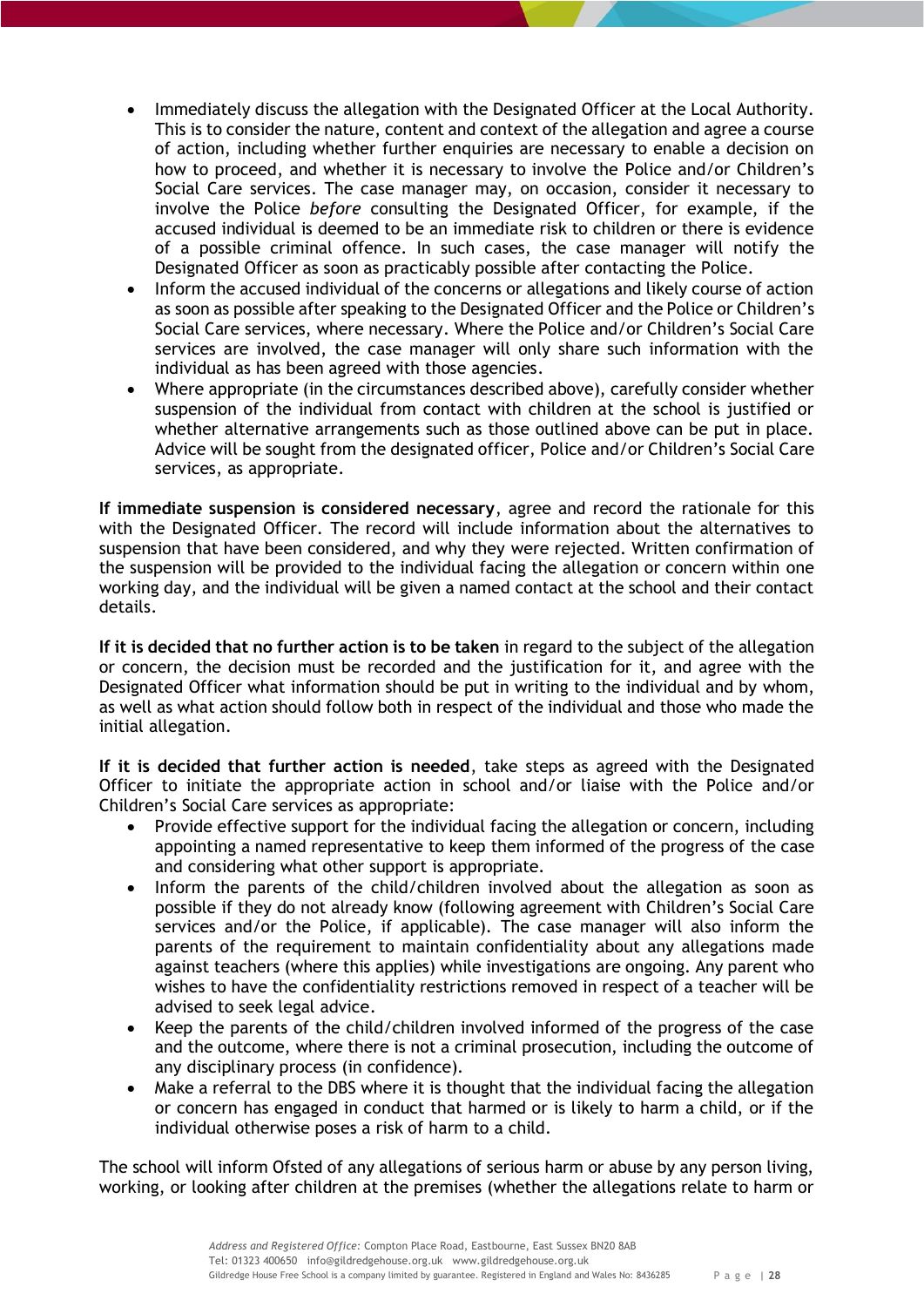abuse committed on the premises or elsewhere), and any action taken in respect of the allegations. This notification will be made as soon as reasonably possible and always within 14 days of the allegations being made.

If the school is made aware that the secretary of state has made an interim prohibition order in respect of an individual, the school will immediately suspend that individual from teaching, pending the findings of the investigation by the Teaching Regulation Agency.

Where the Police are involved, wherever possible the Governing Board will ask the Police at the start of the investigation to obtain consent from the individuals involved to share their statements and evidence for use in the school's disciplinary process, should this be required at a later point.

## <span id="page-28-0"></span>**Timescales**

- Any cases where it is clear immediately that the allegation is unsubstantiated or malicious will be resolved within 1 week.
- If the nature of an allegation does not require formal disciplinary action, the school will institute appropriate action within 3 working days.
- If a disciplinary hearing is required and can be held without further investigation, the school will hold this within 15 working days.

# <span id="page-28-1"></span>**Specific actions**

<span id="page-28-2"></span>**Action following a criminal investigation or prosecution:** The case manager will discuss with the Local Authority's Designated Officer whether any further action, including disciplinary action, is appropriate and, if so, how to proceed, taking into account information provided by the Police and/or Children's Social Care services.

<span id="page-28-3"></span>**Conclusion of a case where the allegation is substantiated:** If the allegation is substantiated and the individual is dismissed or the school ceases to use their services, or the individual resigns or otherwise ceases to provide their services, the case manager and the school's personnel adviser will discuss with the Designated Officer whether to make a referral to the DBS for consideration of whether inclusion on the barred lists is required.

If the individual concerned is a member of teaching staff, the case manager and personnel adviser will discuss with the Designated Officer whether to refer the matter to the Teaching Regulation Agency to consider prohibiting the individual from teaching.

<span id="page-28-4"></span>**Individuals returning to work after suspension:** If it is decided on the conclusion of a case that an individual who has been suspended can return to work, the case manager will consider how best to facilitate this. The case manager will also consider how best to manage the individual's contact with the child or children who made the allegation, if they are still attending the school.

<span id="page-28-5"></span>**Unsubstantiated or malicious allegations:** If an allegation is shown to be deliberately invented, or malicious, the Head Teacher, or other appropriate person in the case of an allegation against the Head Teacher, will consider whether any disciplinary action is appropriate against the student(s) who made it, or whether the Police should be asked to consider whether action against those who made the allegation might be appropriate, even if they are not a student.

## <span id="page-28-6"></span>**Confidentiality**

**The school will make every effort to maintain confidentiality and guard against unwanted publicity while an allegation is being investigated or considered.**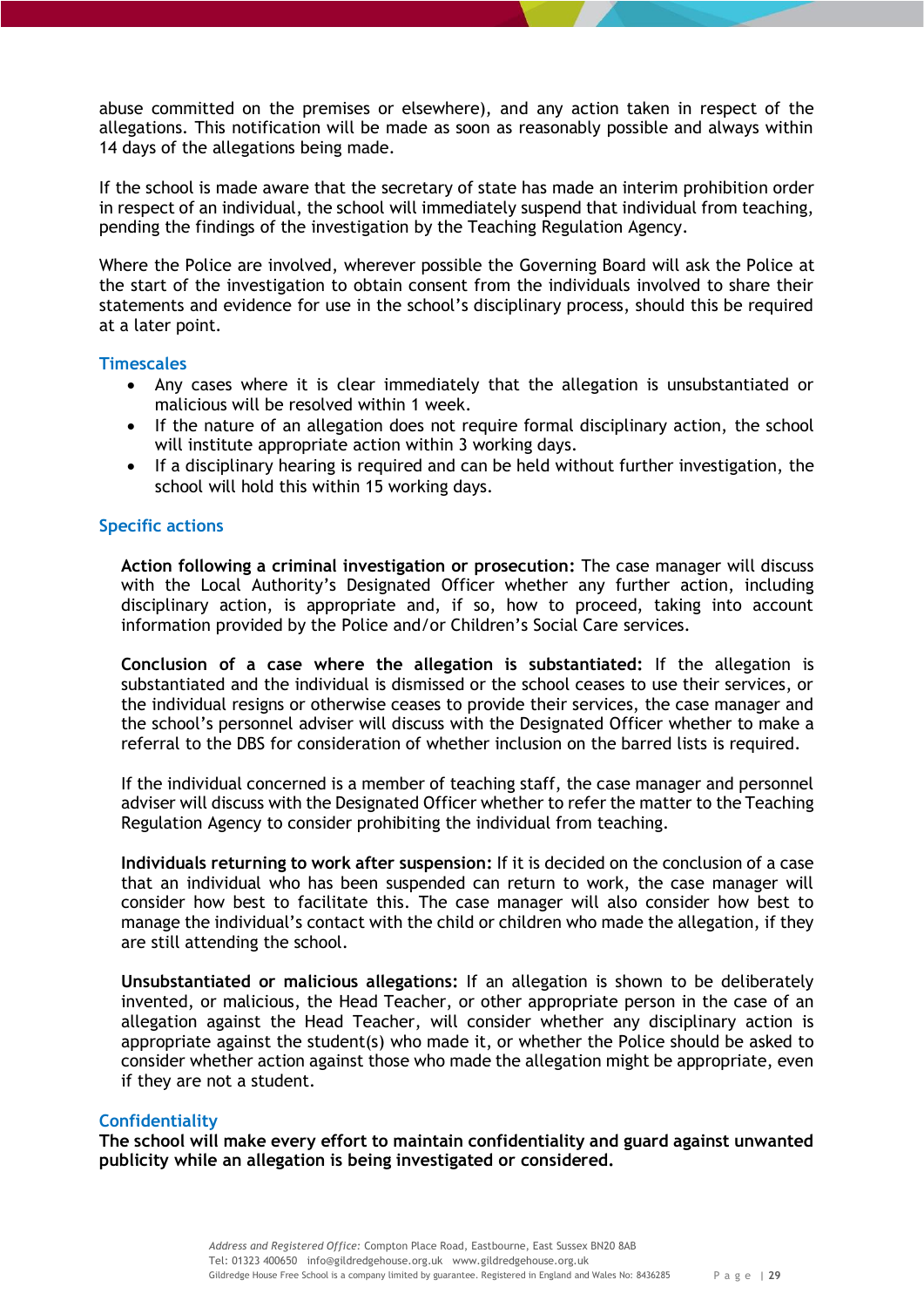The case manager will take advice from the Local Authority's Designated Officer, Police and Children's Social Care services, as appropriate, to agree:

- who needs to know about the allegation and what information can be shared;
- how to manage speculation, leaks and gossip, including how to make parents of a child/children involved aware of their obligations with respect to confidentiality;
- what, if any, information can be reasonably given to the wider community to reduce speculation; and
- how to manage press interest if, and when, it arises.

## <span id="page-29-0"></span>**Record-keeping**

The case manager will maintain clear records about any case where the allegation or concern meets the criteria above and store them on the individual's confidential personnel file for the duration of the case. Such records will include:

- a clear and comprehensive summary of the allegation;
- details of how the allegation was followed up and resolved; and
- notes of any action taken and decisions reached (and justification for these, as stated above).

If an allegation or concern is not found to have been malicious, the school will retain the records of the case on the individual's confidential personnel file, and provide a copy to the individual.

Where records contain information about allegations of sexual abuse, the school will preserve these for the Independent Inquiry into Child Sexual Abuse (IICSA), for the term of the inquiry. The school will retain all other records at least until the individual has reached normal pension age, or for 10 years from the date of the allegation if that is longer. The records of any allegation that is found to be malicious will be deleted from the individual's personnel file.

## <span id="page-29-1"></span>**References**

When providing employer references, the school will not refer to any allegation that has been proven to be false, unsubstantiated or malicious, or any history of allegations where all such allegations have been proven to be false, unsubstantiated or malicious.

## <span id="page-29-2"></span>**Learning lessons**

After any cases where the allegations are *substantiated*, the school will review the circumstances of the case with the Local Authority's Designated Officer to determine whether there are any improvements that can be made to the school's procedures or practice to help prevent similar events in the future.

This will include consideration of (as applicable):

- issues arising from the decision to suspend the member of staff;
- the duration of the suspension;
- whether or not the suspension was justified; and
- the use of suspension when the individual is subsequently reinstated. The school will consider how future investigations of a similar nature could be carried out without suspending the individual.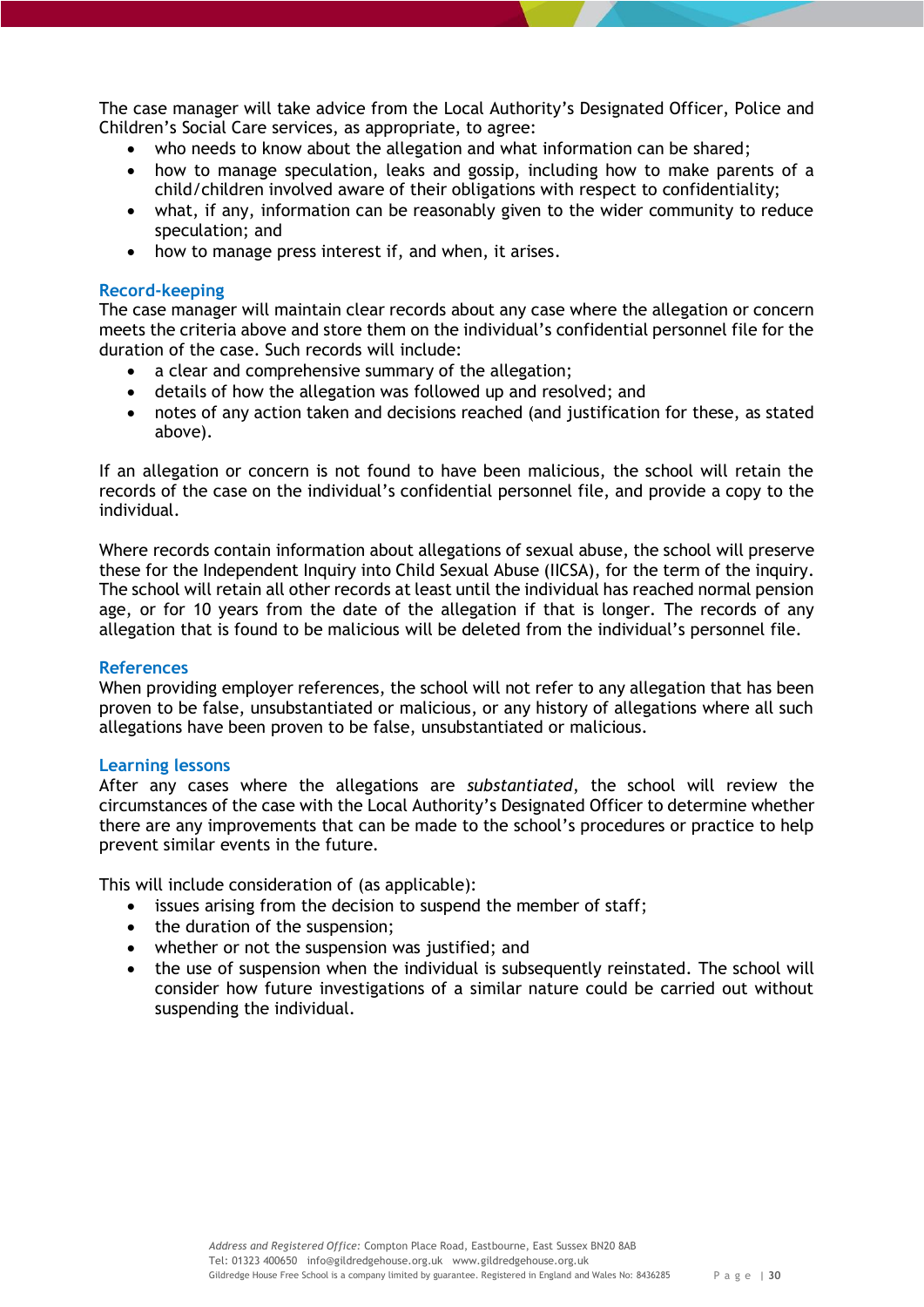## <span id="page-30-0"></span>**Managing allegations flowchart Managing Allegations Flowchart**



Tel: 01323 400650 info@gildredgehouse.org.uk www.gildredgehouse.org.uk Gildredge House Free School is a company limited by guarantee. Registered in England and Wales No: 8436285 P a g e | **31**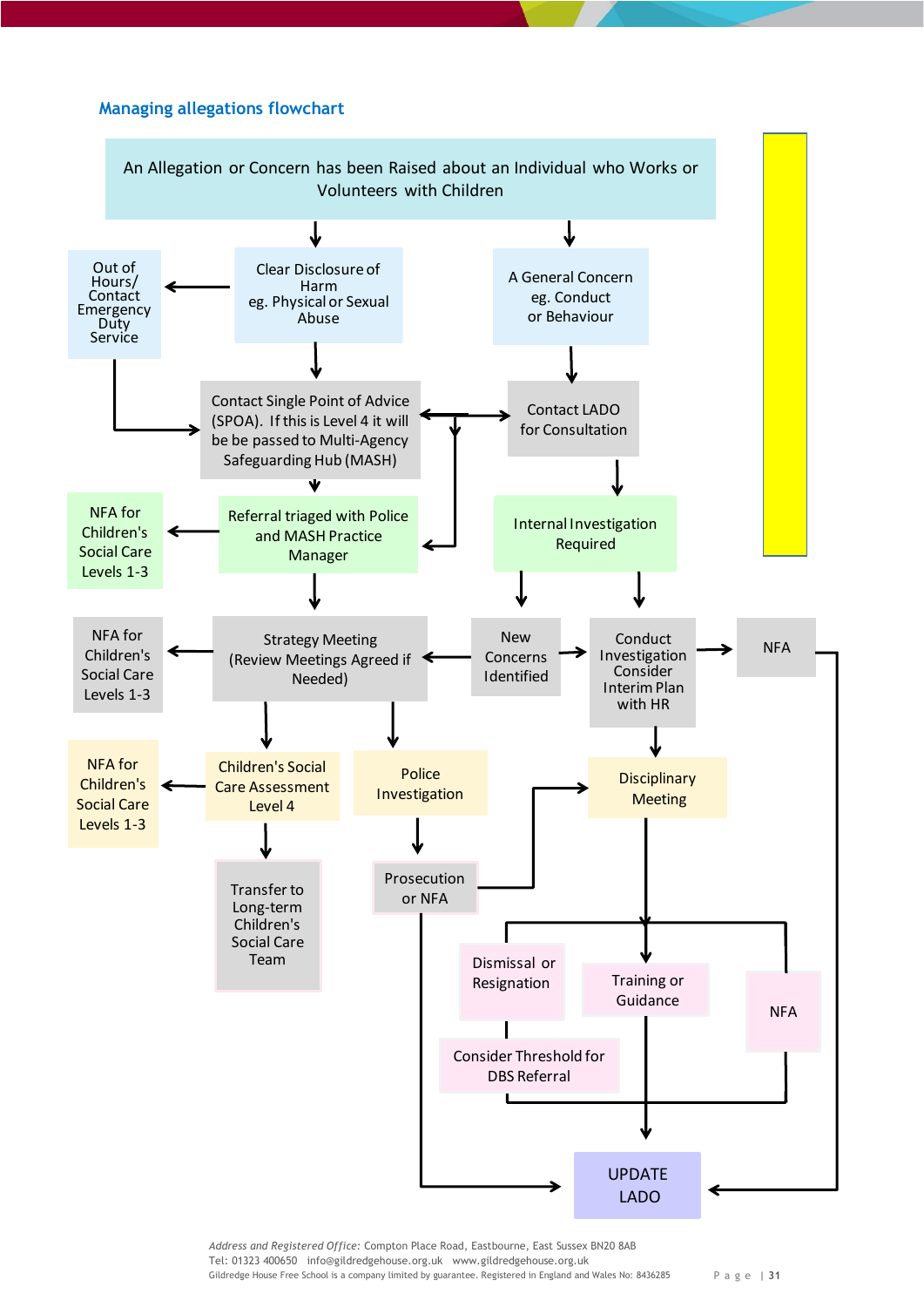# **Appendix 4: Specific Safeguarding Issues**

<span id="page-31-0"></span>School staff members need to be aware of specific safeguarding issues and be alert to any risks. Specific issues are detailed within Annex A of Keeping Children Safe in Education September 2020 and staff should read this document. Further information about the local procedures in response to these issues can be found within Section 8 of the Pan-Sussex Child Protection and Safeguarding Procedures [here.](https://sussexchildprotection.procedures.org.uk/page/contents)

Annex A of Keeping Children Safe in Education September 2020 contains various hyperlinks or references to further sources of information and support with specific safeguarding issues, which have not been duplicated within this appendix.

Within this appendix are the key considerations for specific safeguarding issues, not all of which are listed within Annex A of Keeping Children Safe in Education September 2020.

## <span id="page-31-1"></span>**Children and the court system**

Children are sometimes required to give evidence in criminal courts, either for crimes committed against them or for crimes they have witnessed. There are two age appropriate guides to support children 5-11 year olds and 12-17 year olds. These guides explain each step of the process and support and special measures that are available. There are diagrams illustrating the courtroom structure and the use of video links is explained.

Making child arrangements via the family courts following separation can be stressful and entrench conflict in families. This can be stressful for children. The Ministry of Justice has launched an online child arrangements information tool with clear and concise information on the dispute resolution service. This may be useful for some parents.

Schools need to be mindful of the stress of these situations and signposting parents to external resources where necessary. Equally, the impact upon staff of managing these situations also needs to be considered.

## <span id="page-31-2"></span>**Children missing from education**

A child going missing from education, particularly repeatedly, can be a warning sign of a range of safeguarding issues. This might include abuse or neglect, such as sexual abuse or exploitation or child criminal exploitation, or issues such as mental health problems, substance abuse, radicalisation, FGM or forced marriage.

There are many circumstances where a child may become missing from education, but some children are particularly at risk. These include children who:

- are at risk of harm or neglect:
- are at risk of forced marriage or FGM;
- come from Gypsy, Roma, or Traveller families;
- come from the families of service personnel;
- go missing or run away from home or care;
- are supervised by the youth justice system;
- cease to attend a school; or
- come from new migrant families.

The school will follow our procedures for unauthorised absence and for dealing with children who go missing from education, particularly on repeat occasions, to help identify the risk of abuse and neglect, including sexual exploitation, and to help prevent the risks of going missing in future. The school must inform the Local Authority of any student who fails to attend regularly, or has been absent without the school's permission for a continuous period of 10 school days or more, at such intervals as are agreed between the school and the Local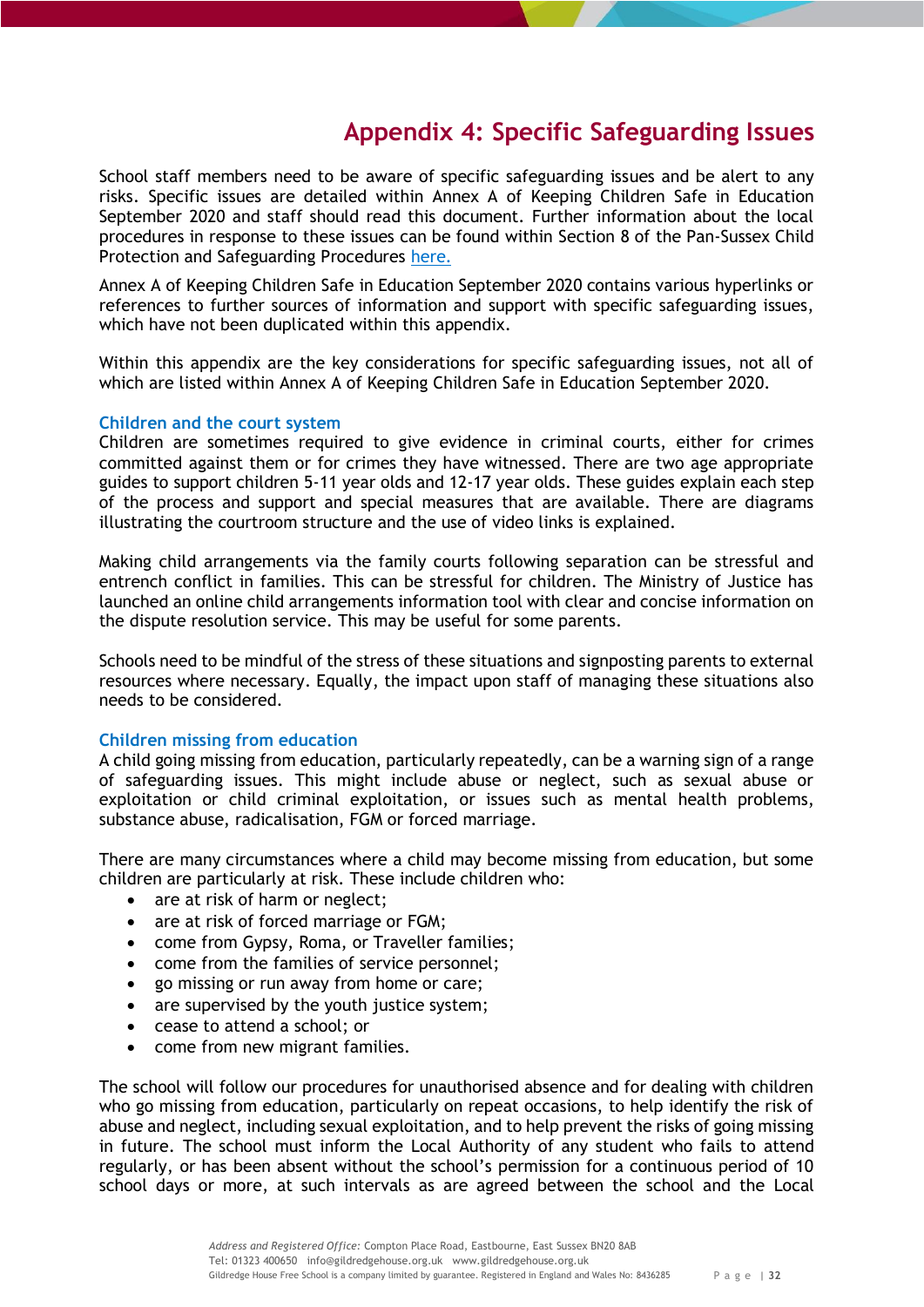Authority or in default of such agreement, at intervals determined by the Secretary of State. The school will inform the Local Authority if a child leaves the school without a new school being named, and adhering to requirements with respect to sharing information with the Local Authority, when applicable, when removing a child's name from the admission register at nonstandard transition points.

Staff will be trained in signs to look out for and the individual triggers to be aware of when considering the risks of potential safeguarding concerns which may be related to being missing, such as travelling to conflict zones, FGM and forced marriage.

If a staff member suspects that a child is suffering from harm or neglect, we will follow local child protection procedures, including with respect to making reasonable enquiries. We will make an immediate referral to the Local Authority Children's Social Care team, and the Police, if the child is suffering or likely to suffer from harm, or in immediate danger.

# <span id="page-32-0"></span>**Children with family members in prison**

Approximately 200,000 children have a parent sent to prison each year. These children are at risk of poor outcomes including poverty, stigma, isolation and poor mental health. NICCO provides information designed to support professionals working with offenders and their children, to help mitigate negative consequences for those children.

## <span id="page-32-1"></span>**Child sexual exploitation**

Child sexual exploitation (CSE) is a form of child sexual abuse that occurs where an individual or group takes advantage of an imbalance of power to coerce, manipulate or deceive a child into sexual activity in exchange for something the victim needs or wants, and/or for the financial advantage or increased status of the perpetrator or facilitator.

This can involve violent, humiliating and degrading sexual assaults, but does not always involve physical contact and can happen online. For example, young people may be persuaded or forced to share sexually explicit images of themselves, have sexual conversations by text, or take part in sexual activities using a webcam.

Children or young people who are being sexually exploited may not understand that they are being abused. They often trust their abuser and may be tricked into believing they are in a loving, consensual relationship.

If a member of staff suspects CSE, they must discuss this with the DSL. The DSL will trigger the local safeguarding procedures, including a referral to the Local Authority's Children's Social Care team and the Police, if appropriate.

Indicators of sexual exploitation can include a child:

- appearing with unexplained gifts or new possessions;
- associating with other young people involved in exploitation;
- having older boyfriends or girlfriends;
- suffering from sexually transmitted infections or becoming pregnant;
- displaying inappropriate sexualised behaviour;
- suffering from changes in emotional wellbeing;
- misusing drugs and/or alcohol;
- going missing for periods of time, or regularly coming home late; or
- regularly missing school or education, or not taking part in education.

# <span id="page-32-2"></span>**Child criminal exploitation**

Child criminal exploitation (CCE) is where an individual or group takes advantage of an imbalance of power to coerce, control, manipulate or deceive a child into any criminal activity (a) in exchange for something the victim needs or wants, and/or (b) for the financial or other advantage of the perpetrator or facilitator and/or (c) through violence or the threat of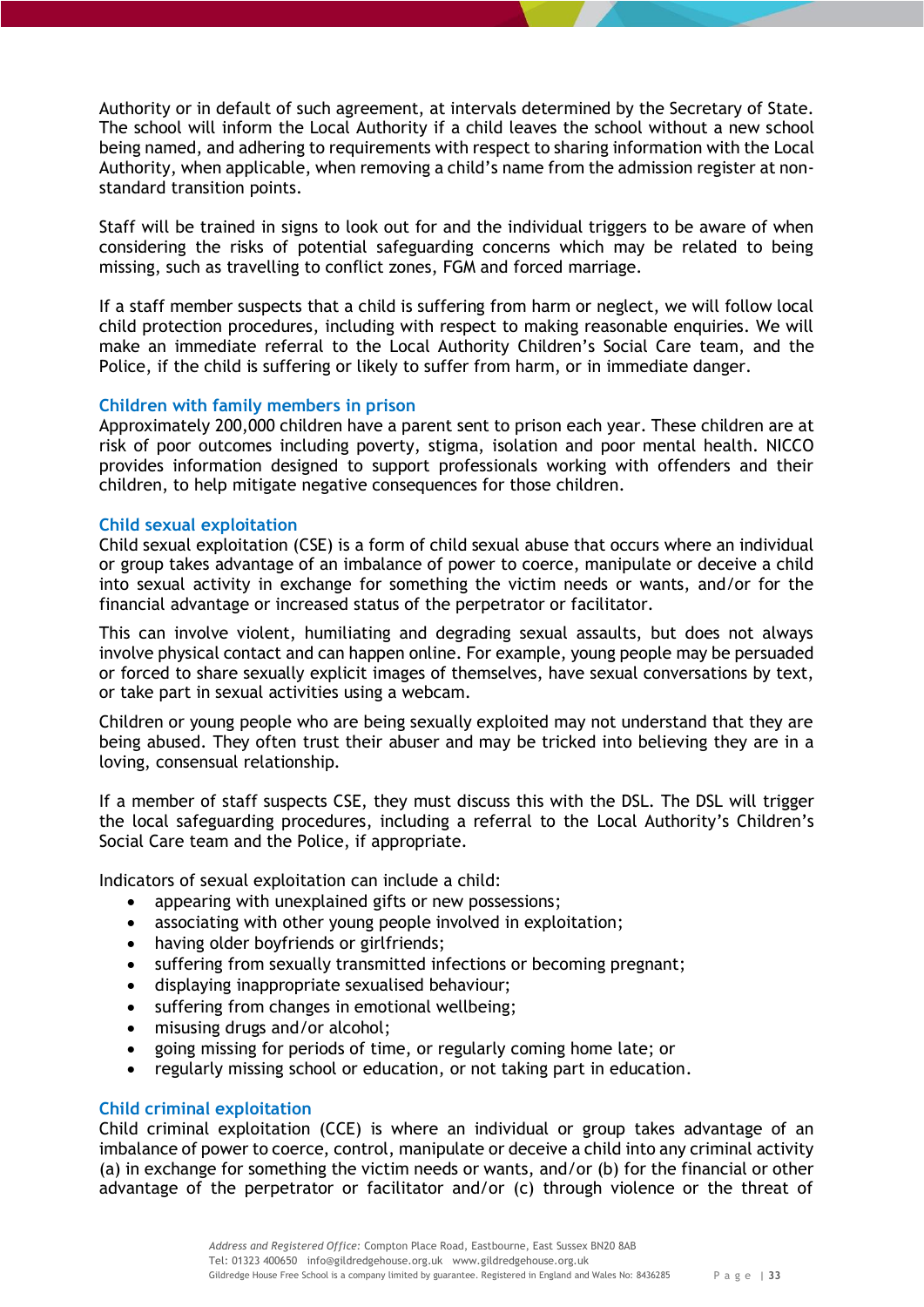violence. The victim may have been criminally exploited even if the activity appears consensual. CCE does not always involve physical contact; it can also occur through the use of technology.

CCE can include children:

- being forced to work in cannabis factories;
- being coerced into moving drugs or money across the country; or
- forced to shoplift or pickpocket, or to threaten other young people.

Some of the following can be indicators of CCE:

- children who appear with unexplained gifts or new possessions;
- children who associate with other young people involved in exploitation;
- children who suffer from changes in emotional well-being;
- children who misuse drugs and alcohol;
- children who go missing for periods of time or regularly come home late; and
- children who regularly miss school or education or do not take part in education.

## <span id="page-33-0"></span>**County lines**

County lines is a term used to describe gangs and organised criminal networks involved in exporting illegal drugs (primarily crack cocaine and heroin) into one or more importing areas within the UK, using dedicated mobile phone lines or other form of "deal line".

Exploitation is an integral part of the county lines offending model with children and coercion, intimidation, violence (including sexual violence) and weapons to ensure compliance of victims. Children can be targeted and recruited into county lines in a number of locations including schools, further and higher educational institutions, student referral units, special educational needs schools, children's homes and care homes.

Children are often recruited to move drugs and money between locations and are known to be exposed to techniques such as 'plugging', where drugs are concealed internally to avoid detection. Children can easily become trapped by this type of exploitation as county lines gangs create drug debts and can threaten serious violence and kidnap towards victims (and their families) if they attempt to leave the county lines network.

One of the ways of identifying potential involvement in county lines are missing episodes (both from home and school), when the victim may have been trafficked for the purpose of transporting drugs. If a child is suspected to be at risk of or involved in county lines, a safeguarding referral should be considered alongside consideration of availability of local services/third sector providers who offer support to victims of county lines exploitation.

## <span id="page-33-1"></span>**Domestic abuse**

The cross-government definition of domestic violence and abuse is any incident or pattern of incidents of controlling, coercive, threatening behaviour, violence or abuse between those aged 16 or over who are, or have been, intimate partners or family members regardless of gender or sexuality. The abuse can encompass, but is not limited to:

- psychological;
- physical;
- sexual;
- financial; and
- emotional.

All children can witness and be adversely affected by domestic abuse in the context of their home life where domestic abuse occurs between family members. Exposure to domestic abuse and/or violence can have a serious, long lasting emotional and psychological impact on children. In some cases, a child may blame themselves for the abuse or may have had to leave the family home as a result. Domestic abuse affecting young people can also occur within their personal relationships, as well as in the context of their home life.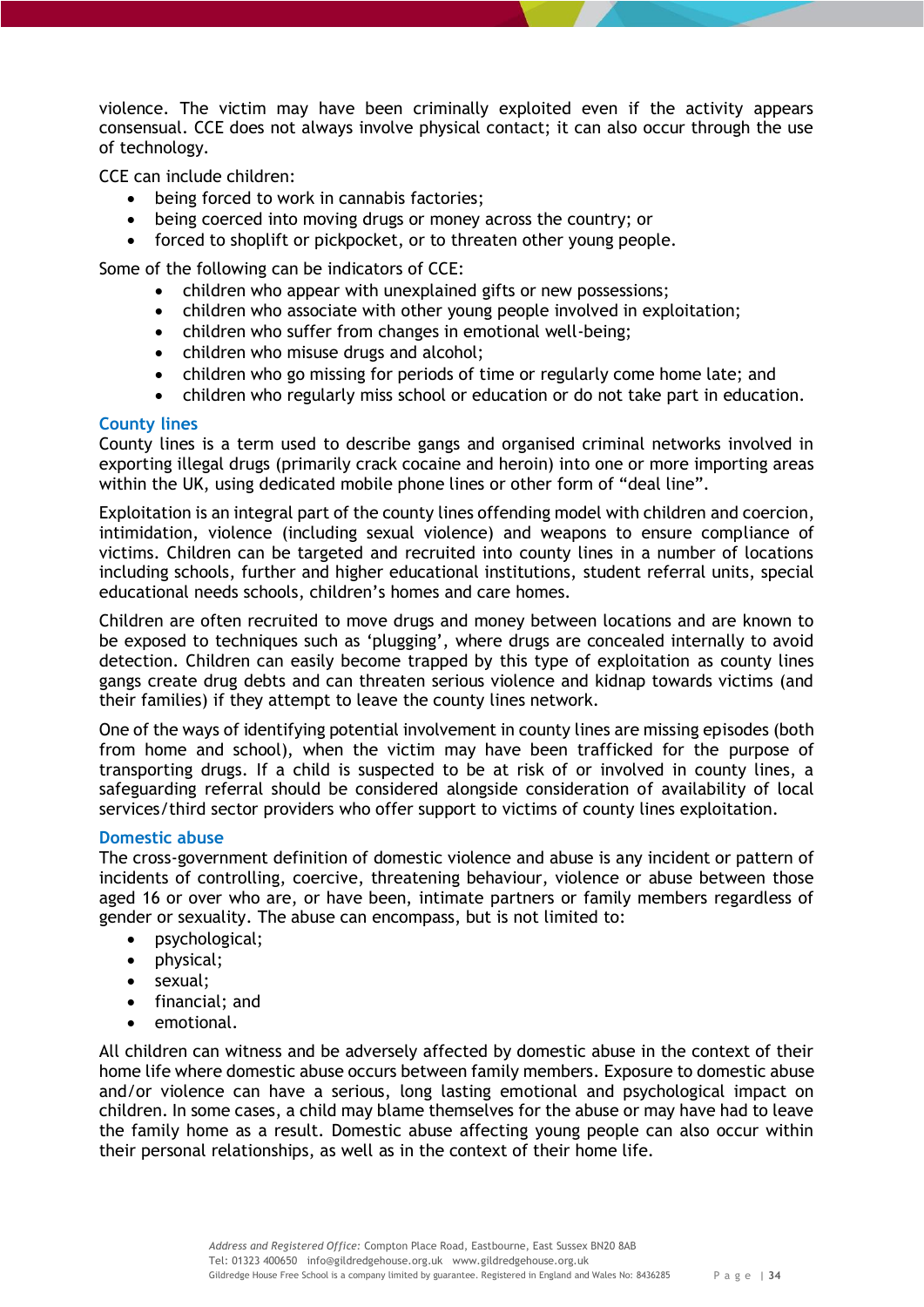Operation Encompass is coordinated by Sussex Police. It helps Police and schools work together to provide emotional and practical help to children. The system ensures that when Police are called to an incident of domestic abuse, where there are children in the household who have experienced the domestic incident, the Police will inform the key adult (usually the Designated Safeguarding Lead) in school before the child or children arrive at school the following day. This ensures that the school has up to date relevant information about the child's circumstances and can enable support to be given to the child according to their needs. When approaching conversations with children or adults about domestic violence and abuse we will do so in line with the ESCC Domestic Abuse Toolkit: Supported Conversations with Young People and their Carers.

## <span id="page-34-0"></span>**Homelessness**

Being homeless or being at risk of becoming homeless presents a real risk to a child's welfare.

The DSL and Deputy DSL will be aware of contact details and referral routes in to the Local Housing Authority so they can raise/progress concerns at the earliest opportunity (where appropriate and in accordance with local procedures). Indicators that a family may be at risk of homelessness include household debt, rent arrears, domestic abuse and anti-social behaviour, as well as the family being asked to leave a property. Whilst referrals and/or discussion with the Local Housing Authority should be progressed as appropriate, this does not, and should not, replace a referral into Children's Social Care where a child has been harmed or is at risk of harm. Where a child has been harmed or is at risk of harm, the DSL will also make a referral to Children's Social Care.

In most cases, school staff will be considering homelessness in the context of children who live with their families, and intervention will be on that basis. However, it should also be recognised in some cases, 16 and 17 year olds could be living independently from their parents or guardians, for example through their exclusion from the family home, and will require a different level of intervention and support. Children's services will be the lead agency for these young people and the Designated Safeguarding Lead (DSL) or a Deputy DSL should ensure appropriate referrals are made based on the child's circumstances.

# <span id="page-34-1"></span>**So-called 'honour-based' violence including FGM and forced marriage**

So-called 'honour-based' violence (HBV) encompasses incidents or crimes committed to protect or defend the honour of the family and/or community, including FGM, forced marriage, and practices such as breast ironing. Abuse committed in this context often involves a wider network of family or community pressure and can include multiple perpetrators.

All forms of HBV are abuse and will be handled and escalated as such. All staff will be alert to the possibility of a child being at risk of HBV or already having suffered it. If staff have a concern, they will speak to the DSL, who will activate local safeguarding procedures.

## <span id="page-34-2"></span>**FGM**

The DSL will make sure that staff have access to appropriate training to equip them to be alert to children affected by FGM or at risk of FGM.

Section 8 of this policy sets out the procedures to be followed if a staff member discovers that an act of FGM appears to have been carried out or suspects that a student is at risk of FGM.

Indicators that FGM has already occurred include:

- a student confiding in a professional that FGM has taken place;
- a mother/family member disclosing that FGM has been carried out;
- a family/student already being known to social services in relation to other safeguarding issues;
- A girl:
	- having difficulty walking, sitting or standing, or looking uncomfortable;
	- finding it hard to sit still for long periods of time (where this was not a problem previously);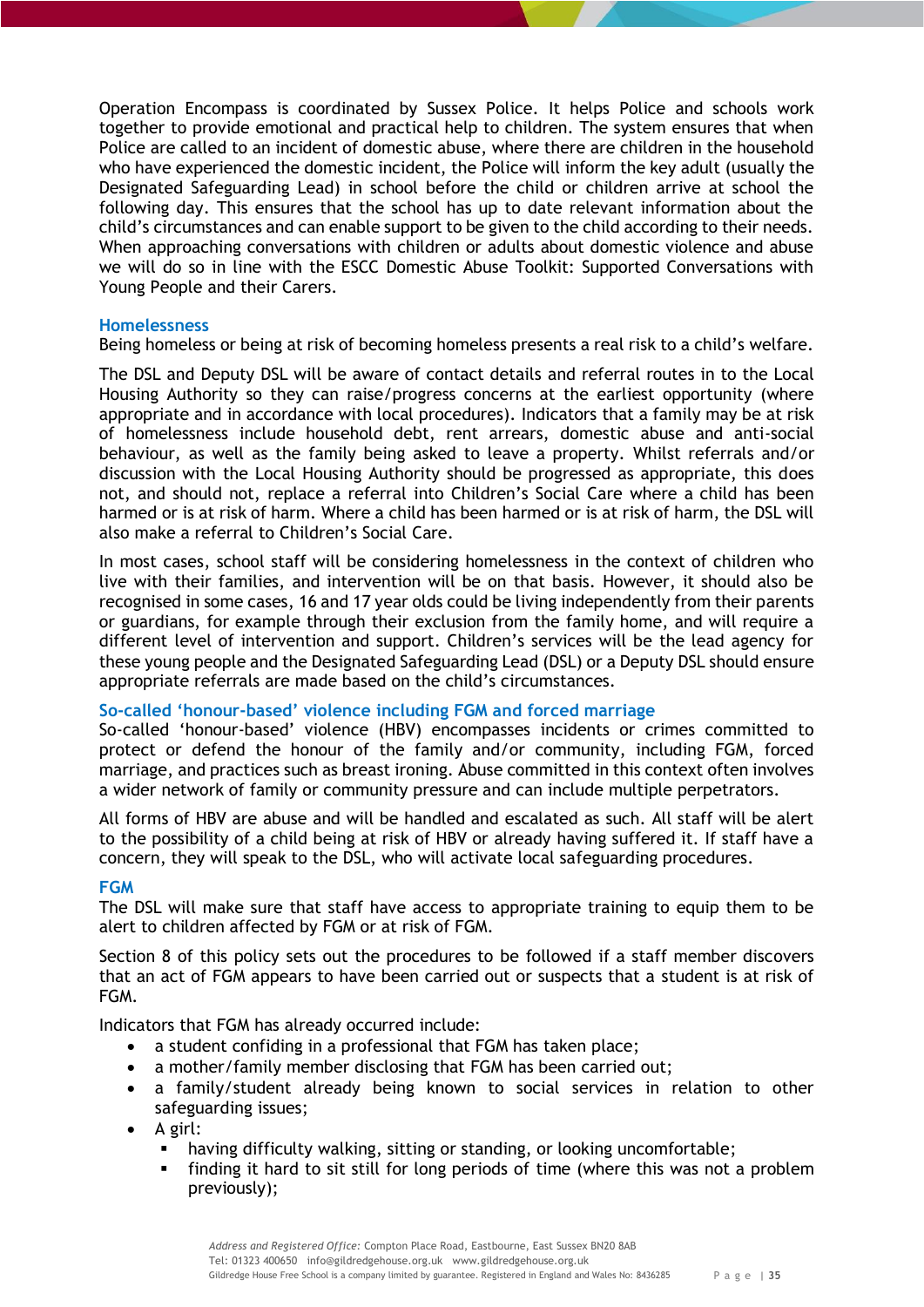- spending longer than normal in the bathroom or toilet due to difficulties urinating;
- **having frequent urinary, menstrual or stomach problems;**
- avoiding physical exercise or missing PE;
- being repeatedly absent from school, or absent for a prolonged period;
- demonstrating increased emotional and psychological needs, for example, withdrawal or depression, or significant change in behaviour;
- being reluctant to undergo any medical examinations;
- asking for help, but not being explicit about the problem; or
- **talking about pain or discomfort between her legs.**

Potential signs that a student may be at risk of FGM include:

- the girl's family having a history of practising FGM (this is the biggest risk factor to consider);
- FGM being known to be practised in the girl's community or country of origin;
- a parent or family member expressing concern that FGM may be carried out;
- a family not engaging with professionals (health, education or other) or already being known to Local Authority's Social Care in relation to other safeguarding issues;
- a girl:
	- **•** having a mother, older sibling or cousin who has undergone FGM;
	- having limited level of integration within UK society;
	- confiding to a professional that she is to have a "special procedure" or to attend a special occasion to "become a woman";
	- talking about a long holiday to her country of origin or another country where the practice is prevalent, or parents stating that they or a relative will take the girl out of the country for a prolonged period;
	- **•** requesting help from a teacher or another adult because she is aware or suspects that she is at immediate risk of FGM;
	- talking about FGM in conversation, for example, a girl may tell other children about it (although it is important to take into account the context of the discussion);
	- **•** being unexpectedly absent from school; or
	- having sections missing from her 'red book' (child health record) and/or attending a travel clinic or equivalent for vaccinations/anti-malarial medication.

*The above indicators and risk factors are not intended to be exhaustive.*

Teachers must personally report to the Police cases where they discover that an act of FGM appears to have been carried out. Unless the teacher has good reason not to, they should still consider and discuss any such case with the school's Designated Safeguarding Lead (DSL) or Deputy DSL and involve Children's Social Care as appropriate. The duty does not apply in relation to at risk or suspected cases i.e. where the teacher does not discover that an act of FGM appears to have been carried out, either through disclosure by the victim or visual evidence, or in cases where the woman is 18 or over. In these cases, teachers should follow local safeguarding procedures.

# <span id="page-35-0"></span>**Forced marriage**

Forcing a person into marriage is a crime. A forced marriage is one entered into without the full and free consent of one or both parties and where violence, threats, or any other form of coercion is used to cause a person to enter into a marriage. Threats can be physical or emotional and psychological.

Staff will receive training around forced marriage and the presenting symptoms. The school is aware of the 'one chance' rule, i.e. the school may only have one chance to speak to the potential victim and only one chance to save them.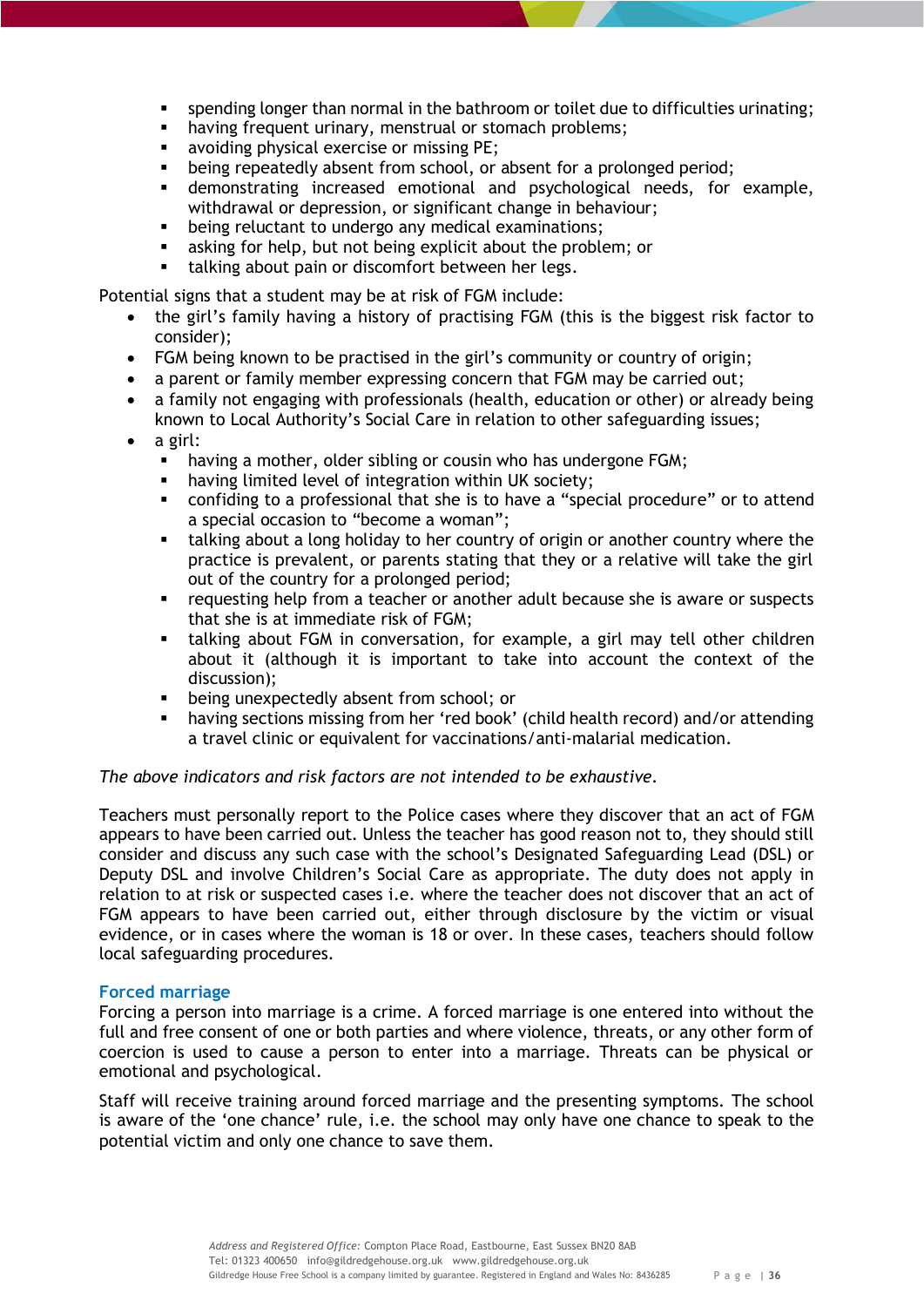If a member of staff suspects that a student is being forced into marriage, they will speak to the student about their concerns in a secure and private place. They will then report this to the DSL. The DSL will:

- speak to the student about the concerns in a secure and private place;
- activate the local safeguarding procedures and refer the case to the Local Authority's Designated Officer;
- seek advice from the Forced Marriage Unit on 020 7008 0151 or [fmu@fco.gov.uk;](mailto:fmu@fco.gov.uk) and
- refer the student to an education welfare officer, pastoral tutor, learning mentor, or school counsellor, as appropriate.

## <span id="page-36-0"></span>**Online safety**

The use of technology has become a significant component of many safeguarding issues. The school has an Online Safety Policy which includes guidance for all students in relation to online safety and using the internet and social media. There are appropriate filtering and monitoring systems in place. Staff are encouraged to report their concerns if they believe that children are using the internet, mobile technology or social media inappropriately, for example, sexting. In these instances, the Designated Safeguarding Lead (DSL) will review the circumstances and speak with parents and make appropriate referrals as necessary. For further information, see Annex C of Keeping Children Safe in Education.

# <span id="page-36-1"></span>**Preventing radicalisation**

Radicalisation refers to the process by which a person comes to support terrorism and forms of extremism. Extremism is vocal or active opposition to fundamental British values, such as democracy, the rule of law, individual liberty, and mutual respect and tolerance of different faiths and beliefs.

Schools have a duty to prevent children from being drawn into terrorism. The DSL will undertake Prevent awareness training and make sure that staff have access to appropriate training to equip them to identify children at risk.

Terrorism is an action that endangers or causes serious violence to a person/people; cause serious damage to property; or seriously interferes or disrupts an electronic system. The use or threat must be designed to influence the government or to intimidate the public and is made for the purpose of advancing a political, religious or ideological cause.

The school will assess the risk of children in our school being drawn into terrorism. This assessment will be based on an understanding of the potential risk in our local area, in collaboration with our local safeguarding partners and local Police force.

The school will ensure that suitable internet filtering is in place, and equip students to stay safe online at school and at home.

There is no single way of identifying an individual who is likely to be susceptible to an extremist ideology. Radicalisation can occur quickly or over a long period. Staff will be alert to changes in students' behaviour.

The government website [Educate Against Hate](http://educateagainsthate.com/parents/what-are-the-warning-signs/) and charit[y NSPCC](https://www.nspcc.org.uk/what-you-can-do/report-abuse/dedicated-helplines/protecting-children-from-radicalisation/) say that signs that a student is being radicalised can include:

- refusal to engage with, or becoming abusive to, peers who are different from themselves;
- becoming susceptible to conspiracy theories and feelings of persecution;
- changes in friendship groups and appearance;
- rejecting activities they used to enjoy;
- converting to a new religion;
- isolating themselves from family and friends;
- talking as if from a scripted speech;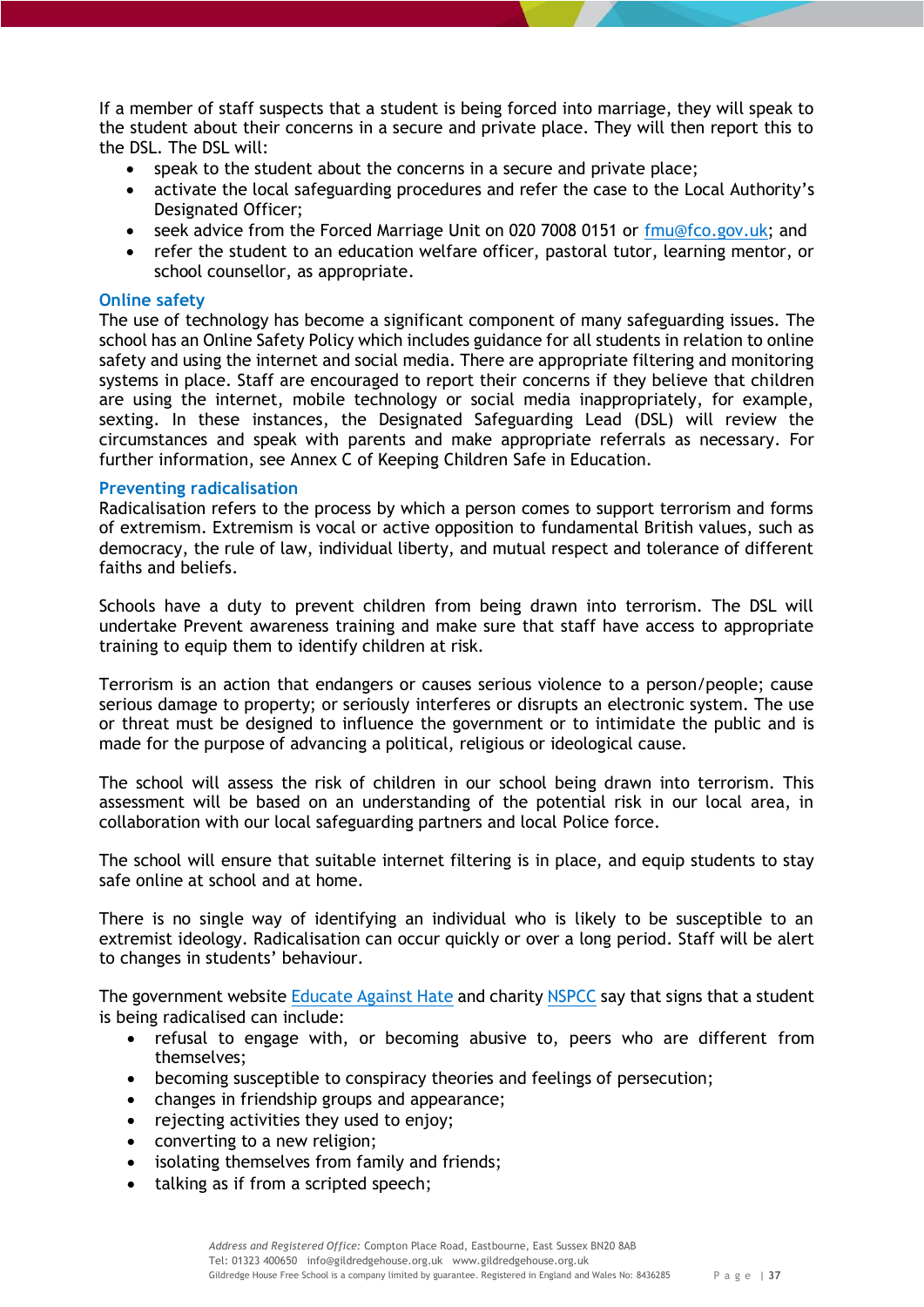- an unwillingness or inability to discuss their views;
- a sudden disrespectful attitude towards others;
- increased levels of anger;
- increased secretiveness, especially around internet use;
- expressions of sympathy for extremist ideologies and groups, or justification of their actions;
- accessing extremist material online, including on social media sites such as Facebook or Twitter;
- possessing extremist literature; or
- being in contact with extremist recruiters and joining, or seeking to join, extremist organisations.

Children who are at risk of radicalisation may have low self-esteem, or be victims of bullying or discrimination. It is important to note that these signs can also be part of normal teenage behaviour – staff should have confidence in their instincts and seek advice if something feels wrong.

If staff are concerned about a student, they will follow the procedures set out in this policy, including discussing their concerns with the DSL.

Staff should **always** take action if they are worried.

## <span id="page-37-0"></span>**The Prevent duty**

All schools are subject to a duty under Section 26 of the Counter-Terrorism and Security Act (CTSA) 2015, in the exercise of their functions, to have "due regard to the need to prevent people from being drawn into terrorism". This duty is known as the Prevent duty.

The Prevent duty is seen as part of the schools' wider safeguarding obligations. Designated Safeguarding Leads (DSLs) and other senior leaders must familiarise themselves with the Revised Prevent duty guidance: for England and Wales, especially paragraphs 57-76 which are specifically concerned with schools (and also covers childcare).

Channel is a voluntary, confidential support programme which focuses on providing support at an early stage to people who are identified as being vulnerable to being drawn into terrorism. It provides a mechanism for schools to make referrals if they are concerned that an individual might be vulnerable to radicalisation. An individual's engagement with the programme is entirely voluntary at all stages. The school's Designated Safeguarding Lead (DSL) and any Deputy DSLs are aware of local procedures for making a Channel referral.

## <span id="page-37-1"></span>**Private fostering**

Parents often fail to notify schools about private fostering arrangements even though they are legally required to notify Children's Services. Often this is because they are unaware of the requirements. They believe that this is a private family arrangement which does not concern anybody else.

<span id="page-37-2"></span>**Private fostering definition**: Private fostering occurs when a child under 16 (or 18 if the child is disabled) is cared for and lives with an adult who is not a relative for 28 days or more. This could be a step parent (by marriage or civil partnership), grandparent, step grandparent, brother, sister, uncle or aunt.

Private fostering is a private arrangement made by the parent(s), or those with parental responsibility for someone to care for their child because they are unable to do so (permanently or temporarily). This may be due to a number of reasons such as parental illhealth, a parent going abroad or into prison, a child being brought to the UK to study English, or the relationship between the child and parent has broken down.

School staff play an essential role in identifying privately fostered children. If a staff member knows a child is being privately fostered, they should advise the parent that they have a legal obligation to report the arrangement to Children Social Care at least six weeks before it happens or within 48 hours if the arrangement is current, having been made in an emergency.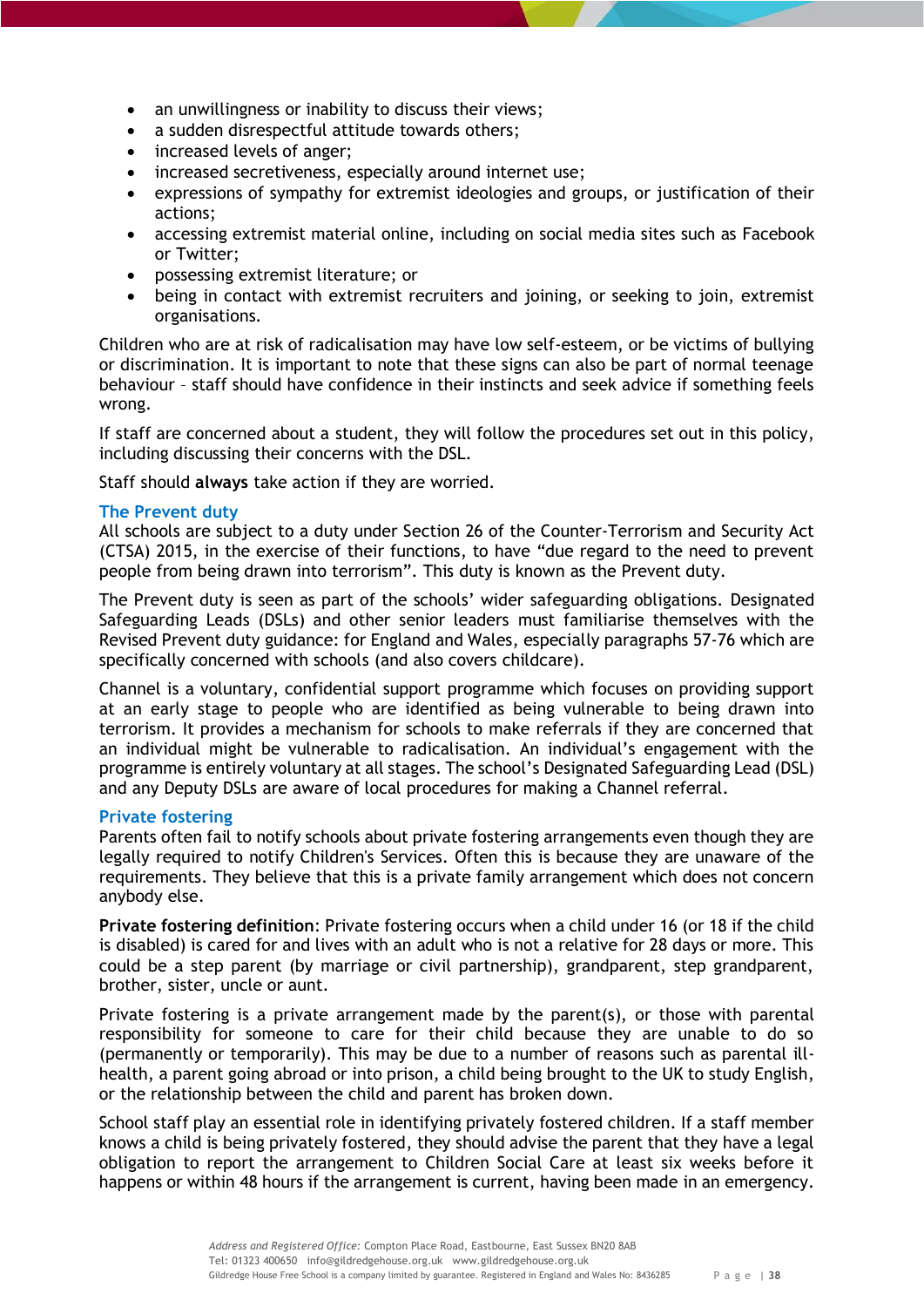Alert the DSL who will ensure this is followed up with Children's Social Care and the arrangement is assessed, approved and monitored.

# <span id="page-38-0"></span>**Checking the identity and suitability of visitors**

All visitors will be required to verify their identity to the satisfaction of staff. If the visitor is unknown to the setting, the school will check their credentials and reason for visiting before allowing them to enter the setting. Visitors should be ready to produce identification.

Visitors are expected to sign the visitors' book and wear a visitor badge.

Visitors to the school who are visiting for a professional purpose, such as educational psychologists and school improvement officers, will be asked to show photo ID and:

- will be asked to show their DBS certificate, which will be checked alongside their photo ID; or
- the organisation sending the professional, such as the LA or educational psychology service, will provide prior written confirmation that an enhanced DBS check with barred list information has been carried out.

All other visitors, including visiting speakers, will be accompanied by a member of staff at all times. The school will not invite into the school any speaker who is known to disseminate extremist views, and will carry out appropriate checks to ensure that any individual or organisation using school facilities is not seeking to disseminate extremist views or radicalise students or staff.

# <span id="page-38-1"></span>**Non-collection of children**

If a child is not collected at the end of the day, the following procedures are followed:

- The child's file is checked for any information about changes to the normal collection routines.
- If no information is available, parents are contacted at home or at work on their given numbers.
- The child does not leave the premises with anyone other than those named in the contact details provided by parents, as above.
- If the school has been unable to make contact with anyone able to collect the child, the following people will be informed: the School Office, the Head Teacher and the Designated Safeguarding Lead (DSL).
- Social Services should be contacted if no parent can be contacted. The school will do this after 5.30pm.
- The child is kept at the school in the care of a member of staff who has undergone enhanced DBS clearance with barred list information until the child is safely collected either by the parents or by a social care worker.
- Under no circumstances do staff go to look for the parent; nor do they take the child home with them.
- A full written report of the incident is recorded is recorded through MyConcern.

On occasions when parents who normally collect the child are not able to collect them, they are to provide the school with written details of the name of the person who will be collecting their child. The school will agree with parents how to verify the identity of the person who is to collect their child.

Further details with regards to this and missing students can be found within the EYFS and Primary Uncollected Child Policy and Procedures.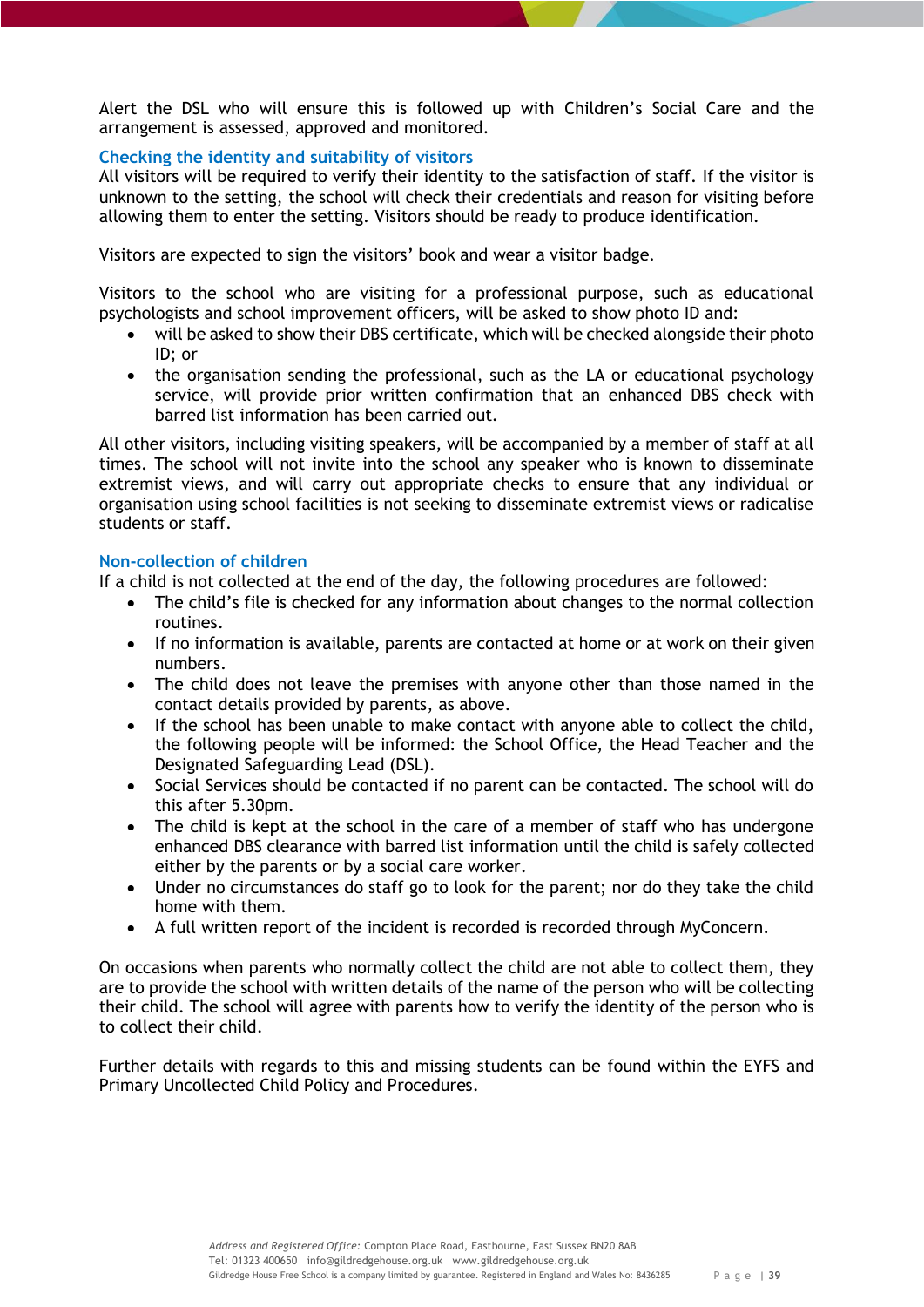# **Appendix 5: Safeguarding Children Continuum of Need**

<span id="page-39-0"></span>The Safeguarding Children Continuum of Need has been developed so that everyone working with children in East Sussex has a common language for understanding the needs and risks surrounding children and their families.

The Continuum of Need shows that a child's or family's additional needs can be on a range from one to four, and that needs can shift from early help to child protection and back to preventative early help. It covers children whose needs are increasing as well as children whose needs are decreasing after Children's Social Care involvement. The Continuum of Need will help practitioners to identify the right level of support for the child in the least intrusive way while keeping the child safe.



# The Continuum of Need identifies four levels of need:

## <span id="page-39-1"></span>**Level 1:**

- Children who are achieving expected outcomes.
- Their needs are met by their parents and by accessing universal services such as health and education.
- They do not have additional needs.

# <span id="page-39-2"></span>**Level 2:**

- Children with additional needs.
- Parents need professional support or guidance to help them meet their children's needs.
- Extra support can usually be provided by agencies that already know the family, e.g. their pre-school, school or college or NHS community services such as Health Visiting.

## <span id="page-39-3"></span>**Level 3:**

- Children with multiple and complex needs.
- Children and parents need targeted early help or specialist services to meet the children's needs.